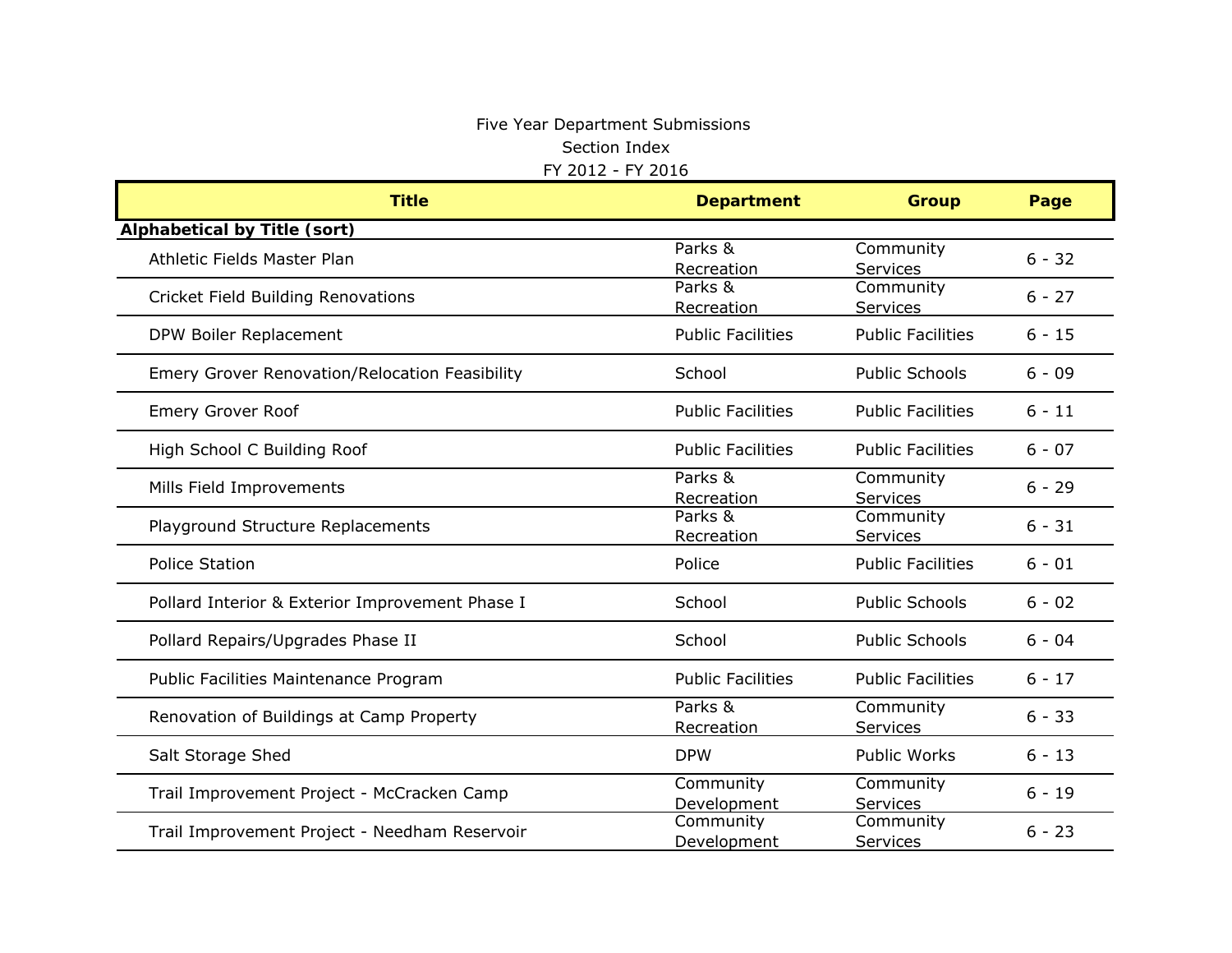### Five Year Department Submissions Section Index FY 2012 - FY 2016

| Title                                     | <b>Department</b> | <b>Group</b> | Page     |  |
|-------------------------------------------|-------------------|--------------|----------|--|
| <b>Alphabetical by Title (sort)</b>       |                   |              |          |  |
| Trail Improvement Project - Newman School | Community         | Community    | $6 - 21$ |  |
|                                           | Development       | Services     |          |  |
| Trail Improvement Project - Ridge Hill    | Community         | Community    | $6 - 25$ |  |
|                                           | Development       | Services     |          |  |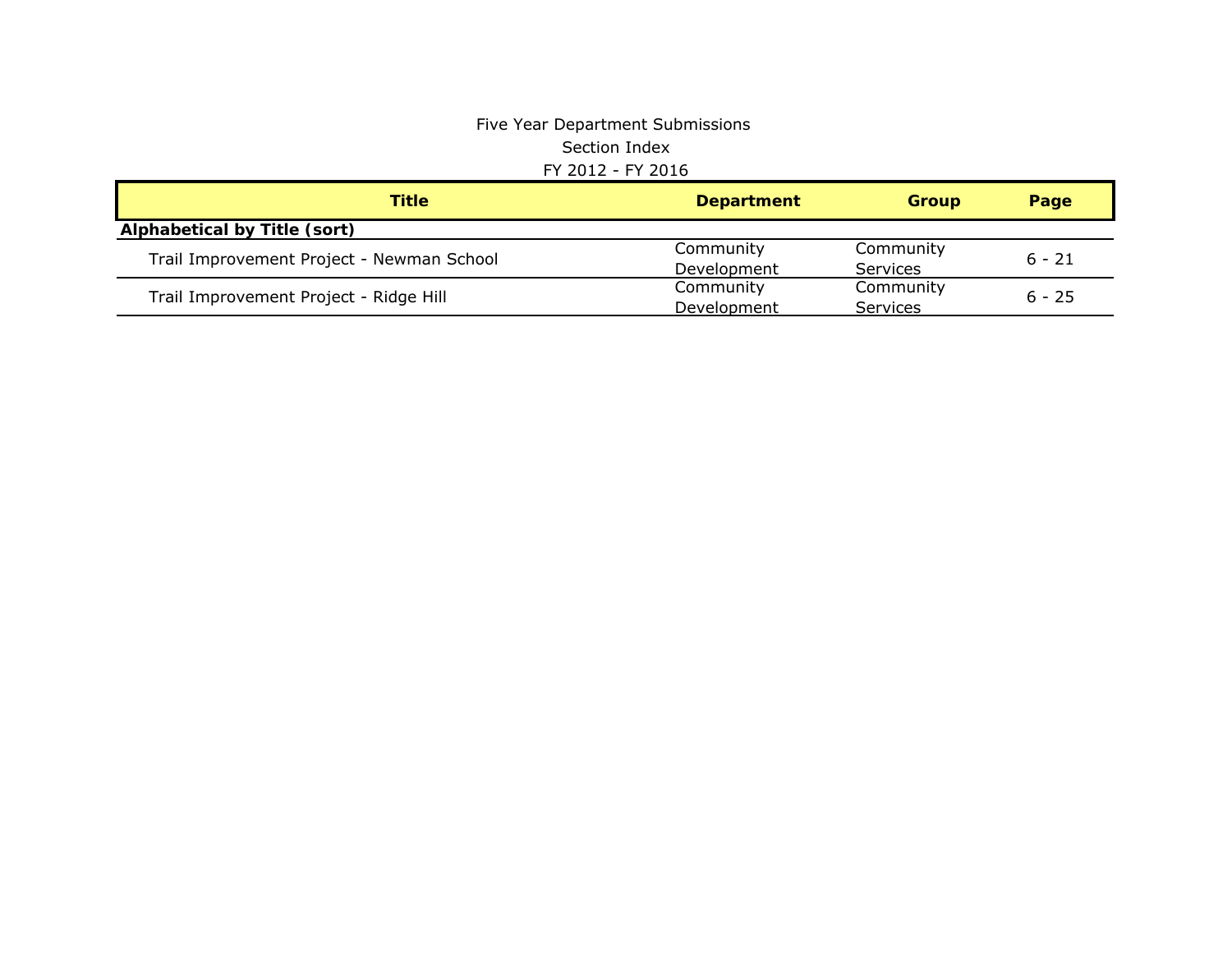| Town of Needham<br>Capital Improvement Plan<br>January 2011                                                                                                                                                                                                                                                                                                                                                                                                                                                                                                                                                                                                                                                                                                                                                                                                                                                                                                                                                                                                                                                                                                                                                                                                                                                                                                                                                                                                                                                                                                                                                                                                                                                                                                          |                       |                                      |                        |                   |                    |              |      |   |  |  |
|----------------------------------------------------------------------------------------------------------------------------------------------------------------------------------------------------------------------------------------------------------------------------------------------------------------------------------------------------------------------------------------------------------------------------------------------------------------------------------------------------------------------------------------------------------------------------------------------------------------------------------------------------------------------------------------------------------------------------------------------------------------------------------------------------------------------------------------------------------------------------------------------------------------------------------------------------------------------------------------------------------------------------------------------------------------------------------------------------------------------------------------------------------------------------------------------------------------------------------------------------------------------------------------------------------------------------------------------------------------------------------------------------------------------------------------------------------------------------------------------------------------------------------------------------------------------------------------------------------------------------------------------------------------------------------------------------------------------------------------------------------------------|-----------------------|--------------------------------------|------------------------|-------------------|--------------------|--------------|------|---|--|--|
| <b>Future Project Request</b><br>CIP-F                                                                                                                                                                                                                                                                                                                                                                                                                                                                                                                                                                                                                                                                                                                                                                                                                                                                                                                                                                                                                                                                                                                                                                                                                                                                                                                                                                                                                                                                                                                                                                                                                                                                                                                               |                       |                                      |                        |                   |                    |              |      |   |  |  |
| <b>Project Title</b>                                                                                                                                                                                                                                                                                                                                                                                                                                                                                                                                                                                                                                                                                                                                                                                                                                                                                                                                                                                                                                                                                                                                                                                                                                                                                                                                                                                                                                                                                                                                                                                                                                                                                                                                                 | <b>Police Station</b> |                                      |                        |                   | <b>Fiscal Year</b> |              | 2014 |   |  |  |
| Department                                                                                                                                                                                                                                                                                                                                                                                                                                                                                                                                                                                                                                                                                                                                                                                                                                                                                                                                                                                                                                                                                                                                                                                                                                                                                                                                                                                                                                                                                                                                                                                                                                                                                                                                                           | Police                |                                      |                        |                   |                    |              |      |   |  |  |
| Location                                                                                                                                                                                                                                                                                                                                                                                                                                                                                                                                                                                                                                                                                                                                                                                                                                                                                                                                                                                                                                                                                                                                                                                                                                                                                                                                                                                                                                                                                                                                                                                                                                                                                                                                                             |                       | 99 School Street                     |                        |                   |                    |              |      |   |  |  |
| <b>Estimated Project Cost</b>                                                                                                                                                                                                                                                                                                                                                                                                                                                                                                                                                                                                                                                                                                                                                                                                                                                                                                                                                                                                                                                                                                                                                                                                                                                                                                                                                                                                                                                                                                                                                                                                                                                                                                                                        | 2,750,000             | Operating<br><b>Budget</b><br>Impact | C                      | Funding<br>Source | GF                 | CPA Eligible |      | N |  |  |
| Project Manager                                                                                                                                                                                                                                                                                                                                                                                                                                                                                                                                                                                                                                                                                                                                                                                                                                                                                                                                                                                                                                                                                                                                                                                                                                                                                                                                                                                                                                                                                                                                                                                                                                                                                                                                                      | PPBC                  |                                      |                        |                   |                    |              |      |   |  |  |
|                                                                                                                                                                                                                                                                                                                                                                                                                                                                                                                                                                                                                                                                                                                                                                                                                                                                                                                                                                                                                                                                                                                                                                                                                                                                                                                                                                                                                                                                                                                                                                                                                                                                                                                                                                      |                       |                                      | <b>Project Summary</b> |                   |                    |              |      |   |  |  |
| Police & Fire headquarters, originally built in 1934 was reconstructed twenty years ago (1988 - 1989). The amount of space that was<br>originally allocated within the building in the police department spaces has not sufficiently provided for changes in personnel, adjustments in<br>operational methods and security requirements. Among the major concerns that exist at this time are:<br>1. Female locker space is not adequate to meet existing and future needs.<br>2. Evidence and property storage space is not sufficient.<br>3. Interview space and interview recording requirements must be expanded and improved.<br>4. More accessible public meeting space is necessary.<br>5. There are parking limitations on the site of the facility.<br>Since last year further consideration of these issues and recent discussion has taken place, and we feel that an addition to the building will be<br>necessary in near future to provide for the needs detailed above. Any proposed addition should address female locker room space, evidence<br>and property storage, interview and interrogation space, as well as providing additional office space. Public meeting space should also be<br>provided on the first floor, with bathrooms and handicap access a requirement.<br>No specific plan is proposed at this time, but senior members of the staff have met with other town personnel to get a better idea of<br>construction costs which appear to be about \$500 per square foot. Estimates at this time suggest that the total project cost would be about<br>\$2.75 million dollars.<br>At this time a consultant or committee should be formed to conduct a needs assessment, and make appropriate suggestions and<br>recommendations |                       |                                      |                        |                   |                    |              |      |   |  |  |
|                                                                                                                                                                                                                                                                                                                                                                                                                                                                                                                                                                                                                                                                                                                                                                                                                                                                                                                                                                                                                                                                                                                                                                                                                                                                                                                                                                                                                                                                                                                                                                                                                                                                                                                                                                      |                       |                                      |                        |                   |                    |              |      |   |  |  |
| Section 6 - 1                                                                                                                                                                                                                                                                                                                                                                                                                                                                                                                                                                                                                                                                                                                                                                                                                                                                                                                                                                                                                                                                                                                                                                                                                                                                                                                                                                                                                                                                                                                                                                                                                                                                                                                                                        |                       |                                      |                        |                   |                    |              |      |   |  |  |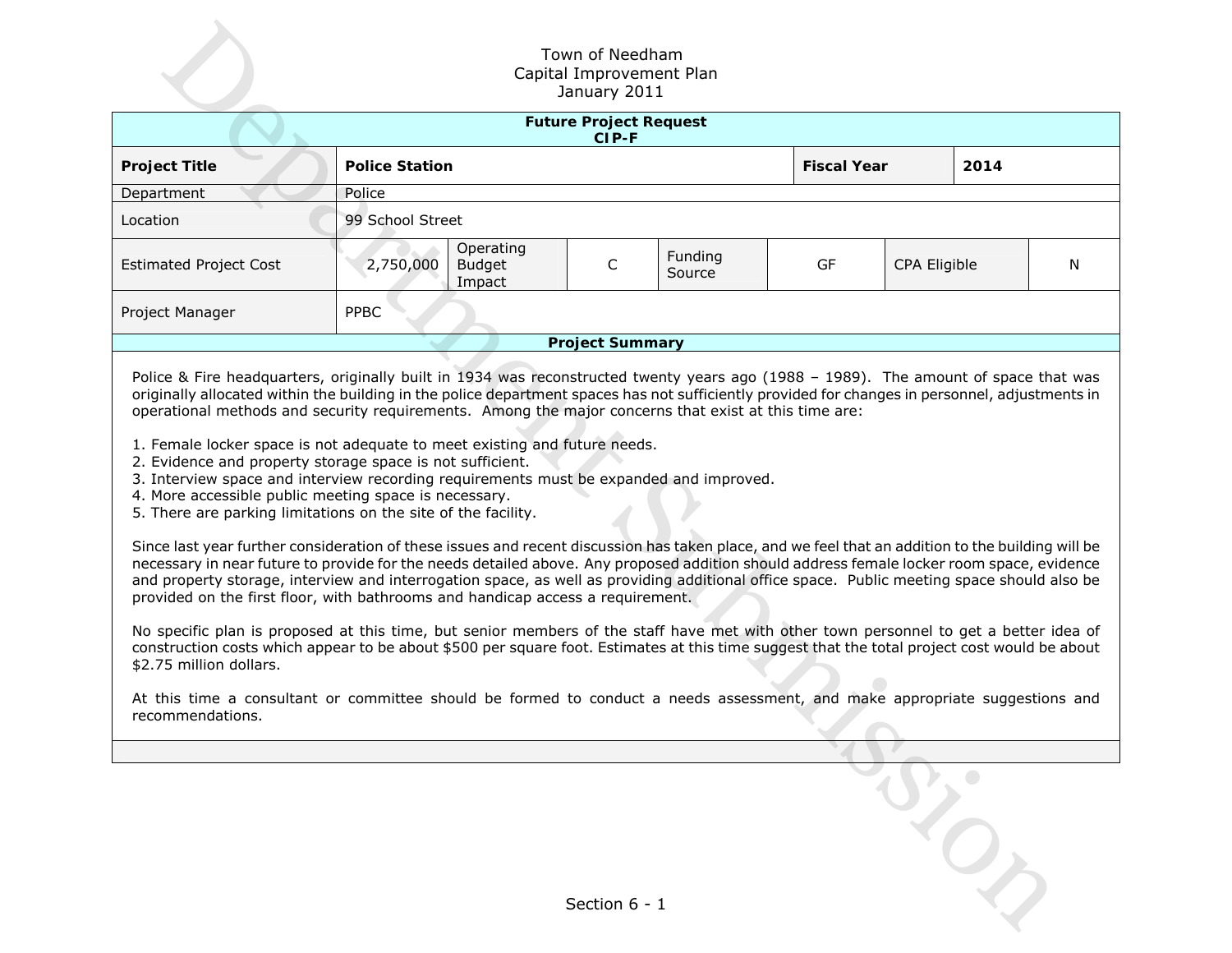|                                                                                                                                                                                                                                                                                                                                                                                                                                                                                                                                                                                                                                                                                                                          |                                                            | Town of Needham<br>Capital Improvement Plan<br>January 2011                                                                                                                                                                  |             |                                                 |            |                       |  |  |  |  |
|--------------------------------------------------------------------------------------------------------------------------------------------------------------------------------------------------------------------------------------------------------------------------------------------------------------------------------------------------------------------------------------------------------------------------------------------------------------------------------------------------------------------------------------------------------------------------------------------------------------------------------------------------------------------------------------------------------------------------|------------------------------------------------------------|------------------------------------------------------------------------------------------------------------------------------------------------------------------------------------------------------------------------------|-------------|-------------------------------------------------|------------|-----------------------|--|--|--|--|
| <b>Preliminary Capital Worksheet</b>                                                                                                                                                                                                                                                                                                                                                                                                                                                                                                                                                                                                                                                                                     |                                                            |                                                                                                                                                                                                                              |             |                                                 |            |                       |  |  |  |  |
| Title                                                                                                                                                                                                                                                                                                                                                                                                                                                                                                                                                                                                                                                                                                                    | Pollard Interior and Exterior Improvements - Phase 1       |                                                                                                                                                                                                                              |             |                                                 |            |                       |  |  |  |  |
| Year                                                                                                                                                                                                                                                                                                                                                                                                                                                                                                                                                                                                                                                                                                                     | Other Cost                                                 |                                                                                                                                                                                                                              | Column C    |                                                 |            |                       |  |  |  |  |
| Funding for FY2012                                                                                                                                                                                                                                                                                                                                                                                                                                                                                                                                                                                                                                                                                                       | \$1,200,000                                                | <b>Purchase Cost</b>                                                                                                                                                                                                         |             |                                                 |            |                       |  |  |  |  |
| Funding for FY2013                                                                                                                                                                                                                                                                                                                                                                                                                                                                                                                                                                                                                                                                                                       |                                                            | Equipment Cost (aka<br>F, F, 8, E)                                                                                                                                                                                           |             | Other                                           |            | \$21,000              |  |  |  |  |
| Funding for FY2014                                                                                                                                                                                                                                                                                                                                                                                                                                                                                                                                                                                                                                                                                                       |                                                            | Design Cost                                                                                                                                                                                                                  | \$97,700    | <b>OPM</b>                                      |            | \$32,000              |  |  |  |  |
| Funding for FY2015                                                                                                                                                                                                                                                                                                                                                                                                                                                                                                                                                                                                                                                                                                       |                                                            | <b>Construction Cost</b>                                                                                                                                                                                                     | \$899,000   | Permits & Approvals                             |            | \$44,300              |  |  |  |  |
| Funding for FY2016                                                                                                                                                                                                                                                                                                                                                                                                                                                                                                                                                                                                                                                                                                       |                                                            | Other Cost*                                                                                                                                                                                                                  | \$203,300   | Contingency                                     |            | \$106,000             |  |  |  |  |
| Total (must equal<br>column B total)                                                                                                                                                                                                                                                                                                                                                                                                                                                                                                                                                                                                                                                                                     | \$1,200,000                                                | Total (must equal<br>column A total)                                                                                                                                                                                         | \$1,200,000 | Total (must equal<br>Other Cost in column<br>B) |            | \$203,300             |  |  |  |  |
|                                                                                                                                                                                                                                                                                                                                                                                                                                                                                                                                                                                                                                                                                                                          |                                                            | Questions (All Must Be Answered)                                                                                                                                                                                             |             |                                                 | <b>YES</b> | <b>NO</b>             |  |  |  |  |
|                                                                                                                                                                                                                                                                                                                                                                                                                                                                                                                                                                                                                                                                                                                          | capital improvement plan e.g., core vehicle replacements)? | Is this a stand alone request (meaning it is not dependent on passage of any other project or part of a multi-year                                                                                                           |             |                                                 | XX         |                       |  |  |  |  |
|                                                                                                                                                                                                                                                                                                                                                                                                                                                                                                                                                                                                                                                                                                                          |                                                            | Is this a request to acquire by purchase or lease real property (land, buildings, modular, facilities)                                                                                                                       |             |                                                 |            | XX                    |  |  |  |  |
|                                                                                                                                                                                                                                                                                                                                                                                                                                                                                                                                                                                                                                                                                                                          |                                                            | Is this a request to purchase equipment (other than vehicles or technology)?                                                                                                                                                 |             |                                                 |            | XX                    |  |  |  |  |
| Is this a request to purchase rolling stock?                                                                                                                                                                                                                                                                                                                                                                                                                                                                                                                                                                                                                                                                             |                                                            |                                                                                                                                                                                                                              |             |                                                 |            | XX                    |  |  |  |  |
| Is this a request for purchase technology?                                                                                                                                                                                                                                                                                                                                                                                                                                                                                                                                                                                                                                                                               |                                                            |                                                                                                                                                                                                                              |             |                                                 |            | XX                    |  |  |  |  |
| Is this a request for an extraordinary repair or improvement to a building?                                                                                                                                                                                                                                                                                                                                                                                                                                                                                                                                                                                                                                              |                                                            | XX                                                                                                                                                                                                                           |             |                                                 |            |                       |  |  |  |  |
|                                                                                                                                                                                                                                                                                                                                                                                                                                                                                                                                                                                                                                                                                                                          |                                                            | Is this a request for an extraordinary repair or improvement to a bridge, road, intersection, or sidewalk?                                                                                                                   |             |                                                 | XX         |                       |  |  |  |  |
|                                                                                                                                                                                                                                                                                                                                                                                                                                                                                                                                                                                                                                                                                                                          |                                                            | Is this a request for an extraordinary repair or improvement to the Town's sewer system infrastructure?                                                                                                                      |             |                                                 |            | XX<br>$\overline{XX}$ |  |  |  |  |
|                                                                                                                                                                                                                                                                                                                                                                                                                                                                                                                                                                                                                                                                                                                          |                                                            | Is this a request for an extraordinary repair or improvement to the Town's water system infrastructure?<br>Are there additional costs to bid, design, construct, complete, and/or use that are NOT included in this request? |             |                                                 | XX         |                       |  |  |  |  |
|                                                                                                                                                                                                                                                                                                                                                                                                                                                                                                                                                                                                                                                                                                                          |                                                            | Will another department be required to provide support (personnel and/or financial), at any point during the                                                                                                                 |             |                                                 |            |                       |  |  |  |  |
| process in order to complete the project?                                                                                                                                                                                                                                                                                                                                                                                                                                                                                                                                                                                                                                                                                |                                                            |                                                                                                                                                                                                                              |             |                                                 | XX         |                       |  |  |  |  |
|                                                                                                                                                                                                                                                                                                                                                                                                                                                                                                                                                                                                                                                                                                                          |                                                            | Has the department been consulted before the submission of this request?                                                                                                                                                     |             |                                                 | XX         |                       |  |  |  |  |
|                                                                                                                                                                                                                                                                                                                                                                                                                                                                                                                                                                                                                                                                                                                          |                                                            | Will the requested project if approved require an increase in the operating budget for ANY department?                                                                                                                       |             |                                                 |            | XX                    |  |  |  |  |
|                                                                                                                                                                                                                                                                                                                                                                                                                                                                                                                                                                                                                                                                                                                          |                                                            | Will additional permanent staff be required if the request is approved?                                                                                                                                                      |             |                                                 |            | $\overline{XX}$       |  |  |  |  |
|                                                                                                                                                                                                                                                                                                                                                                                                                                                                                                                                                                                                                                                                                                                          |                                                            | Does the request support activities that produce revenue for the Town?                                                                                                                                                       |             |                                                 |            | $\overline{XX}$       |  |  |  |  |
|                                                                                                                                                                                                                                                                                                                                                                                                                                                                                                                                                                                                                                                                                                                          |                                                            | If the request is not approved will Town revenues be negatively impacted?                                                                                                                                                    |             |                                                 |            | XX                    |  |  |  |  |
|                                                                                                                                                                                                                                                                                                                                                                                                                                                                                                                                                                                                                                                                                                                          |                                                            | <b>Description of the Project</b>                                                                                                                                                                                            |             |                                                 |            |                       |  |  |  |  |
| Several improvements are needed to the Pollard Middle School, to accommodate the incoming Newman School students during the 2011/12<br>school year (who will be relocated to the Pollard modular classrooms while construction is taking place at the Newman School), and to make<br>needed renovations/repairs to the Pollard Middle School. In May 2010, Town Meeting appropriated \$30,000 to undertake a feasibility study<br>of the short-term renovations associated with the Newman student relocation, which will be augmented by an additional \$20,000 in school<br>operating funds, for a total design budget of \$50,000. An additional \$30,000 was appropriated to undertake a condition assessment of the |                                                            |                                                                                                                                                                                                                              |             |                                                 |            |                       |  |  |  |  |
| Pollard Middle School, to identify long-term repairs and upgrades needed to extend the useful life of the Pollard Middle School facility.<br>Section 6 - 2                                                                                                                                                                                                                                                                                                                                                                                                                                                                                                                                                               |                                                            |                                                                                                                                                                                                                              |             |                                                 |            |                       |  |  |  |  |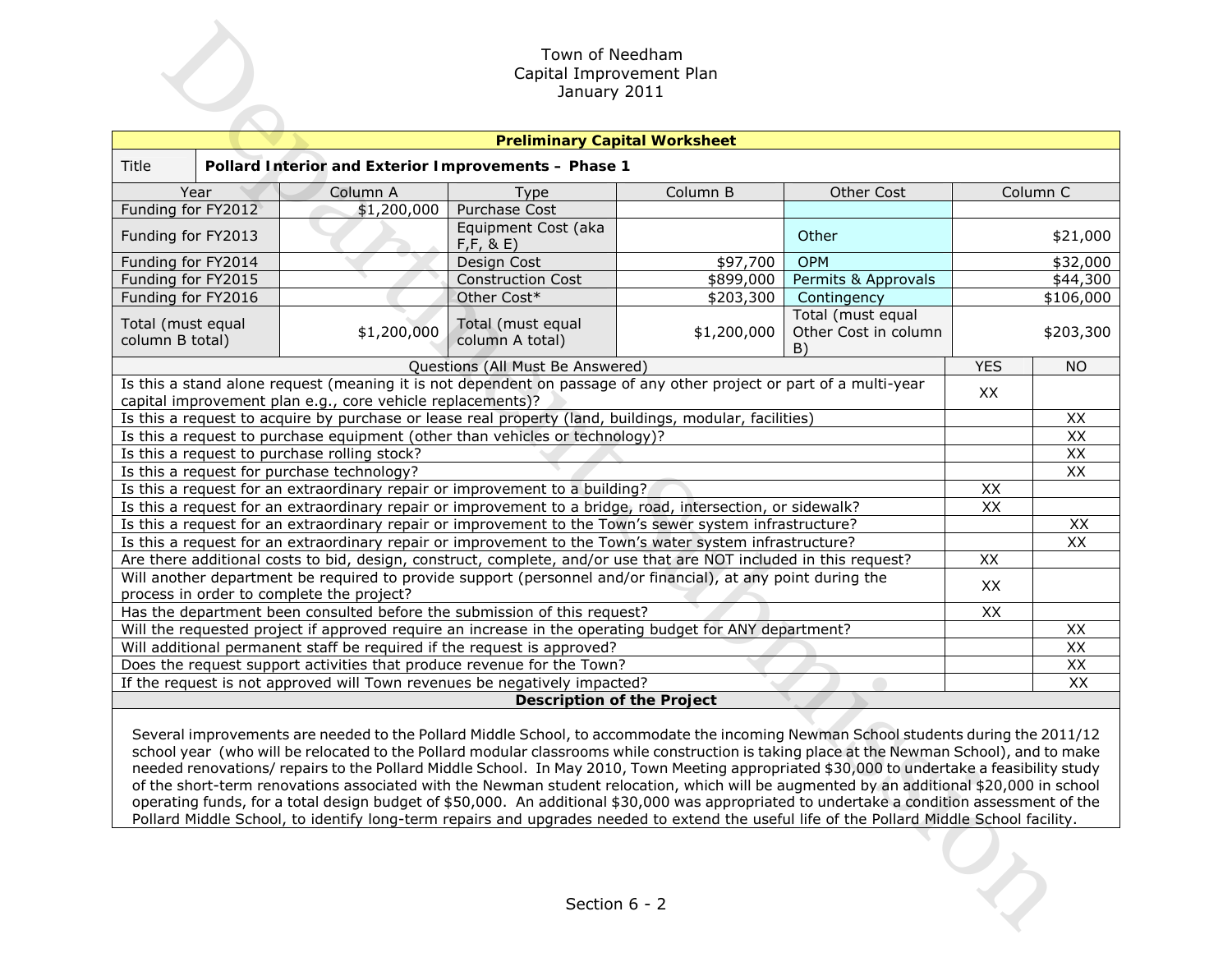#### **Preliminary Capital Worksheet**

#### Title **Pollard Interior and Exterior Improvements – Phase 1**

The Permanent Public Building Committee has received a draft of the schematic design plan and budget, in support of a November 2010 Special Town Meeting funding request. (These renovations must be completed before school opens in September 2011.) The scope of this project will include retrofits to the modular classrooms and improvements to both the parking areas and vehicular access. The modular retrofits are anticipated to include: sub-dividing three classrooms into units/offices (involving the installation of partitions and adjustments to lighting and ventilation), bathroom and drinking fountain modifications, modifications to four classrooms that will accommodate preschoolers, and door modifications. The parking and access improvements are likely to include: Installation of an access road from Dedham Avenue to the lower lot, and expansion and reconfiguration of the lower parking area to add 60 additional spaces, for total on-site parking of 152 vehicles.

The long-term repairs/upgrades to the Pollard Middle School will be made in a 'second phase' of the overall project. (The second phase project is a separate capital request.) It is anticipated that these repairs will include roof replacement beginning Summer 2011 (for which Massachusetts School Building Authority financial assistance may be possible), as well as other improvements such as science lab refurbishment and auditorium upgrades.

This request subsumes the FY11 capital requests for Pollard bus loop and parking improvements (\$249,400), \$30,000 Pollard School improvements and \$30,000 condition assessment, which will no longer be presented on a stand-alone basis.

Town of Needham<br>
Samily 2011<br>
Politard Interior and Exterior Improvements - Phase 1<br>
Permanent fights dialitation Committee has received a draft of the schematic detail plan and account of a Nivember<br>
of the material of th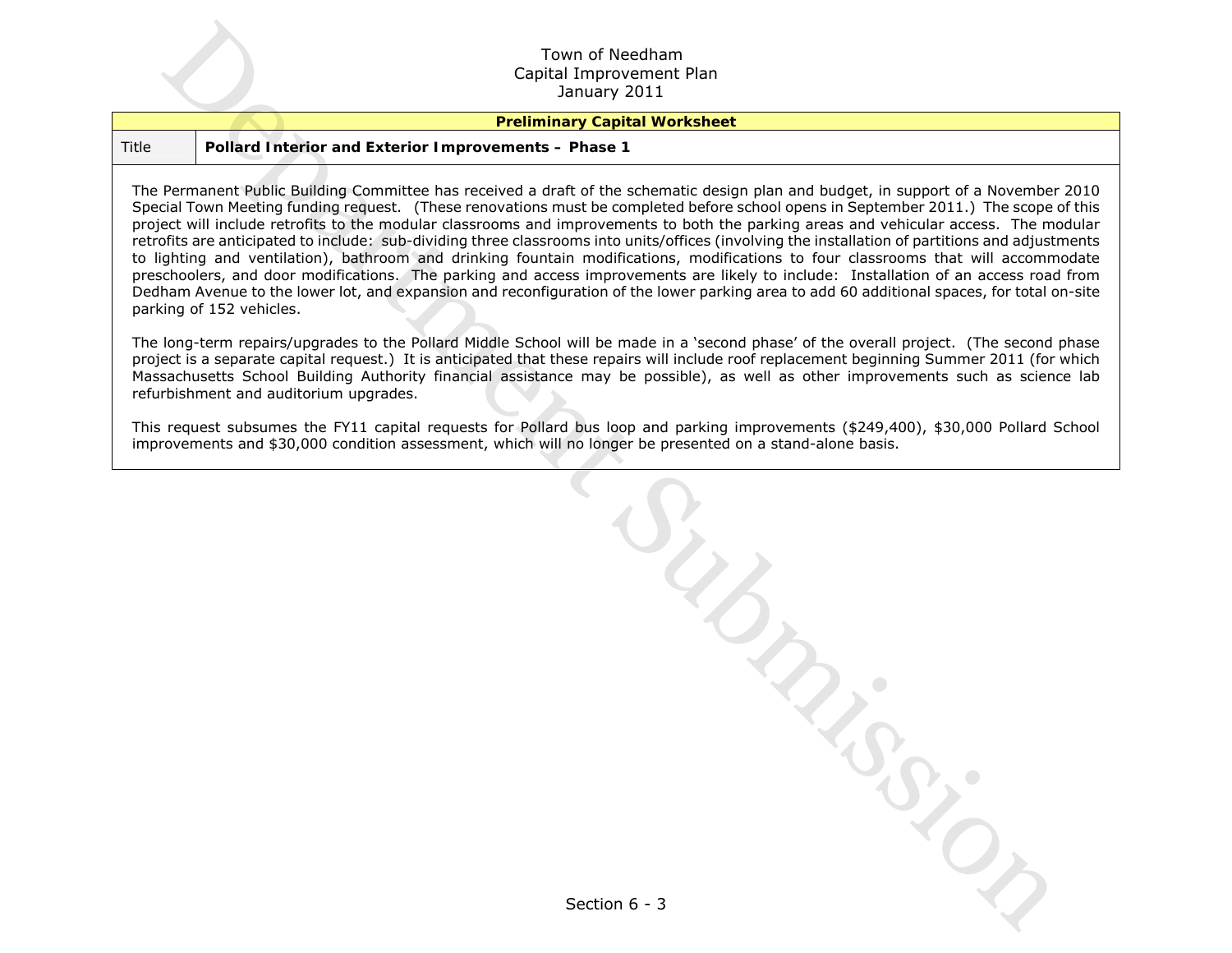|                        | Town of Needham                                                                                                                                                                                                                                                                                                                                                                                                                                                                                                                                                                                                                                                                                                                                                                                                                                                                                                                                                                                                                                                                                                                                                                                                                                                                                                                                                                                                                                                                                                                                                                                                                                                                                                                                                                                                                                                                                                                                                                                                                                                                                                                                                                                                                                                                                                                                                                                                                                                                                                                                                                                                                                                                                                                                                                                                                                                                                                                                                                                                                                                                                                                                                                                                                                                                                                                          |                            |                 |
|------------------------|------------------------------------------------------------------------------------------------------------------------------------------------------------------------------------------------------------------------------------------------------------------------------------------------------------------------------------------------------------------------------------------------------------------------------------------------------------------------------------------------------------------------------------------------------------------------------------------------------------------------------------------------------------------------------------------------------------------------------------------------------------------------------------------------------------------------------------------------------------------------------------------------------------------------------------------------------------------------------------------------------------------------------------------------------------------------------------------------------------------------------------------------------------------------------------------------------------------------------------------------------------------------------------------------------------------------------------------------------------------------------------------------------------------------------------------------------------------------------------------------------------------------------------------------------------------------------------------------------------------------------------------------------------------------------------------------------------------------------------------------------------------------------------------------------------------------------------------------------------------------------------------------------------------------------------------------------------------------------------------------------------------------------------------------------------------------------------------------------------------------------------------------------------------------------------------------------------------------------------------------------------------------------------------------------------------------------------------------------------------------------------------------------------------------------------------------------------------------------------------------------------------------------------------------------------------------------------------------------------------------------------------------------------------------------------------------------------------------------------------------------------------------------------------------------------------------------------------------------------------------------------------------------------------------------------------------------------------------------------------------------------------------------------------------------------------------------------------------------------------------------------------------------------------------------------------------------------------------------------------------------------------------------------------------------------------------------------------|----------------------------|-----------------|
|                        | Capital Improvement Plan                                                                                                                                                                                                                                                                                                                                                                                                                                                                                                                                                                                                                                                                                                                                                                                                                                                                                                                                                                                                                                                                                                                                                                                                                                                                                                                                                                                                                                                                                                                                                                                                                                                                                                                                                                                                                                                                                                                                                                                                                                                                                                                                                                                                                                                                                                                                                                                                                                                                                                                                                                                                                                                                                                                                                                                                                                                                                                                                                                                                                                                                                                                                                                                                                                                                                                                 |                            |                 |
|                        | January 2011                                                                                                                                                                                                                                                                                                                                                                                                                                                                                                                                                                                                                                                                                                                                                                                                                                                                                                                                                                                                                                                                                                                                                                                                                                                                                                                                                                                                                                                                                                                                                                                                                                                                                                                                                                                                                                                                                                                                                                                                                                                                                                                                                                                                                                                                                                                                                                                                                                                                                                                                                                                                                                                                                                                                                                                                                                                                                                                                                                                                                                                                                                                                                                                                                                                                                                                             |                            |                 |
|                        |                                                                                                                                                                                                                                                                                                                                                                                                                                                                                                                                                                                                                                                                                                                                                                                                                                                                                                                                                                                                                                                                                                                                                                                                                                                                                                                                                                                                                                                                                                                                                                                                                                                                                                                                                                                                                                                                                                                                                                                                                                                                                                                                                                                                                                                                                                                                                                                                                                                                                                                                                                                                                                                                                                                                                                                                                                                                                                                                                                                                                                                                                                                                                                                                                                                                                                                                          |                            |                 |
|                        | <b>Building, Infrastructure, or Facility Request</b><br>CIP-BIF1                                                                                                                                                                                                                                                                                                                                                                                                                                                                                                                                                                                                                                                                                                                                                                                                                                                                                                                                                                                                                                                                                                                                                                                                                                                                                                                                                                                                                                                                                                                                                                                                                                                                                                                                                                                                                                                                                                                                                                                                                                                                                                                                                                                                                                                                                                                                                                                                                                                                                                                                                                                                                                                                                                                                                                                                                                                                                                                                                                                                                                                                                                                                                                                                                                                                         |                            |                 |
| <b>Project Title</b>   | Pollard Repairs/Upgrades - Phase-2                                                                                                                                                                                                                                                                                                                                                                                                                                                                                                                                                                                                                                                                                                                                                                                                                                                                                                                                                                                                                                                                                                                                                                                                                                                                                                                                                                                                                                                                                                                                                                                                                                                                                                                                                                                                                                                                                                                                                                                                                                                                                                                                                                                                                                                                                                                                                                                                                                                                                                                                                                                                                                                                                                                                                                                                                                                                                                                                                                                                                                                                                                                                                                                                                                                                                                       | <b>Fiscal Year</b>         | 2012            |
| Requestor              | Needham Public Schools                                                                                                                                                                                                                                                                                                                                                                                                                                                                                                                                                                                                                                                                                                                                                                                                                                                                                                                                                                                                                                                                                                                                                                                                                                                                                                                                                                                                                                                                                                                                                                                                                                                                                                                                                                                                                                                                                                                                                                                                                                                                                                                                                                                                                                                                                                                                                                                                                                                                                                                                                                                                                                                                                                                                                                                                                                                                                                                                                                                                                                                                                                                                                                                                                                                                                                                   | <b>Budget Request</b>      | \$4,584,27<br>0 |
| Location               | Pollard Middle School, 200 Harris Avenue                                                                                                                                                                                                                                                                                                                                                                                                                                                                                                                                                                                                                                                                                                                                                                                                                                                                                                                                                                                                                                                                                                                                                                                                                                                                                                                                                                                                                                                                                                                                                                                                                                                                                                                                                                                                                                                                                                                                                                                                                                                                                                                                                                                                                                                                                                                                                                                                                                                                                                                                                                                                                                                                                                                                                                                                                                                                                                                                                                                                                                                                                                                                                                                                                                                                                                 | Project Category           |                 |
| Funding                | General Fund<br>CPA Eligible                                                                                                                                                                                                                                                                                                                                                                                                                                                                                                                                                                                                                                                                                                                                                                                                                                                                                                                                                                                                                                                                                                                                                                                                                                                                                                                                                                                                                                                                                                                                                                                                                                                                                                                                                                                                                                                                                                                                                                                                                                                                                                                                                                                                                                                                                                                                                                                                                                                                                                                                                                                                                                                                                                                                                                                                                                                                                                                                                                                                                                                                                                                                                                                                                                                                                                             | <b>Department Priority</b> |                 |
| Partners               | Public Building Committee (PPBC) and Public Facilities                                                                                                                                                                                                                                                                                                                                                                                                                                                                                                                                                                                                                                                                                                                                                                                                                                                                                                                                                                                                                                                                                                                                                                                                                                                                                                                                                                                                                                                                                                                                                                                                                                                                                                                                                                                                                                                                                                                                                                                                                                                                                                                                                                                                                                                                                                                                                                                                                                                                                                                                                                                                                                                                                                                                                                                                                                                                                                                                                                                                                                                                                                                                                                                                                                                                                   |                            |                 |
| Project<br>Description | This request represents 'Phase II' of a two-phase project to make repairs/upgrades to the Pollard Middle School.<br>The 'Phase I' project, requested separately, would make interior modifications and vehicular access improvements to<br>accommodate the relocation of Newman students to the Pollard modular classrooms in September 2011. The 'Phase<br>II' project is for long-term repairs, which are needed to extend the useful life of this school facility.<br>The overall scope of the 'Phase II' project is under development, but is likely to include the following, among other<br>improvements: roof removal and replacement, science lab refurbishment and auditorium upgrades (including the<br>replacement of seating, sound equipment and stage curtains; air conditioning installation; sound system upgrade;<br>and the replacement of floor and wall systems.) The FY11-15 Capital Plan estimated the total cost of the<br>aforementioned projects to be \$4.6 million. In May 2010, Town Meeting appropriated \$30,000 to undertake a<br>condition assessment of the school, for the purpose of identifying other needed repairs and developing a preliminary<br>It is possible that the final scope could include other needs, such as ADA upgrades, bathroom<br>project budget.<br>remodeling, gymnasium lighting improvements, music room refurbishment, and classroom modernization.<br>However, the final project scope and budget will not be known until the completion of the condition assessment.<br>Additionally, the Massachusetts School Building Authority (MSBA) recently announced a new Green Repair Program<br>for the repair or replacement of roofs, windows and/or boilers in public school facilities that are otherwise<br>structurally, functionally and educationally sound, except for the condition of the roof, windows and/or boiler. The<br>School Department intends to submit a Statement of Interest to the MSBA to participate in the program, which<br>could provide supplemental grant funding for a portion of the roof replacement, which is estimated to cost<br>approximately \$3.4 - 3.5 million. Like other MSBA programs, the MSBA will pay only a portion of the project, if<br>Needham's reimbursement rate would likely be in the 31-35% range (31% is the minimum<br>approved.<br>reimbursement percentage.) Additionally, MSBA funding may apply only to that portion of the project, which could<br>be completed prior to the December 2011. (Under MSBA guidelines, Green Repair Program projects must be<br>completed before that date.) Due to the breadth and complexity of the roof system, however, it is anticipated that<br>the project would take two summers to complete. Although it is possible that the MSBA would allow Needham's<br>project to extend beyond December 2011, the worst case scenario if Needham qualified would be that only one<br>construction season would be granted.<br>The timing of this project is identified as FY12. However, it is likely that the schedule would need to be stretched to<br>allow for both the Phase I and roof replacement projects to be undertaken during Summer 2011, and to defer the<br>remaining components to a later fiscal year. The School Committee has endorsed requests by the Board of |                            |                 |
|                        | Section 6 - 4                                                                                                                                                                                                                                                                                                                                                                                                                                                                                                                                                                                                                                                                                                                                                                                                                                                                                                                                                                                                                                                                                                                                                                                                                                                                                                                                                                                                                                                                                                                                                                                                                                                                                                                                                                                                                                                                                                                                                                                                                                                                                                                                                                                                                                                                                                                                                                                                                                                                                                                                                                                                                                                                                                                                                                                                                                                                                                                                                                                                                                                                                                                                                                                                                                                                                                                            |                            |                 |
|                        |                                                                                                                                                                                                                                                                                                                                                                                                                                                                                                                                                                                                                                                                                                                                                                                                                                                                                                                                                                                                                                                                                                                                                                                                                                                                                                                                                                                                                                                                                                                                                                                                                                                                                                                                                                                                                                                                                                                                                                                                                                                                                                                                                                                                                                                                                                                                                                                                                                                                                                                                                                                                                                                                                                                                                                                                                                                                                                                                                                                                                                                                                                                                                                                                                                                                                                                                          |                            |                 |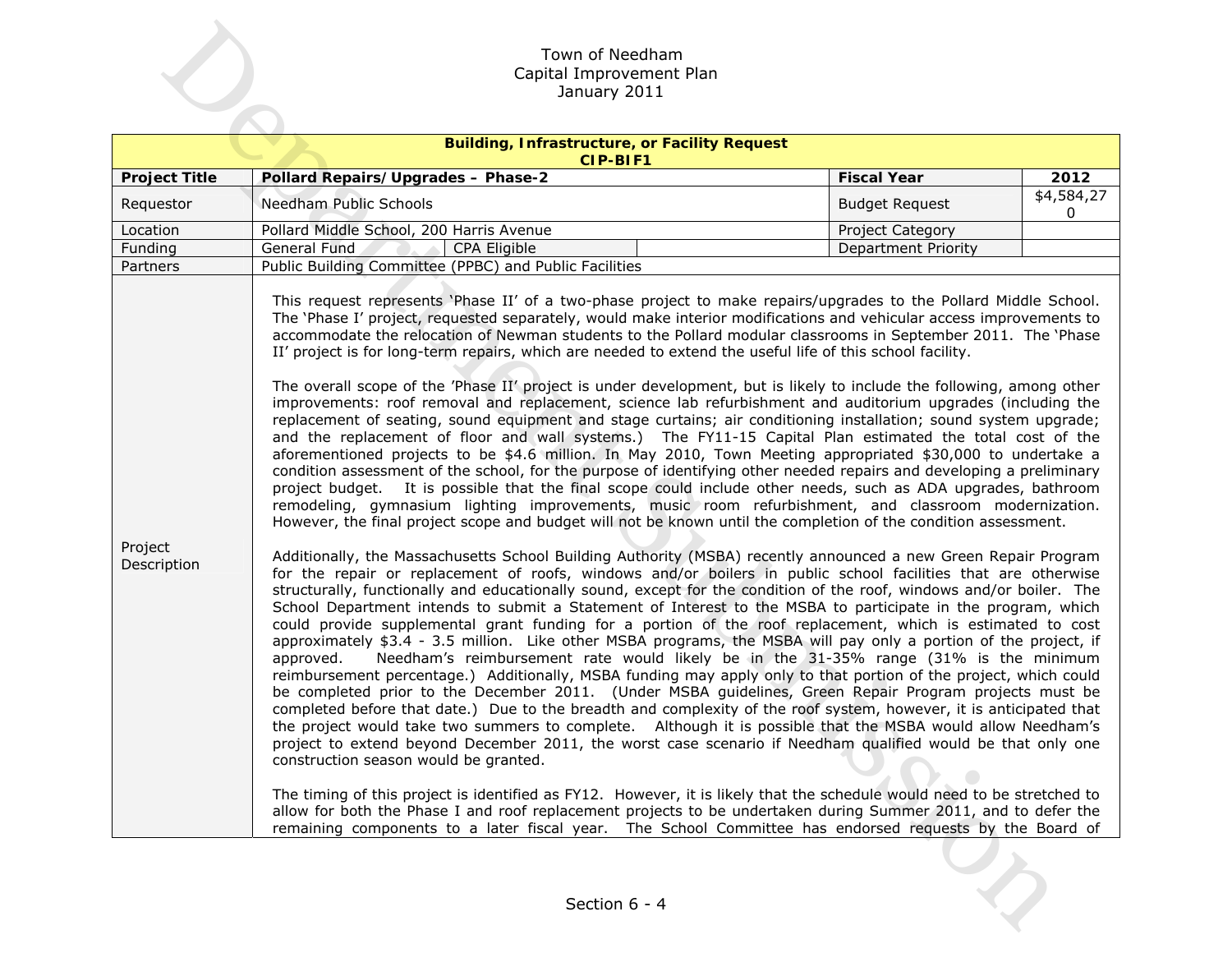|                                         | Town of Needham<br>Capital Improvement Plan<br>January 2011                                                                                                                                                                                                                                                                                                                                                                                                                                                                                                                                                                                                                                                                                                                                                                                                                                                                                                                                                                                                                                                                                                                                                                                                                                                                                                                                                                                                                                                                                                                                                                                                                                                                                                                                 |   |                                                                                                                                                                                                                                                                        |                  |                                                                         |   |                       |                       |                   |  |
|-----------------------------------------|---------------------------------------------------------------------------------------------------------------------------------------------------------------------------------------------------------------------------------------------------------------------------------------------------------------------------------------------------------------------------------------------------------------------------------------------------------------------------------------------------------------------------------------------------------------------------------------------------------------------------------------------------------------------------------------------------------------------------------------------------------------------------------------------------------------------------------------------------------------------------------------------------------------------------------------------------------------------------------------------------------------------------------------------------------------------------------------------------------------------------------------------------------------------------------------------------------------------------------------------------------------------------------------------------------------------------------------------------------------------------------------------------------------------------------------------------------------------------------------------------------------------------------------------------------------------------------------------------------------------------------------------------------------------------------------------------------------------------------------------------------------------------------------------|---|------------------------------------------------------------------------------------------------------------------------------------------------------------------------------------------------------------------------------------------------------------------------|------------------|-------------------------------------------------------------------------|---|-----------------------|-----------------------|-------------------|--|
|                                         |                                                                                                                                                                                                                                                                                                                                                                                                                                                                                                                                                                                                                                                                                                                                                                                                                                                                                                                                                                                                                                                                                                                                                                                                                                                                                                                                                                                                                                                                                                                                                                                                                                                                                                                                                                                             |   |                                                                                                                                                                                                                                                                        |                  | <b>Building, Infrastructure, or Facility Request</b><br><b>CIP-BIF1</b> |   |                       |                       |                   |  |
| <b>Project Title</b>                    |                                                                                                                                                                                                                                                                                                                                                                                                                                                                                                                                                                                                                                                                                                                                                                                                                                                                                                                                                                                                                                                                                                                                                                                                                                                                                                                                                                                                                                                                                                                                                                                                                                                                                                                                                                                             |   |                                                                                                                                                                                                                                                                        |                  |                                                                         |   | <b>Fiscal Year</b>    |                       | 2012              |  |
|                                         | <b>Pollard Repairs/Upgrades - Phase-2</b><br>Selectmen to place warrant articles on the November Special Town Meeting warrant to appropriate funds to<br>complete the Phase I improvements and roof replacement project. (As a precondition for participating in the Green<br>Repair Program, the MSBA requires that districts appropriate funding to complete the repair project, a portion of<br>whose costs would be reimbursed by MSBA, if approved.)<br>A description of some of the major project elements follows:<br><b>Roof Removal and Replacement</b><br>The Pollard roof system is a PVC membrane, which was installed in 1988 and 1992. This roof system has a 10-year<br>warranty. Roof leaks due to seam failure and cracking have increased in recent years and will continue to increase<br>with age. With every rainstorm, new leaks develop, thus compromising the integrity of the envelope and increasing<br>the amount of damage within the building. The total estimated cost of this project is between \$3.4 - \$3.5 million, a<br>portion of whose cost may be offset by the MSBA.<br><b>Pollard Auditorium</b><br>This project would rehabilitate the Pollard Middle School auditorium by doing the following: replacing seating,<br>installing air conditioning, replacing stage curtains, upgrading lighting system, upgrading sound system and<br>replacing floor and wall systems. Previous estimates of the cost of the auditorium rehabilitation are approximately<br>\$810,000.<br><b>Science Labs</b><br>If funded, this request would rehabilitate five (5) science labs. The condition of these labs has deteriorated over the<br>years to the point where rehabilitation is necessary. The rehabilitation of the science labs includes the demolition |   |                                                                                                                                                                                                                                                                        |                  |                                                                         |   |                       |                       |                   |  |
|                                         |                                                                                                                                                                                                                                                                                                                                                                                                                                                                                                                                                                                                                                                                                                                                                                                                                                                                                                                                                                                                                                                                                                                                                                                                                                                                                                                                                                                                                                                                                                                                                                                                                                                                                                                                                                                             |   | and installation of new cabinets, shelving, and lab tables. Previous estimates of the cost of the science lab<br>rehabilitation is approximately \$30,305 per science lab putting the total cost for the rehabilitation of all five (5)-<br>science labs at \$151,525. |                  |                                                                         |   |                       |                       |                   |  |
| Anticipated<br>Result                   |                                                                                                                                                                                                                                                                                                                                                                                                                                                                                                                                                                                                                                                                                                                                                                                                                                                                                                                                                                                                                                                                                                                                                                                                                                                                                                                                                                                                                                                                                                                                                                                                                                                                                                                                                                                             |   | Make improvements to the Pollard School, required to extend the useful life of this school facility.                                                                                                                                                                   |                  |                                                                         |   |                       |                       |                   |  |
| Alternatives                            | school.                                                                                                                                                                                                                                                                                                                                                                                                                                                                                                                                                                                                                                                                                                                                                                                                                                                                                                                                                                                                                                                                                                                                                                                                                                                                                                                                                                                                                                                                                                                                                                                                                                                                                                                                                                                     |   | Continue to operate with leaks in the ceiling and classrooms and an auditorium that do not meet the needs of the                                                                                                                                                       |                  |                                                                         |   |                       |                       |                   |  |
| <b>Purpose</b>                          |                                                                                                                                                                                                                                                                                                                                                                                                                                                                                                                                                                                                                                                                                                                                                                                                                                                                                                                                                                                                                                                                                                                                                                                                                                                                                                                                                                                                                                                                                                                                                                                                                                                                                                                                                                                             |   | Timeline                                                                                                                                                                                                                                                               |                  | Method to Determine<br><b>Cost</b>                                      |   |                       | <b>Project Budget</b> |                   |  |
| Acquisition                             |                                                                                                                                                                                                                                                                                                                                                                                                                                                                                                                                                                                                                                                                                                                                                                                                                                                                                                                                                                                                                                                                                                                                                                                                                                                                                                                                                                                                                                                                                                                                                                                                                                                                                                                                                                                             |   | <b>Total Project Duration</b>                                                                                                                                                                                                                                          | 21 Months        | Consultant                                                              |   | A, D, 8E              |                       | $\sqrt{$450,220}$ |  |
| <b>New</b><br>Construction/Additio<br>n |                                                                                                                                                                                                                                                                                                                                                                                                                                                                                                                                                                                                                                                                                                                                                                                                                                                                                                                                                                                                                                                                                                                                                                                                                                                                                                                                                                                                                                                                                                                                                                                                                                                                                                                                                                                             |   | Engineering and<br>Design Phase Begins                                                                                                                                                                                                                                 | November<br>2011 | Industry<br>References                                                  | X | Site Development      | $\bigcirc$            |                   |  |
| Reconstruction or<br>Repair             |                                                                                                                                                                                                                                                                                                                                                                                                                                                                                                                                                                                                                                                                                                                                                                                                                                                                                                                                                                                                                                                                                                                                                                                                                                                                                                                                                                                                                                                                                                                                                                                                                                                                                                                                                                                             | X | <b>Construction Phase</b><br><b>Begins</b>                                                                                                                                                                                                                             | June 2011        | In-House                                                                |   | General<br>Contractor |                       | \$4,134,050       |  |
| Section 6 - 5                           |                                                                                                                                                                                                                                                                                                                                                                                                                                                                                                                                                                                                                                                                                                                                                                                                                                                                                                                                                                                                                                                                                                                                                                                                                                                                                                                                                                                                                                                                                                                                                                                                                                                                                                                                                                                             |   |                                                                                                                                                                                                                                                                        |                  |                                                                         |   |                       |                       |                   |  |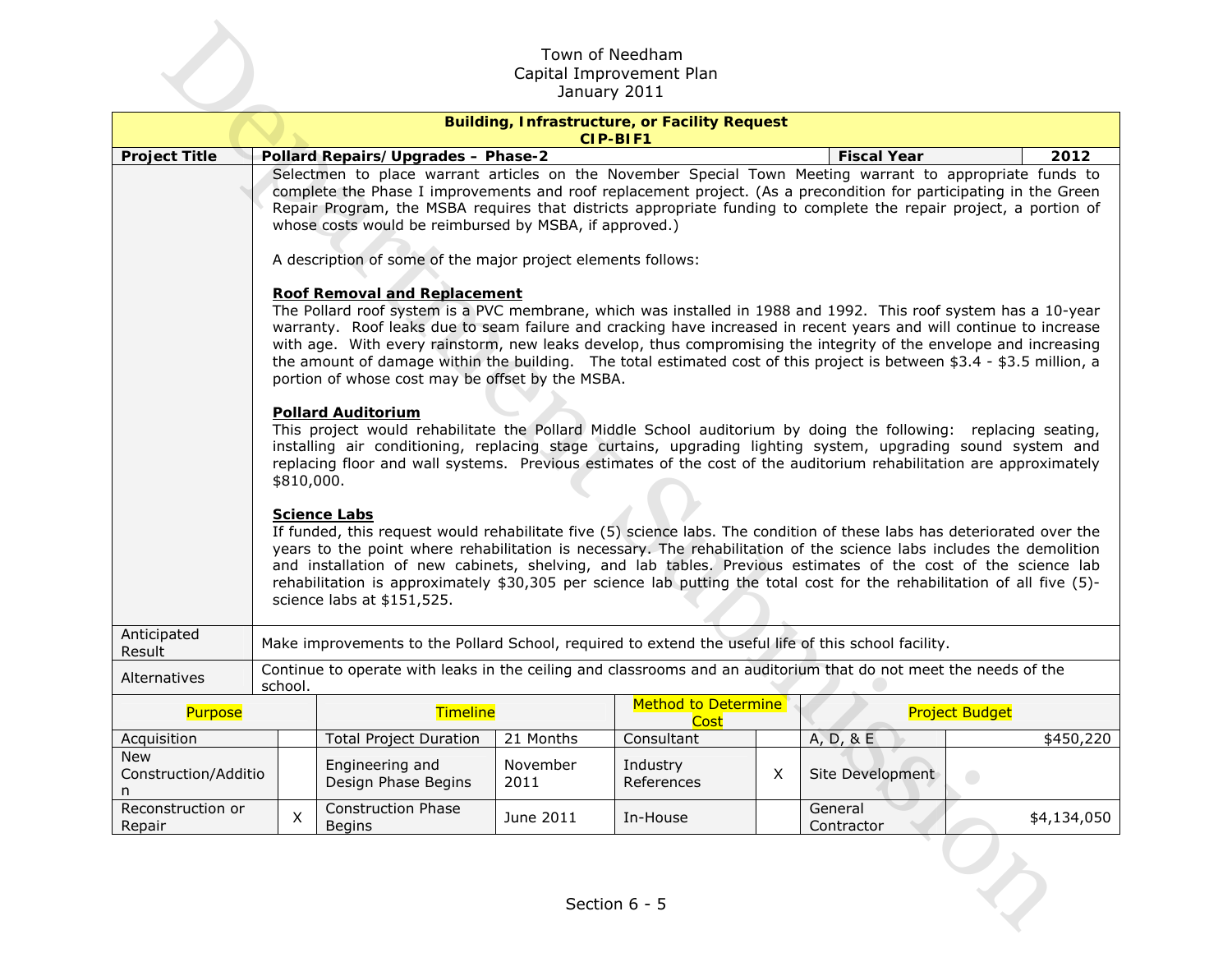|                                                                                                                                                                                                                                                                                                                                                                                |                                              |                          | Town of Needham<br>Capital Improvement Plan<br>January 2011                  |                       |  |                           |  |  |  |
|--------------------------------------------------------------------------------------------------------------------------------------------------------------------------------------------------------------------------------------------------------------------------------------------------------------------------------------------------------------------------------|----------------------------------------------|--------------------------|------------------------------------------------------------------------------|-----------------------|--|---------------------------|--|--|--|
|                                                                                                                                                                                                                                                                                                                                                                                |                                              |                          | <b>Building, Infrastructure, or Facility Request</b><br><b>CIP-BIF1</b>      |                       |  |                           |  |  |  |
| <b>Project Title</b>                                                                                                                                                                                                                                                                                                                                                           | Pollard Repairs/Upgrades - Phase-2           |                          |                                                                              | <b>Fiscal Year</b>    |  | 2012                      |  |  |  |
| Court, Federal or<br>State Order                                                                                                                                                                                                                                                                                                                                               | <b>Target Project</b><br>Completion          | August 2013              | Other                                                                        | Project<br>Management |  |                           |  |  |  |
| Health or Safety<br>$\overline{X}$                                                                                                                                                                                                                                                                                                                                             |                                              |                          | <b>Comment</b>                                                               | $F, F, 8$ E           |  |                           |  |  |  |
| New Technology                                                                                                                                                                                                                                                                                                                                                                 | Technology                                   |                          |                                                                              |                       |  |                           |  |  |  |
| Performance<br>Measure                                                                                                                                                                                                                                                                                                                                                         | <b>Estimated Useful Life→</b>                | 10-30 Years              | Roof (10), Other (30)                                                        | Other*                |  |                           |  |  |  |
| <b>Project Manager→</b>                                                                                                                                                                                                                                                                                                                                                        | PPBC, with assistance from Public Facilities |                          |                                                                              | <b>Total Budget</b>   |  | \$4,584,270               |  |  |  |
| <b>YES</b><br><b>Operational Budget Considerations</b>                                                                                                                                                                                                                                                                                                                         |                                              |                          |                                                                              |                       |  |                           |  |  |  |
| Are there additional costs to bid, design, construct, complete, and/or use that are NOT included in this request?                                                                                                                                                                                                                                                              |                                              |                          |                                                                              |                       |  |                           |  |  |  |
| If another department provides support (personnel or financial), has the department been consulted before the submission of<br>this request?                                                                                                                                                                                                                                   |                                              |                          |                                                                              |                       |  |                           |  |  |  |
| Will the requested project require an increase in the next fiscal year operating budget for ANY department?                                                                                                                                                                                                                                                                    |                                              |                          |                                                                              |                       |  | $\pmb{\mathsf{X}}$        |  |  |  |
| Will additional staff be required if the request is approved?                                                                                                                                                                                                                                                                                                                  |                                              |                          |                                                                              |                       |  | $\boldsymbol{\mathsf{X}}$ |  |  |  |
| Does the request include or require new or additional technology?                                                                                                                                                                                                                                                                                                              |                                              |                          |                                                                              |                       |  | $\boldsymbol{\mathsf{X}}$ |  |  |  |
| Does the request support activities, which produce revenue for the Town?                                                                                                                                                                                                                                                                                                       |                                              |                          |                                                                              |                       |  | $\boldsymbol{\mathsf{X}}$ |  |  |  |
| If the request is not approved will Town revenues be negatively impacted?                                                                                                                                                                                                                                                                                                      |                                              |                          |                                                                              |                       |  | X                         |  |  |  |
|                                                                                                                                                                                                                                                                                                                                                                                |                                              |                          | All "YES" responses must be explained under the Other Considerations section |                       |  |                           |  |  |  |
|                                                                                                                                                                                                                                                                                                                                                                                |                                              | Operating Budget Impact→ |                                                                              |                       |  | Savings                   |  |  |  |
|                                                                                                                                                                                                                                                                                                                                                                                |                                              |                          | <b>Other Considerations</b>                                                  |                       |  |                           |  |  |  |
| There is no anticipated operating budget impact to this request.<br>Pending approval by the MSBA, a portion of the roof replacement cost could be reimbursed under the Green Repair Program. Assuming<br>a total roof replacement cost of \$3. 5 million, and a reimbursement rate of between 31%-35%, MSBA funding could range between \$1.0<br>- \$1.2 million, if approved. |                                              |                          |                                                                              |                       |  |                           |  |  |  |
|                                                                                                                                                                                                                                                                                                                                                                                |                                              |                          |                                                                              |                       |  |                           |  |  |  |
|                                                                                                                                                                                                                                                                                                                                                                                |                                              |                          |                                                                              |                       |  |                           |  |  |  |
|                                                                                                                                                                                                                                                                                                                                                                                |                                              |                          | Section 6 - 6                                                                |                       |  |                           |  |  |  |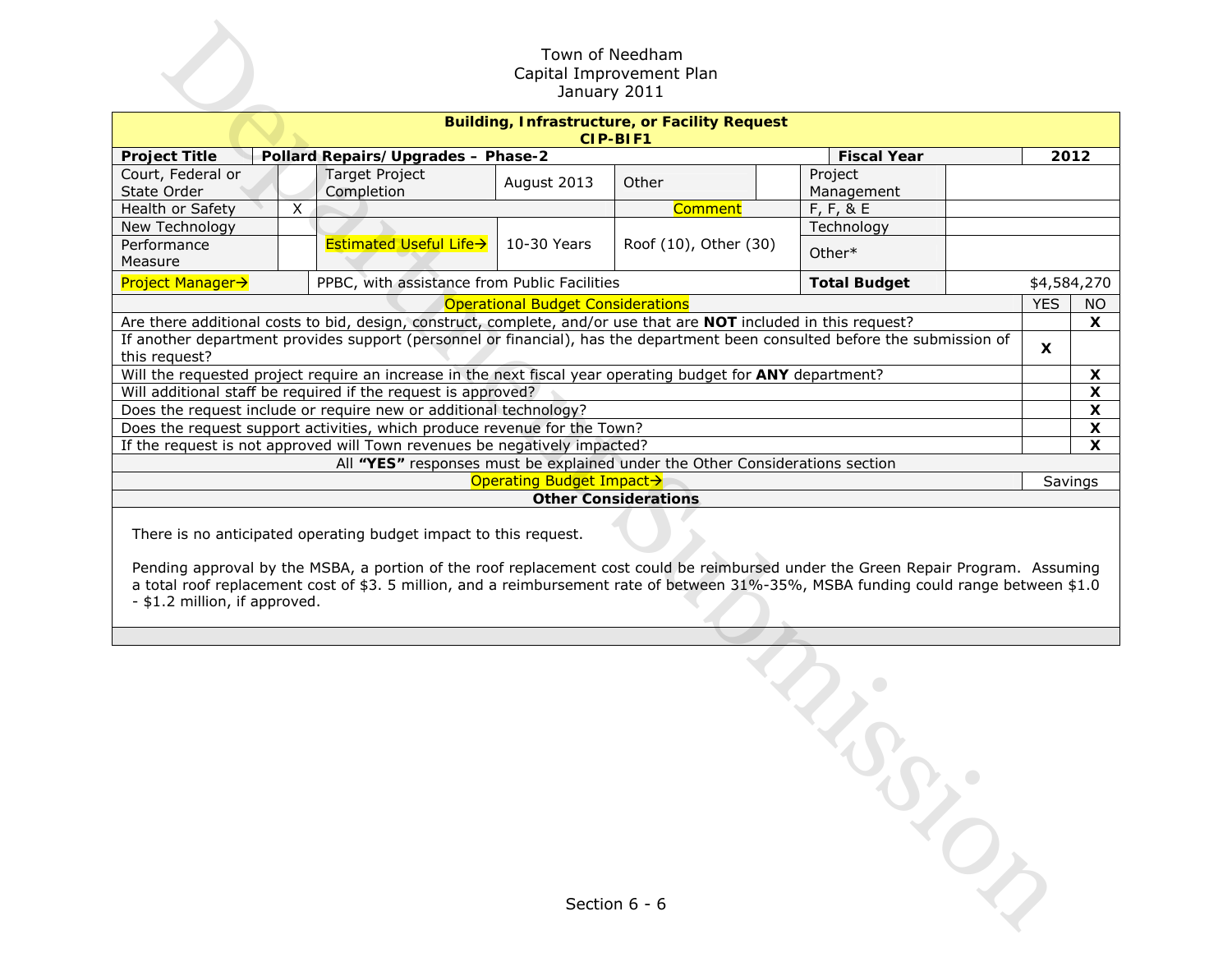|                                                                    | Town of Needham<br>Capital Improvement Plan<br>January 2011                                                                                                                                                                                                                                                       |                                                                                              |                                        |              |         |                                           |                                                                                                                   |                       |                            |  |                |              |
|--------------------------------------------------------------------|-------------------------------------------------------------------------------------------------------------------------------------------------------------------------------------------------------------------------------------------------------------------------------------------------------------------|----------------------------------------------------------------------------------------------|----------------------------------------|--------------|---------|-------------------------------------------|-------------------------------------------------------------------------------------------------------------------|-----------------------|----------------------------|--|----------------|--------------|
|                                                                    | <b>Building, Infrastructure, or Facility Request</b><br><b>CIP-BIF</b>                                                                                                                                                                                                                                            |                                                                                              |                                        |              |         |                                           |                                                                                                                   |                       |                            |  |                |              |
| <b>Project Title</b>                                               |                                                                                                                                                                                                                                                                                                                   |                                                                                              | <b>NHS C Building Roof Replacement</b> |              |         |                                           |                                                                                                                   |                       | <b>Fiscal Year</b>         |  | 2012           |              |
| Requestor                                                          |                                                                                                                                                                                                                                                                                                                   |                                                                                              | Director of Facility Operations        |              |         |                                           |                                                                                                                   |                       |                            |  |                |              |
| Location                                                           |                                                                                                                                                                                                                                                                                                                   |                                                                                              | Needham High School, 609 Webster St    |              |         |                                           |                                                                                                                   |                       | Project Category           |  | B              |              |
| Funding                                                            |                                                                                                                                                                                                                                                                                                                   |                                                                                              | <b>General Fund</b>                    | CPA Eligible |         |                                           | <b>No</b>                                                                                                         |                       | <b>Department Priority</b> |  | $\overline{2}$ |              |
| Partners                                                           | None                                                                                                                                                                                                                                                                                                              |                                                                                              |                                        |              |         |                                           |                                                                                                                   |                       |                            |  |                |              |
| Project<br>Description                                             | The NHS C Building Roof was last replaced in the mid 1980s. This is an asphalt shingle roof. This type of asphalt shingle<br>roof has an expected lifespan of 30 years. The Department of Public Facilities - Operations has repaired this roof twice in<br>the past two years and shingles continue to blow off. |                                                                                              |                                        |              |         |                                           |                                                                                                                   |                       |                            |  |                |              |
| Anticipated<br>Result                                              |                                                                                                                                                                                                                                                                                                                   | The roof at the C Building will not require annual repair and leaks will be decreased.       |                                        |              |         |                                           |                                                                                                                   |                       |                            |  |                |              |
| Alternatives                                                       |                                                                                                                                                                                                                                                                                                                   | Continue repairing the roof on an annual basis and allow moisture to penetrate the building. |                                        |              |         |                                           |                                                                                                                   |                       |                            |  |                |              |
| Timeline<br>Purpose                                                |                                                                                                                                                                                                                                                                                                                   |                                                                                              |                                        |              |         | <b>Method to Determine</b><br><b>Cost</b> |                                                                                                                   | <b>Project Budget</b> |                            |  |                |              |
| Acquisition                                                        |                                                                                                                                                                                                                                                                                                                   |                                                                                              | <b>Total Project Duration</b>          |              |         | 6 months                                  | Consultant                                                                                                        | X                     | A, D, & E                  |  |                |              |
| New Construction<br>Addition (increase in<br>size and/or function) |                                                                                                                                                                                                                                                                                                                   | Engineering and<br>Design Phase                                                              |                                        |              |         |                                           | Industry<br>References                                                                                            |                       | Site Development           |  |                |              |
| Reconstruction or<br>Repair                                        |                                                                                                                                                                                                                                                                                                                   | $\boldsymbol{\mathsf{x}}$                                                                    | <b>Construction Phase</b>              |              |         | 6 months                                  | In-House                                                                                                          |                       | General<br>Contractor      |  |                | 320,000      |
| Court, Federal or<br>State Order                                   |                                                                                                                                                                                                                                                                                                                   |                                                                                              | Close Out Process                      |              |         |                                           | Other                                                                                                             |                       | Project<br>Management      |  |                |              |
| Health or Safety                                                   |                                                                                                                                                                                                                                                                                                                   |                                                                                              | Next Phase                             |              |         |                                           |                                                                                                                   |                       | $F, F, 8$ E                |  |                |              |
| New Technology                                                     |                                                                                                                                                                                                                                                                                                                   |                                                                                              |                                        |              |         |                                           |                                                                                                                   |                       | Technology                 |  |                |              |
| Performance                                                        |                                                                                                                                                                                                                                                                                                                   |                                                                                              |                                        |              |         |                                           |                                                                                                                   |                       | Other*                     |  |                |              |
| Measure                                                            |                                                                                                                                                                                                                                                                                                                   |                                                                                              |                                        |              |         |                                           |                                                                                                                   |                       |                            |  |                |              |
| <b>Estimated Useful Life→</b>                                      |                                                                                                                                                                                                                                                                                                                   |                                                                                              |                                        |              |         |                                           | <b>Project Funding Schedule</b>                                                                                   |                       | <b>Total Budget</b>        |  |                | 320,000      |
|                                                                    |                                                                                                                                                                                                                                                                                                                   |                                                                                              | FY2012                                 |              | FY 2013 |                                           | FY 2014                                                                                                           |                       | FY 2015                    |  | FY 2016        |              |
| Engineering &<br>Design                                            |                                                                                                                                                                                                                                                                                                                   |                                                                                              |                                        |              |         |                                           |                                                                                                                   |                       |                            |  |                |              |
| Construction                                                       |                                                                                                                                                                                                                                                                                                                   |                                                                                              | 320,000                                |              |         |                                           |                                                                                                                   |                       |                            |  |                |              |
| <b>Acquisition Costs</b>                                           |                                                                                                                                                                                                                                                                                                                   |                                                                                              |                                        |              |         |                                           |                                                                                                                   |                       |                            |  |                |              |
| <b>Total</b>                                                       |                                                                                                                                                                                                                                                                                                                   |                                                                                              | 320,000                                |              |         |                                           |                                                                                                                   |                       |                            |  |                |              |
| <b>Project Manager→</b>                                            |                                                                                                                                                                                                                                                                                                                   |                                                                                              |                                        |              |         |                                           |                                                                                                                   |                       |                            |  |                |              |
|                                                                    |                                                                                                                                                                                                                                                                                                                   |                                                                                              |                                        |              |         |                                           | <b>Operational Budget Considerations</b>                                                                          |                       |                            |  | <b>YES</b>     | <b>NO</b>    |
|                                                                    |                                                                                                                                                                                                                                                                                                                   |                                                                                              |                                        |              |         |                                           | Are there additional costs to bid, design, construct, complete, and/or use that are NOT included in this request? |                       |                            |  |                | $\mathsf{x}$ |
|                                                                    |                                                                                                                                                                                                                                                                                                                   |                                                                                              |                                        |              |         |                                           | Section 6 - 7                                                                                                     |                       |                            |  |                |              |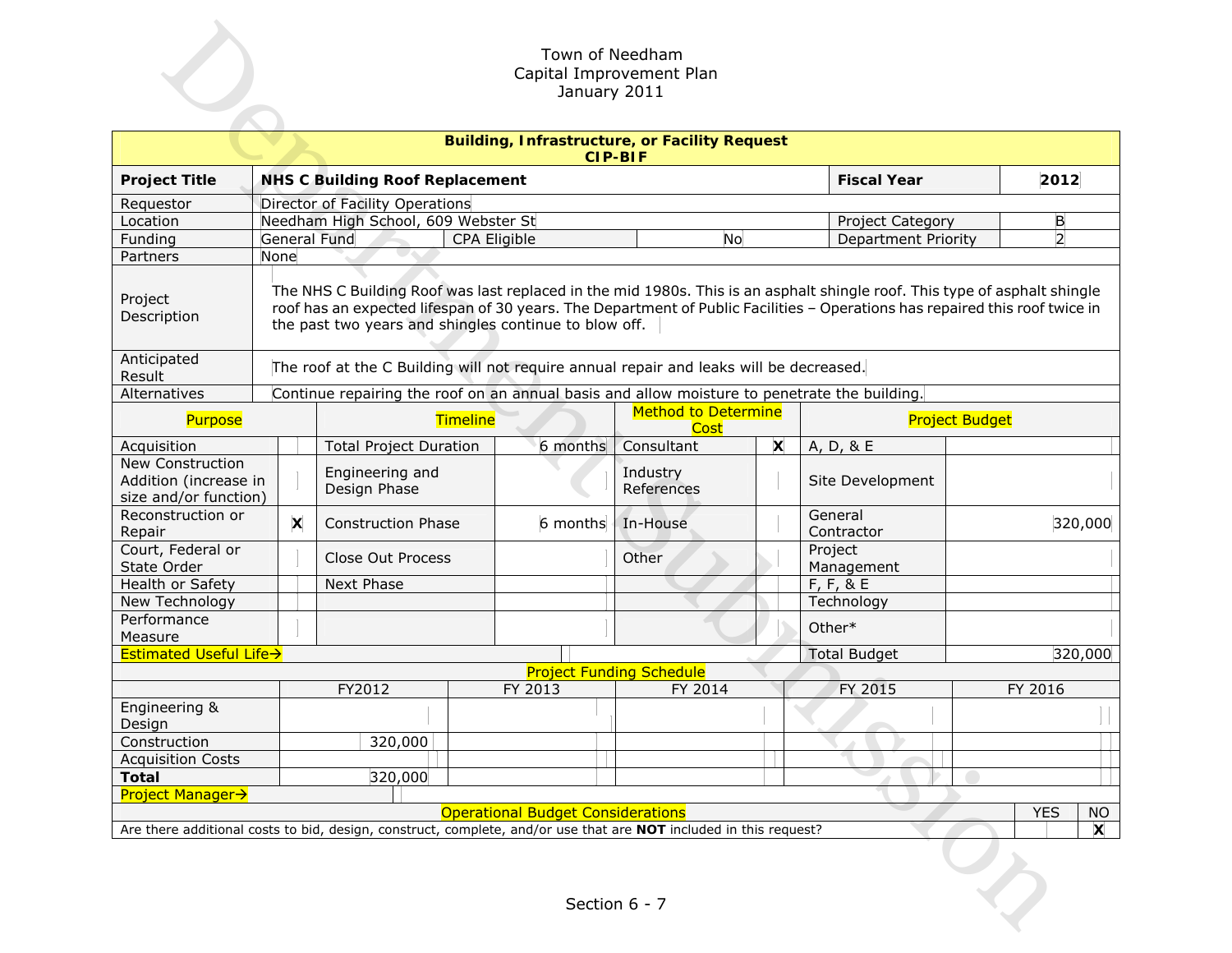|                                                                   | Town of Needham<br>Capital Improvement Plan<br>January 2011                                                                                                                                                                                                                        |      |        |  |  |  |  |  |
|-------------------------------------------------------------------|------------------------------------------------------------------------------------------------------------------------------------------------------------------------------------------------------------------------------------------------------------------------------------|------|--------|--|--|--|--|--|
|                                                                   | <b>Building, Infrastructure, or Facility Request</b><br><b>CIP-BIF</b>                                                                                                                                                                                                             |      |        |  |  |  |  |  |
| <b>Project Title</b>                                              | <b>NHS C Building Roof Replacement</b><br><b>Fiscal Year</b>                                                                                                                                                                                                                       | 2012 |        |  |  |  |  |  |
|                                                                   | If another department provides support (personnel or financial), has the department been consulted before the submission of this request?                                                                                                                                          |      | X      |  |  |  |  |  |
|                                                                   | Will the requested project require an increase in the next fiscal year operating budget for ANY department?                                                                                                                                                                        |      | X      |  |  |  |  |  |
|                                                                   | Will additional staff be required if the request is approved?                                                                                                                                                                                                                      |      | X<br>X |  |  |  |  |  |
| Does the request include or require new or additional technology? |                                                                                                                                                                                                                                                                                    |      |        |  |  |  |  |  |
|                                                                   | Does the request support activities that produce revenue for the Town?<br>If the request is not approved will Town revenues be negatively impacted?                                                                                                                                |      | X<br>X |  |  |  |  |  |
|                                                                   | All "YES" responses must be explained under the Additional Information section                                                                                                                                                                                                     |      |        |  |  |  |  |  |
|                                                                   | <b>Operating Budget Impact→</b>                                                                                                                                                                                                                                                    | B    |        |  |  |  |  |  |
|                                                                   | <b>Additional Information</b>                                                                                                                                                                                                                                                      |      |        |  |  |  |  |  |
|                                                                   | The NHS C Building Roof was not included in the NHS renovation in 2004 as the roof was within its useful lifespan. It was anticipated that in<br>2009 if any leftover funding from the NHS project might be used to replace this roof, but no leftover funding was made available. |      |        |  |  |  |  |  |
|                                                                   | $\frac{d}{d}$                                                                                                                                                                                                                                                                      |      |        |  |  |  |  |  |
|                                                                   | Section 6 - 8                                                                                                                                                                                                                                                                      |      |        |  |  |  |  |  |

Section 6 - 8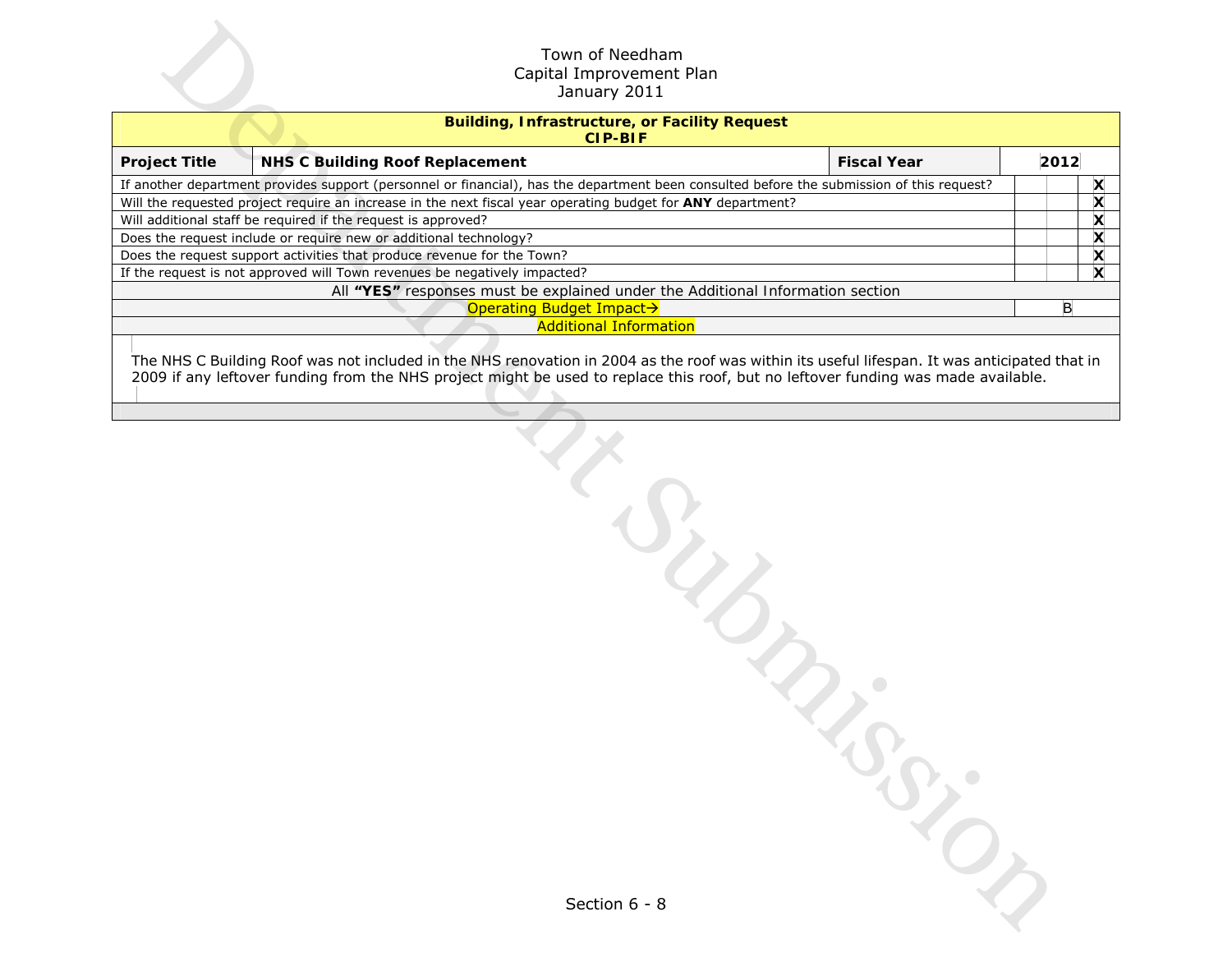|                                              |                                                                                                                                                                 |                                                            | Town of Needham<br>Capital Improvement Plan<br>January 2011                                                                                                                                                                                                               |          |                                                 |            |                                        |  |  |  |
|----------------------------------------------|-----------------------------------------------------------------------------------------------------------------------------------------------------------------|------------------------------------------------------------|---------------------------------------------------------------------------------------------------------------------------------------------------------------------------------------------------------------------------------------------------------------------------|----------|-------------------------------------------------|------------|----------------------------------------|--|--|--|
|                                              |                                                                                                                                                                 |                                                            | <b>Preliminary Capital Worksheet</b>                                                                                                                                                                                                                                      |          |                                                 |            |                                        |  |  |  |
| <b>Title</b>                                 |                                                                                                                                                                 |                                                            | <b>Emery Grover Renovation/Relocation Feasibility Study</b>                                                                                                                                                                                                               |          |                                                 |            |                                        |  |  |  |
| Year                                         | Column <sub>C</sub>                                                                                                                                             |                                                            |                                                                                                                                                                                                                                                                           |          |                                                 |            |                                        |  |  |  |
| Funding for FY2012                           |                                                                                                                                                                 |                                                            | Type<br>Purchase Cost                                                                                                                                                                                                                                                     | Column B |                                                 |            |                                        |  |  |  |
| Funding for FY2013                           |                                                                                                                                                                 | 30,000                                                     | Equipment Cost (aka<br>F, F, 8, E)                                                                                                                                                                                                                                        |          |                                                 |            |                                        |  |  |  |
| Funding for FY2014                           |                                                                                                                                                                 |                                                            | Design Cost                                                                                                                                                                                                                                                               | 30,000   |                                                 |            |                                        |  |  |  |
| Funding for FY2015                           |                                                                                                                                                                 |                                                            | <b>Construction Cost</b>                                                                                                                                                                                                                                                  |          |                                                 |            |                                        |  |  |  |
| Funding for FY2016                           |                                                                                                                                                                 |                                                            | Other Cost*                                                                                                                                                                                                                                                               |          |                                                 |            |                                        |  |  |  |
| Total (must equal<br>column B total)         |                                                                                                                                                                 | \$30,000                                                   | Total (must equal<br>column A total)                                                                                                                                                                                                                                      | \$30,000 | Total (must equal<br>Other Cost in column<br>B) | \$         |                                        |  |  |  |
|                                              |                                                                                                                                                                 |                                                            | Questions (All Must Be Answered)                                                                                                                                                                                                                                          |          |                                                 | <b>YES</b> | <b>NO</b>                              |  |  |  |
|                                              |                                                                                                                                                                 | capital improvement plan e.g., core vehicle replacements)? | Is this a stand alone request (meaning it is not dependent on passage of any other project or part of a multi-year                                                                                                                                                        |          |                                                 | X          |                                        |  |  |  |
|                                              |                                                                                                                                                                 |                                                            | Is this a request to acquire by purchase or lease real property (land, buildings, modular, facilities)                                                                                                                                                                    |          |                                                 |            | X                                      |  |  |  |
|                                              |                                                                                                                                                                 |                                                            | Is this a request to purchase equipment (other than vehicles or technology)?                                                                                                                                                                                              |          |                                                 |            | $\pmb{\times}$                         |  |  |  |
| Is this a request to purchase rolling stock? |                                                                                                                                                                 |                                                            |                                                                                                                                                                                                                                                                           |          |                                                 |            | Χ                                      |  |  |  |
| Is this a request for purchase technology?   |                                                                                                                                                                 |                                                            |                                                                                                                                                                                                                                                                           |          |                                                 |            | X                                      |  |  |  |
|                                              |                                                                                                                                                                 |                                                            | Is this a request for an extraordinary repair or improvement to a building?                                                                                                                                                                                               |          |                                                 |            | $\overline{\mathsf{x}}$                |  |  |  |
|                                              |                                                                                                                                                                 |                                                            | Is this a request for an extraordinary repair or improvement to a bridge, road, intersection, or sidewalk?                                                                                                                                                                |          |                                                 |            | $\overline{X}$                         |  |  |  |
|                                              |                                                                                                                                                                 |                                                            | Is this a request for an extraordinary repair or improvement to the Town's sewer system infrastructure?                                                                                                                                                                   |          |                                                 |            | $\mathsf X$<br>$\overline{\mathsf{x}}$ |  |  |  |
|                                              |                                                                                                                                                                 |                                                            | Is this a request for an extraordinary repair or improvement to the Town's water system infrastructure?<br>Are there additional costs to bid, design, construct, complete, and/or use that are NOT included in this request?                                              |          |                                                 |            | $\overline{X}$                         |  |  |  |
|                                              |                                                                                                                                                                 |                                                            | Will another department be required to provide support (personnel and/or financial), at any point during the                                                                                                                                                              |          |                                                 |            | X                                      |  |  |  |
| process in order to complete the project?    |                                                                                                                                                                 |                                                            | Has the department been consulted before the submission of this request?                                                                                                                                                                                                  |          |                                                 |            | X                                      |  |  |  |
|                                              |                                                                                                                                                                 |                                                            | Will the requested project if approved require an increase in the operating budget for ANY department?                                                                                                                                                                    |          |                                                 |            | X                                      |  |  |  |
|                                              |                                                                                                                                                                 |                                                            | Will additional permanent staff be required if the request is approved?                                                                                                                                                                                                   |          |                                                 |            | $\overline{\mathsf{x}}$                |  |  |  |
|                                              |                                                                                                                                                                 |                                                            | Does the request support activities that produce revenue for the Town?                                                                                                                                                                                                    |          |                                                 | X          |                                        |  |  |  |
|                                              |                                                                                                                                                                 |                                                            | If the request is not approved will Town revenues be negatively impacted?                                                                                                                                                                                                 |          |                                                 |            | X                                      |  |  |  |
|                                              |                                                                                                                                                                 |                                                            | <b>Description of the Project</b>                                                                                                                                                                                                                                         |          |                                                 |            |                                        |  |  |  |
|                                              |                                                                                                                                                                 | contemplated in the 2005 Town Facilities Master Plan.      | The School Department requests \$30,000 to commission a feasibility study of a lease/purchase alternative to the building renovation<br>The Emery Grover School Administration Building is in need of additional office and storage space as well as extensive repair and |          |                                                 |            |                                        |  |  |  |
|                                              | modernization. The Town Facilities Master Plan had a identified an \$11.4 Million (2008 \$) budget cost to renovate the building. The scope of<br>Section 6 - 9 |                                                            |                                                                                                                                                                                                                                                                           |          |                                                 |            |                                        |  |  |  |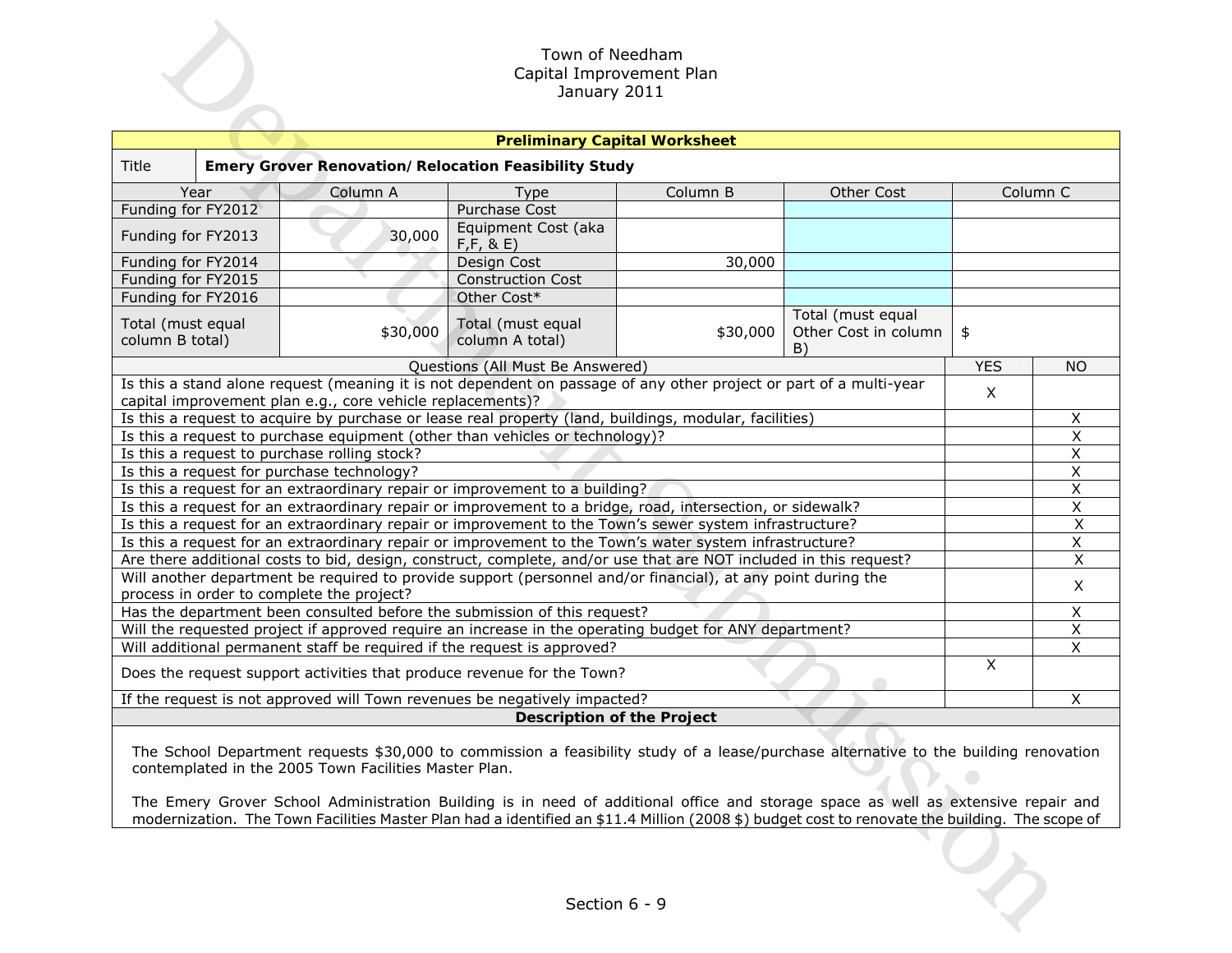#### **Preliminary Capital Worksheet**

#### Title **Emery Grover Renovation/Relocation Feasibility Study**

the original renovation was to reorganize the layout of offices, make the building fully ADA accessible, remove remaining asbestos, lead paint, and replace deteriorating systems, including: windows, HVAC, electrical and plumbing and allowing for full utilization of all four floors.

A preliminary analysis (attached) suggests that in 2014, a comparable property could be leased or purchased for \$5.0 - \$5.5 Million, which is substantially less than the \$11.4 Million preliminary renovation cost. Additional savings could be achieved if portions of a newly-purchased building were sublet to other groups. The feasibility study will include studying options in the marketplace as well as alternatives for the Emery Grover Building. Countries of the Control of The Control of The Control of The Control of The Control of The Control of The Control of The Control of The Control of The Control of The Control of The Control of The Control of The Control of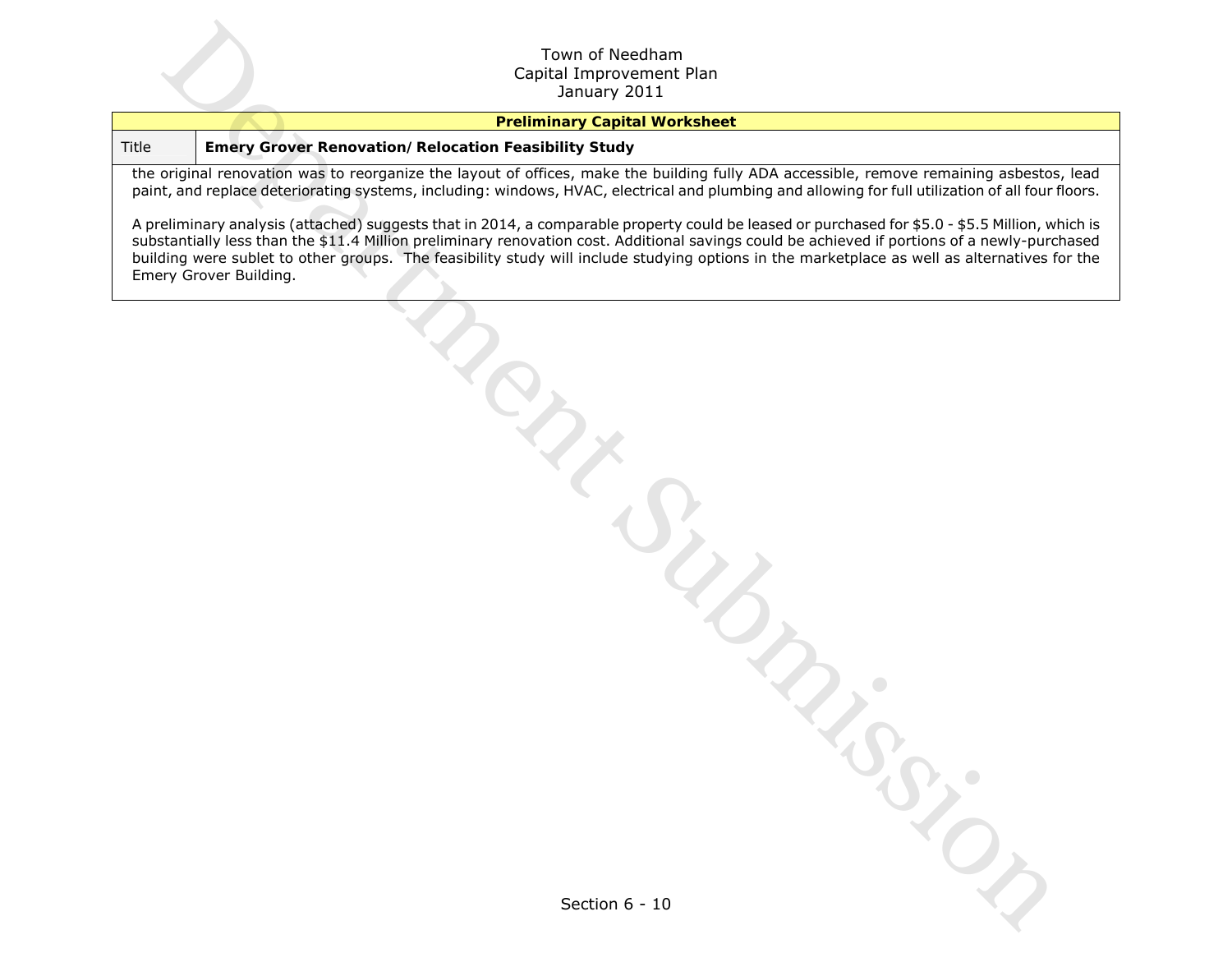|                                                                        | Town of Needham<br>Capital Improvement Plan<br>January 2011                                                                                                                                                                                                                                                                                                                                                                                                                                                                                                                                                                                                                                                                                                                                                                                                     |                                                                   |                                                                                                                                            |          |                                    |   |                            |                       |  |  |  |  |
|------------------------------------------------------------------------|-----------------------------------------------------------------------------------------------------------------------------------------------------------------------------------------------------------------------------------------------------------------------------------------------------------------------------------------------------------------------------------------------------------------------------------------------------------------------------------------------------------------------------------------------------------------------------------------------------------------------------------------------------------------------------------------------------------------------------------------------------------------------------------------------------------------------------------------------------------------|-------------------------------------------------------------------|--------------------------------------------------------------------------------------------------------------------------------------------|----------|------------------------------------|---|----------------------------|-----------------------|--|--|--|--|
| <b>Building, Infrastructure, or Facility Request</b><br><b>CIP-BIF</b> |                                                                                                                                                                                                                                                                                                                                                                                                                                                                                                                                                                                                                                                                                                                                                                                                                                                                 |                                                                   |                                                                                                                                            |          |                                    |   |                            |                       |  |  |  |  |
| <b>Project Title</b>                                                   |                                                                                                                                                                                                                                                                                                                                                                                                                                                                                                                                                                                                                                                                                                                                                                                                                                                                 |                                                                   | <b>Emery Grover Roof Replacement</b>                                                                                                       |          |                                    |   | <b>Fiscal Year</b>         | 2016                  |  |  |  |  |
| Requestor                                                              |                                                                                                                                                                                                                                                                                                                                                                                                                                                                                                                                                                                                                                                                                                                                                                                                                                                                 | Director of Facility Operations                                   |                                                                                                                                            |          |                                    |   |                            |                       |  |  |  |  |
| Location                                                               |                                                                                                                                                                                                                                                                                                                                                                                                                                                                                                                                                                                                                                                                                                                                                                                                                                                                 | Emery Grover Building, 1330 Highland Ave<br>В<br>Project Category |                                                                                                                                            |          |                                    |   |                            |                       |  |  |  |  |
| Funding                                                                |                                                                                                                                                                                                                                                                                                                                                                                                                                                                                                                                                                                                                                                                                                                                                                                                                                                                 |                                                                   | General Fund<br>CPA Eligible                                                                                                               |          | Yes                                |   | <b>Department Priority</b> | 3                     |  |  |  |  |
| Partners                                                               | None                                                                                                                                                                                                                                                                                                                                                                                                                                                                                                                                                                                                                                                                                                                                                                                                                                                            |                                                                   |                                                                                                                                            |          |                                    |   |                            |                       |  |  |  |  |
| Project<br>Description                                                 | The request is to replace the existing roof at the Emery Grover. The existing slate roof at the Emery Grover is over 100<br>years old. It poses a continual maintenance problem and is way beyond the expected 75 year life span of this roof type.<br>In the spring of 2010 leaks in this roof caused damage to flooring materials that forced the Department to reprioritize its<br>summer asbestos abatement work and this reprioritization interrupted the operations of this building over the summer.<br>A new environmentally conscious material that mimics the aesthetics of slate, but is composed of recycled rubber from<br>tires will be used to replace this roof. This material would reduce the cost of installation by over one third and would also<br>reduce the cost of maintenance. The anticipated lifespan of this material is 50 years. |                                                                   |                                                                                                                                            |          |                                    |   |                            |                       |  |  |  |  |
| Anticipated<br>Result                                                  | Increased energy efficiency and decreased leaks that will improve the quality of the workspace for those who use the<br>building.                                                                                                                                                                                                                                                                                                                                                                                                                                                                                                                                                                                                                                                                                                                               |                                                                   |                                                                                                                                            |          |                                    |   |                            |                       |  |  |  |  |
| Alternatives                                                           |                                                                                                                                                                                                                                                                                                                                                                                                                                                                                                                                                                                                                                                                                                                                                                                                                                                                 |                                                                   | Replace the roof with traditional slate at a higher cost. Not replacing the roof and deal with moisture issues throughout<br>the building. |          |                                    |   |                            |                       |  |  |  |  |
| Purpose                                                                |                                                                                                                                                                                                                                                                                                                                                                                                                                                                                                                                                                                                                                                                                                                                                                                                                                                                 |                                                                   | Timeline                                                                                                                                   |          | <b>Method to Determine</b><br>Cost |   |                            | <b>Project Budget</b> |  |  |  |  |
| Acquisition                                                            |                                                                                                                                                                                                                                                                                                                                                                                                                                                                                                                                                                                                                                                                                                                                                                                                                                                                 |                                                                   | <b>Total Project Duration</b>                                                                                                              | 6 months | Consultant                         | X | A, D, & E                  | $\overline{?}$        |  |  |  |  |
| New Construction<br>Addition (increase in<br>size and/or function)     |                                                                                                                                                                                                                                                                                                                                                                                                                                                                                                                                                                                                                                                                                                                                                                                                                                                                 |                                                                   | Engineering and<br>Design Phase                                                                                                            | 2 months | Industry<br>References             |   | Site Development           |                       |  |  |  |  |
| Reconstruction or<br>Repair                                            |                                                                                                                                                                                                                                                                                                                                                                                                                                                                                                                                                                                                                                                                                                                                                                                                                                                                 | X                                                                 | <b>Construction Phase</b>                                                                                                                  |          | In-House                           |   | General<br>Contractor      | ?                     |  |  |  |  |
| Court, Federal or<br>State Order                                       |                                                                                                                                                                                                                                                                                                                                                                                                                                                                                                                                                                                                                                                                                                                                                                                                                                                                 |                                                                   | Close Out Process                                                                                                                          | 4 months | Other                              |   | Project<br>Management      | 3                     |  |  |  |  |
| Health or Safety                                                       |                                                                                                                                                                                                                                                                                                                                                                                                                                                                                                                                                                                                                                                                                                                                                                                                                                                                 |                                                                   | Next Phase                                                                                                                                 |          |                                    |   | F, F, 8E                   |                       |  |  |  |  |
| New Technology                                                         |                                                                                                                                                                                                                                                                                                                                                                                                                                                                                                                                                                                                                                                                                                                                                                                                                                                                 |                                                                   |                                                                                                                                            |          |                                    |   | Technology                 |                       |  |  |  |  |
| Performance<br>Measure                                                 |                                                                                                                                                                                                                                                                                                                                                                                                                                                                                                                                                                                                                                                                                                                                                                                                                                                                 |                                                                   |                                                                                                                                            |          |                                    |   | Other*                     |                       |  |  |  |  |
| <b>Estimated Useful Life→</b>                                          |                                                                                                                                                                                                                                                                                                                                                                                                                                                                                                                                                                                                                                                                                                                                                                                                                                                                 |                                                                   |                                                                                                                                            |          |                                    |   | <b>Total Budget</b>        | 151,938               |  |  |  |  |
|                                                                        |                                                                                                                                                                                                                                                                                                                                                                                                                                                                                                                                                                                                                                                                                                                                                                                                                                                                 |                                                                   |                                                                                                                                            |          | Section 6 - 11                     |   |                            |                       |  |  |  |  |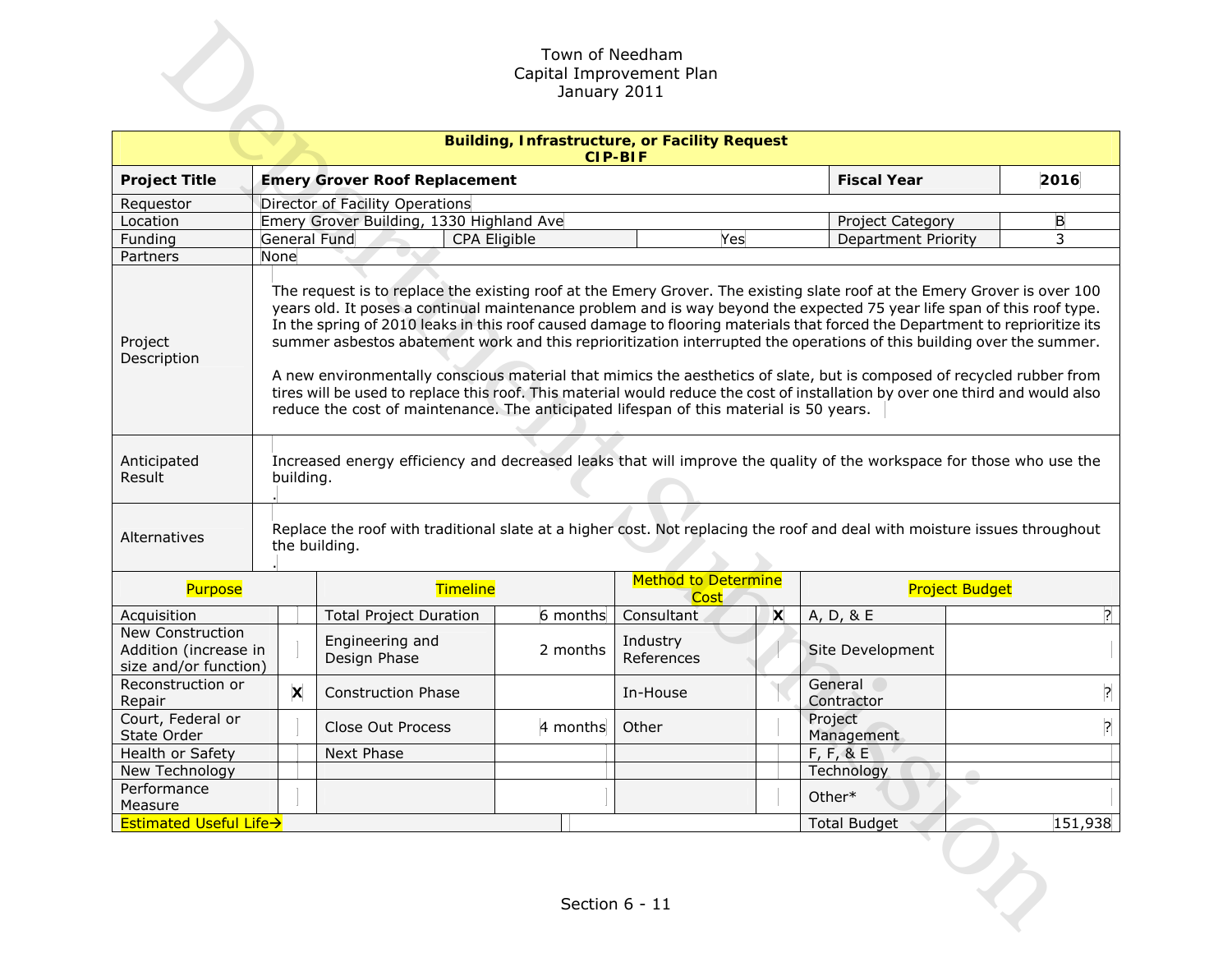|                                                                                                                                           |  |                                                                   | Town of Needham<br>Capital Improvement Plan<br>January 2011                                                       |         |                                                                                                                                                                                                                                                                                  |  |            |                                                        |  |
|-------------------------------------------------------------------------------------------------------------------------------------------|--|-------------------------------------------------------------------|-------------------------------------------------------------------------------------------------------------------|---------|----------------------------------------------------------------------------------------------------------------------------------------------------------------------------------------------------------------------------------------------------------------------------------|--|------------|--------------------------------------------------------|--|
|                                                                                                                                           |  |                                                                   | <b>Building, Infrastructure, or Facility Request</b><br><b>CIP-BIF</b>                                            |         |                                                                                                                                                                                                                                                                                  |  |            |                                                        |  |
| <b>Project Title</b>                                                                                                                      |  | <b>Emery Grover Roof Replacement</b>                              |                                                                                                                   |         | <b>Fiscal Year</b>                                                                                                                                                                                                                                                               |  | 2016       |                                                        |  |
|                                                                                                                                           |  |                                                                   | <b>Project Funding Schedule</b>                                                                                   |         |                                                                                                                                                                                                                                                                                  |  |            |                                                        |  |
|                                                                                                                                           |  | FY2012                                                            | FY 2013                                                                                                           | FY 2014 | FY 2015                                                                                                                                                                                                                                                                          |  | FY 2016    |                                                        |  |
| Engineering &<br>Design                                                                                                                   |  |                                                                   |                                                                                                                   |         |                                                                                                                                                                                                                                                                                  |  |            |                                                        |  |
| Construction                                                                                                                              |  |                                                                   |                                                                                                                   |         |                                                                                                                                                                                                                                                                                  |  |            |                                                        |  |
| <b>Acquisition Costs</b>                                                                                                                  |  |                                                                   |                                                                                                                   |         |                                                                                                                                                                                                                                                                                  |  |            | 151,938                                                |  |
| <b>Total</b><br><b>Project Manager→</b>                                                                                                   |  |                                                                   |                                                                                                                   |         |                                                                                                                                                                                                                                                                                  |  |            |                                                        |  |
|                                                                                                                                           |  |                                                                   | <b>Operational Budget Considerations</b>                                                                          |         |                                                                                                                                                                                                                                                                                  |  | <b>YES</b> | <b>NO</b>                                              |  |
|                                                                                                                                           |  |                                                                   | Are there additional costs to bid, design, construct, complete, and/or use that are NOT included in this request? |         |                                                                                                                                                                                                                                                                                  |  |            | X                                                      |  |
| If another department provides support (personnel or financial), has the department been consulted before the submission of this request? |  |                                                                   |                                                                                                                   |         |                                                                                                                                                                                                                                                                                  |  |            | X                                                      |  |
|                                                                                                                                           |  |                                                                   | Will the requested project require an increase in the next fiscal year operating budget for ANY department?       |         |                                                                                                                                                                                                                                                                                  |  |            | X                                                      |  |
| Will additional staff be required if the request is approved?                                                                             |  |                                                                   |                                                                                                                   |         |                                                                                                                                                                                                                                                                                  |  |            | X                                                      |  |
| Does the request support activities that produce revenue for the Town?                                                                    |  | Does the request include or require new or additional technology? |                                                                                                                   |         |                                                                                                                                                                                                                                                                                  |  |            | $\boldsymbol{\mathsf{x}}$<br>$\boldsymbol{\mathsf{x}}$ |  |
|                                                                                                                                           |  |                                                                   | If the request is not approved will Town revenues be negatively impacted?                                         |         |                                                                                                                                                                                                                                                                                  |  |            | $\mathbf x$                                            |  |
|                                                                                                                                           |  |                                                                   | All "YES" responses must be explained under the Additional Information section                                    |         |                                                                                                                                                                                                                                                                                  |  |            |                                                        |  |
|                                                                                                                                           |  |                                                                   | Operating Budget Impact→                                                                                          |         |                                                                                                                                                                                                                                                                                  |  |            | B                                                      |  |
|                                                                                                                                           |  |                                                                   | <b>Additional Information</b>                                                                                     |         |                                                                                                                                                                                                                                                                                  |  |            |                                                        |  |
|                                                                                                                                           |  |                                                                   |                                                                                                                   |         | The Department has been addressing leak issues at the Emery Grover on an as needed basis, and has to perform emergency work in order to<br>mitigate the effects of water penetration. Putting a new roof on this building will reduce the cost of repairs necessary to the roof. |  |            |                                                        |  |
|                                                                                                                                           |  |                                                                   | Section 6 - 12                                                                                                    |         | $\mathcal{L}_{\mathcal{L}_{\mathcal{F}}}$                                                                                                                                                                                                                                        |  |            |                                                        |  |
|                                                                                                                                           |  |                                                                   |                                                                                                                   |         |                                                                                                                                                                                                                                                                                  |  |            |                                                        |  |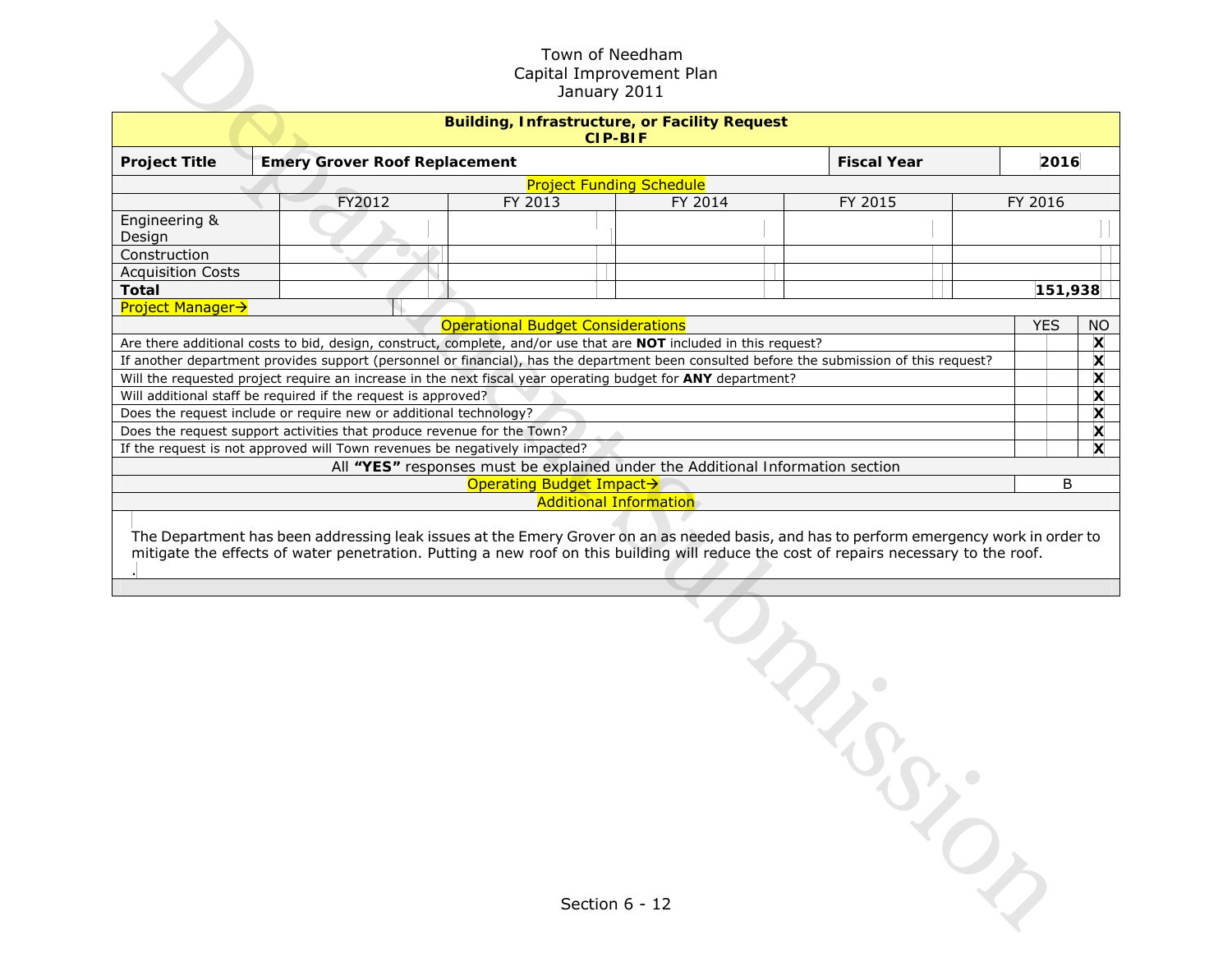| Town of Needham<br>Capital Improvement Plan<br>January 2011                     |                                                                        |                                                               |                                                                                                                                           |              |                                                                                 |                                    |    |   |                       |           |             |        |
|---------------------------------------------------------------------------------|------------------------------------------------------------------------|---------------------------------------------------------------|-------------------------------------------------------------------------------------------------------------------------------------------|--------------|---------------------------------------------------------------------------------|------------------------------------|----|---|-----------------------|-----------|-------------|--------|
|                                                                                 | <b>Building, Infrastructure, or Facility Request</b><br><b>CIP-BIF</b> |                                                               |                                                                                                                                           |              |                                                                                 |                                    |    |   |                       |           |             |        |
| <b>Project Title</b>                                                            |                                                                        | <b>Salt Storage Shed</b><br><b>Fiscal Year</b><br>2012 - 2014 |                                                                                                                                           |              |                                                                                 |                                    |    |   |                       |           |             |        |
| Requestor                                                                       |                                                                        | Public Works-Engineering                                      |                                                                                                                                           |              |                                                                                 |                                    |    |   |                       |           |             |        |
| Location                                                                        |                                                                        | Central Ave. (RTS)<br>B<br>Project Category                   |                                                                                                                                           |              |                                                                                 |                                    |    |   |                       |           |             |        |
| Funding                                                                         | GF                                                                     |                                                               |                                                                                                                                           | CPA Eligible |                                                                                 |                                    | No |   | Department Priority   |           |             |        |
| Partners                                                                        |                                                                        |                                                               |                                                                                                                                           |              |                                                                                 |                                    |    |   |                       |           |             |        |
| Project<br>Description                                                          | Construct New Salt Storage Shed                                        |                                                               |                                                                                                                                           |              |                                                                                 |                                    |    |   |                       |           |             |        |
| Anticipated<br>Result                                                           | Larger Storage Capacity & More Reliable Facility                       |                                                               |                                                                                                                                           |              |                                                                                 |                                    |    |   |                       |           |             |        |
| Alternatives                                                                    |                                                                        |                                                               |                                                                                                                                           |              |                                                                                 |                                    |    |   |                       |           |             |        |
| Purpose                                                                         |                                                                        |                                                               | <b>Timeline</b>                                                                                                                           |              |                                                                                 | <b>Method to Determine</b><br>Cost |    |   | <b>Project Budget</b> |           |             |        |
| Acquisition                                                                     |                                                                        |                                                               | <b>Total Project Duration</b>                                                                                                             |              |                                                                                 | Consultant                         |    |   | A, D, & E             |           |             | 75,000 |
| New Construction<br>Addition (increase in<br>size and/or function)              |                                                                        | X                                                             | Engineering and<br>Design Phase                                                                                                           |              | 12 months                                                                       | Industry<br>References             |    |   | Site Development      |           | $\mathbf 0$ |        |
| Reconstruction or<br>Repair                                                     |                                                                        |                                                               | <b>Construction Phase</b>                                                                                                                 |              | 18 months                                                                       | In-House                           |    | X | General<br>Contractor | 1,550,000 |             |        |
| Court, Federal or<br>State Order                                                |                                                                        |                                                               | <b>Close Out Process</b>                                                                                                                  |              | 6 months                                                                        | Other                              |    |   | Project<br>Management |           |             |        |
| Health or Safety                                                                |                                                                        | X                                                             | Next Phase                                                                                                                                |              | 2012                                                                            |                                    |    |   | $F, F, 8$ E           |           |             |        |
| New Technology                                                                  |                                                                        |                                                               |                                                                                                                                           |              |                                                                                 |                                    |    |   | Technology            |           |             |        |
| Performance<br>Measure                                                          |                                                                        | X                                                             |                                                                                                                                           |              |                                                                                 |                                    |    |   | Other*                |           |             |        |
| <b>Estimated Useful Life→</b>                                                   |                                                                        |                                                               |                                                                                                                                           |              | 50 years                                                                        |                                    |    |   | <b>Total Budget</b>   |           | 1,625,000   |        |
|                                                                                 |                                                                        |                                                               |                                                                                                                                           |              |                                                                                 | <b>Project Funding Schedule</b>    |    |   |                       |           |             |        |
|                                                                                 |                                                                        |                                                               | FY 2012                                                                                                                                   |              | FY 2013                                                                         | FY 2014                            |    |   | FY 2015               |           | FY 2016     |        |
| Engineering &<br>Design                                                         |                                                                        |                                                               | 75,000                                                                                                                                    |              |                                                                                 |                                    |    |   |                       |           |             |        |
| Construction                                                                    |                                                                        |                                                               |                                                                                                                                           |              | 1,550,000                                                                       |                                    |    |   |                       |           |             |        |
| <b>Total</b>                                                                    |                                                                        |                                                               | 75,000                                                                                                                                    |              | 1,550,000                                                                       |                                    |    |   |                       |           |             |        |
| <b>Project Manager→</b>                                                         |                                                                        |                                                               |                                                                                                                                           |              | PPBC - Public Facilities Dept / DPW<br><b>Operational Budget Considerations</b> |                                    |    |   |                       |           | <b>YES</b>  | NO     |
|                                                                                 |                                                                        |                                                               | Are there additional costs to bid, design, construct, complete, and/or use that are NOT included in this request?                         |              |                                                                                 |                                    |    |   |                       |           |             | X      |
|                                                                                 |                                                                        |                                                               | If another department provides support (personnel or financial), has the department been consulted before the submission of this request? |              |                                                                                 |                                    |    |   |                       |           |             | X      |
|                                                                                 |                                                                        |                                                               | Will the requested project require an increase in the next fiscal year operating budget for ANY department?                               |              |                                                                                 |                                    |    |   |                       |           |             | X      |
|                                                                                 |                                                                        |                                                               |                                                                                                                                           |              |                                                                                 |                                    |    |   |                       |           |             | X      |
| Will additional staff be required if the request is approved?<br>Section 6 - 13 |                                                                        |                                                               |                                                                                                                                           |              |                                                                                 |                                    |    |   |                       |           |             |        |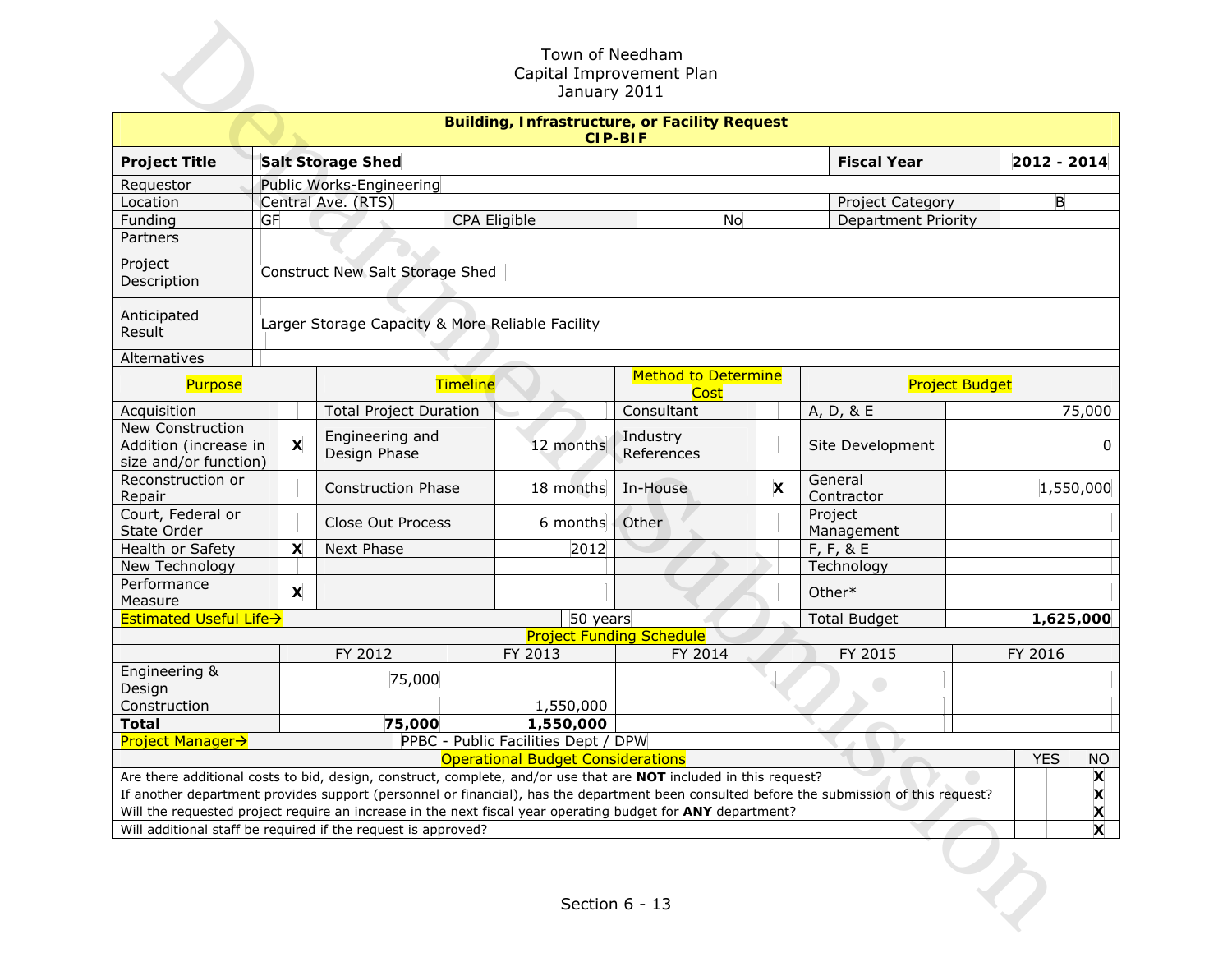|                                                                        | Town of Needham<br>Capital Improvement Plan<br>January 2011                                                                                                                                                                                                                                                                                                                                                                                                      |  |             |  |  |  |  |  |  |
|------------------------------------------------------------------------|------------------------------------------------------------------------------------------------------------------------------------------------------------------------------------------------------------------------------------------------------------------------------------------------------------------------------------------------------------------------------------------------------------------------------------------------------------------|--|-------------|--|--|--|--|--|--|
| <b>Building, Infrastructure, or Facility Request</b><br><b>CIP-BIF</b> |                                                                                                                                                                                                                                                                                                                                                                                                                                                                  |  |             |  |  |  |  |  |  |
| <b>Project Title</b>                                                   | <b>Salt Storage Shed</b><br><b>Fiscal Year</b>                                                                                                                                                                                                                                                                                                                                                                                                                   |  | 2012 - 2014 |  |  |  |  |  |  |
|                                                                        | Does the request include or require new or additional technology?                                                                                                                                                                                                                                                                                                                                                                                                |  | X           |  |  |  |  |  |  |
|                                                                        | Does the request support activities that produce revenue for the Town?                                                                                                                                                                                                                                                                                                                                                                                           |  | X           |  |  |  |  |  |  |
|                                                                        | If the request is not approved will Town revenues be negatively impacted?                                                                                                                                                                                                                                                                                                                                                                                        |  | X           |  |  |  |  |  |  |
|                                                                        | All "YES" responses must be explained under the Additional Information section                                                                                                                                                                                                                                                                                                                                                                                   |  |             |  |  |  |  |  |  |
|                                                                        | Operating Budget Impact→<br><b>Additional Information</b>                                                                                                                                                                                                                                                                                                                                                                                                        |  | B           |  |  |  |  |  |  |
|                                                                        | The existing 1,200 ton salt storage building located at 470 Dedham Ave will be removed from service.<br>The new salt storage shed is proposed to be sited at the RTS off of Central Ave. The funding requested is for a salt storage building including<br>site work. The new salt storage building will be designed to hold 5,000 tons of salt.<br>Feasibility Study & Design to take place in FY2012.<br>FY2013 construction of new Salt Storage shed.<br>JUNE |  |             |  |  |  |  |  |  |
|                                                                        | Section 6 - 14                                                                                                                                                                                                                                                                                                                                                                                                                                                   |  |             |  |  |  |  |  |  |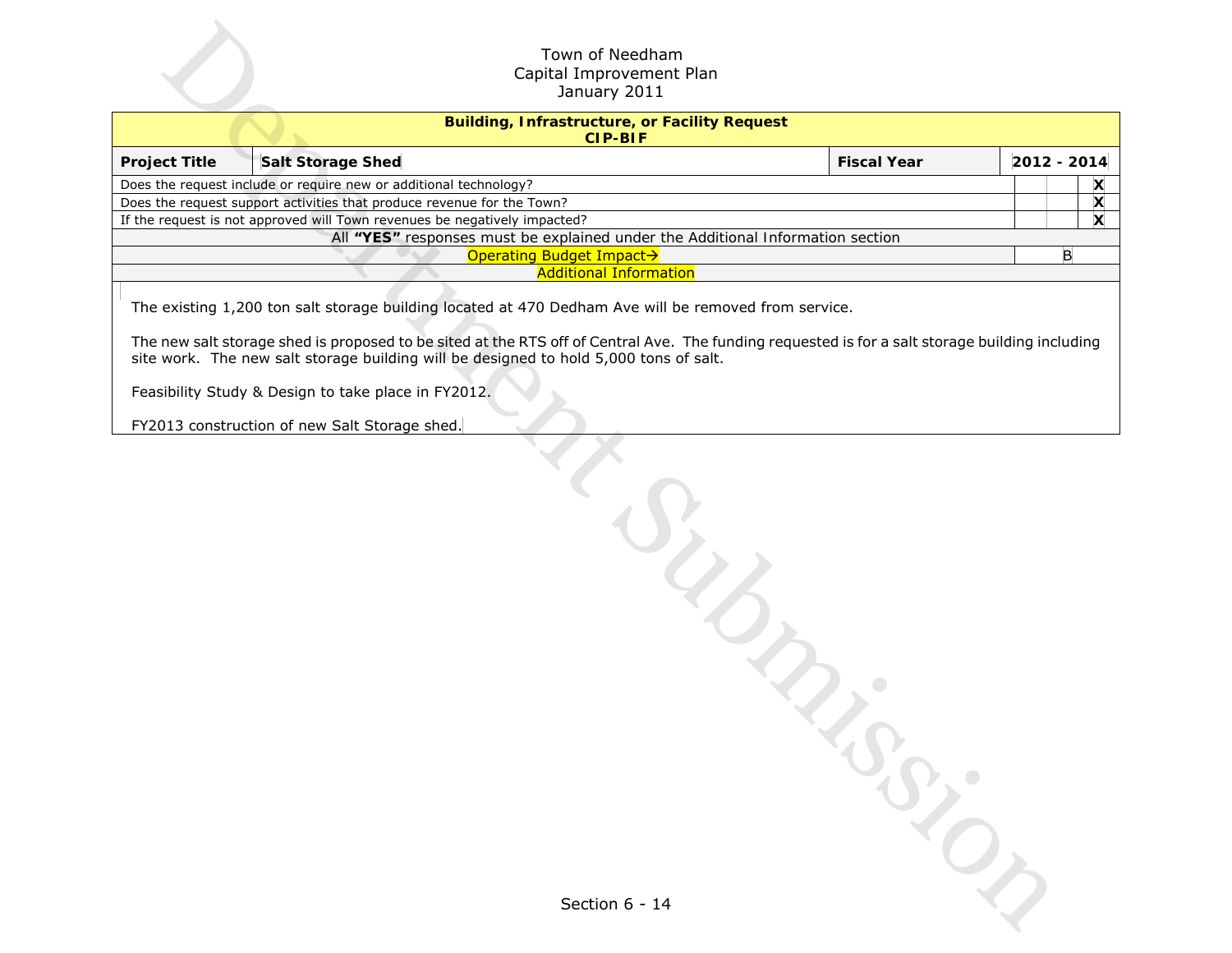|                                                                                                                                                                                                                                                                                                                                                                                                                                                                                                                                                                                                                                                          | Town of Needham<br>Capital Improvement Plan<br>January 2011 |                                                             |                                 |                                                     |          |                                 |   |                            |         |  |  |
|----------------------------------------------------------------------------------------------------------------------------------------------------------------------------------------------------------------------------------------------------------------------------------------------------------------------------------------------------------------------------------------------------------------------------------------------------------------------------------------------------------------------------------------------------------------------------------------------------------------------------------------------------------|-------------------------------------------------------------|-------------------------------------------------------------|---------------------------------|-----------------------------------------------------|----------|---------------------------------|---|----------------------------|---------|--|--|
| <b>Building, Infrastructure, or Facility Request</b><br><b>CIP-BIF</b>                                                                                                                                                                                                                                                                                                                                                                                                                                                                                                                                                                                   |                                                             |                                                             |                                 |                                                     |          |                                 |   |                            |         |  |  |
| <b>Fiscal Year</b><br>2016<br><b>Project Title</b><br><b>DPW Boiler Replacement</b>                                                                                                                                                                                                                                                                                                                                                                                                                                                                                                                                                                      |                                                             |                                                             |                                 |                                                     |          |                                 |   |                            |         |  |  |
| Requestor                                                                                                                                                                                                                                                                                                                                                                                                                                                                                                                                                                                                                                                |                                                             | Director of Facility Operations                             |                                 |                                                     |          |                                 |   |                            |         |  |  |
| Location                                                                                                                                                                                                                                                                                                                                                                                                                                                                                                                                                                                                                                                 |                                                             |                                                             | DPW, 470 Dedham Ave             |                                                     |          |                                 |   | Project Category           | B       |  |  |
| Funding                                                                                                                                                                                                                                                                                                                                                                                                                                                                                                                                                                                                                                                  |                                                             |                                                             | General Fund                    | CPA Eligible                                        |          | <b>No</b>                       |   | <b>Department Priority</b> | 4       |  |  |
| Partners                                                                                                                                                                                                                                                                                                                                                                                                                                                                                                                                                                                                                                                 | None                                                        |                                                             |                                 |                                                     |          |                                 |   |                            |         |  |  |
| The request to replace the DPW boiler is based both on the need for additional heating capacity and energy efficiency.<br>The boiler at the DPW was installed in the 1970s and is past its useful life. This piece of equipment has had a number of<br>repairs to maintain it in working order. In addition to the age of the boiler, there are other reasons for replacement:<br>Project<br>energy considerations and the next phase in the DPW project which will increase the space required for heating. The new<br>Description<br>boiler will be designed for natural gas and will increase the energy efficiency of the heating system at the DPW. |                                                             |                                                             |                                 |                                                     |          |                                 |   |                            |         |  |  |
| Anticipated<br>Result                                                                                                                                                                                                                                                                                                                                                                                                                                                                                                                                                                                                                                    |                                                             | Increased energy efficiency and eliminate need for repairs. |                                 |                                                     |          |                                 |   |                            |         |  |  |
| Alternatives<br>Continue operating current boiler inefficiently and pay for repairs.                                                                                                                                                                                                                                                                                                                                                                                                                                                                                                                                                                     |                                                             |                                                             |                                 |                                                     |          |                                 |   |                            |         |  |  |
| Timeline<br>Purpose                                                                                                                                                                                                                                                                                                                                                                                                                                                                                                                                                                                                                                      |                                                             |                                                             | Cost                            | <b>Method to Determine</b><br><b>Project Budget</b> |          |                                 |   |                            |         |  |  |
| Acquisition                                                                                                                                                                                                                                                                                                                                                                                                                                                                                                                                                                                                                                              |                                                             |                                                             | <b>Total Project Duration</b>   |                                                     | 6 months | Consultant                      | X | A, D, & E                  | 20,800  |  |  |
| New Construction<br>Addition (increase in<br>size and/or function)                                                                                                                                                                                                                                                                                                                                                                                                                                                                                                                                                                                       |                                                             |                                                             | Engineering and<br>Design Phase |                                                     | 2 months | Industry<br>References          |   | Site Development           |         |  |  |
| Reconstruction or<br>Repair                                                                                                                                                                                                                                                                                                                                                                                                                                                                                                                                                                                                                              |                                                             | X                                                           | <b>Construction Phase</b>       |                                                     | 4 months | In-House                        |   | General<br>Contractor      | 177,000 |  |  |
| Court, Federal or<br>State Order                                                                                                                                                                                                                                                                                                                                                                                                                                                                                                                                                                                                                         |                                                             |                                                             | Close Out Process               |                                                     |          | Other                           |   | Project<br>Management      |         |  |  |
| Health or Safety                                                                                                                                                                                                                                                                                                                                                                                                                                                                                                                                                                                                                                         |                                                             |                                                             | Next Phase                      |                                                     |          |                                 |   | $F, F, 8$ E                |         |  |  |
| New Technology                                                                                                                                                                                                                                                                                                                                                                                                                                                                                                                                                                                                                                           |                                                             |                                                             |                                 |                                                     |          |                                 |   | Technology                 |         |  |  |
| Performance<br>Measure                                                                                                                                                                                                                                                                                                                                                                                                                                                                                                                                                                                                                                   |                                                             |                                                             |                                 |                                                     |          |                                 |   | Other*                     |         |  |  |
| <b>Estimated Useful Life→</b>                                                                                                                                                                                                                                                                                                                                                                                                                                                                                                                                                                                                                            |                                                             |                                                             |                                 |                                                     |          |                                 |   | <b>Total Budget</b>        | 197,800 |  |  |
|                                                                                                                                                                                                                                                                                                                                                                                                                                                                                                                                                                                                                                                          |                                                             |                                                             |                                 |                                                     |          | <b>Project Funding Schedule</b> |   |                            |         |  |  |
|                                                                                                                                                                                                                                                                                                                                                                                                                                                                                                                                                                                                                                                          |                                                             |                                                             | FY2012                          |                                                     | FY 2013  | FY 2014                         |   | FY 2015                    | FY 2016 |  |  |
| Engineering &<br>Design                                                                                                                                                                                                                                                                                                                                                                                                                                                                                                                                                                                                                                  |                                                             |                                                             |                                 |                                                     |          |                                 |   |                            |         |  |  |
| Construction                                                                                                                                                                                                                                                                                                                                                                                                                                                                                                                                                                                                                                             |                                                             |                                                             |                                 |                                                     |          |                                 |   |                            |         |  |  |
| <b>Acquisition Costs</b>                                                                                                                                                                                                                                                                                                                                                                                                                                                                                                                                                                                                                                 |                                                             |                                                             |                                 |                                                     |          |                                 |   |                            |         |  |  |
| <b>Total</b>                                                                                                                                                                                                                                                                                                                                                                                                                                                                                                                                                                                                                                             |                                                             |                                                             |                                 |                                                     |          |                                 |   |                            | 197,800 |  |  |
| <b>Project Manager→</b><br>Section 6 - 15                                                                                                                                                                                                                                                                                                                                                                                                                                                                                                                                                                                                                |                                                             |                                                             |                                 |                                                     |          |                                 |   |                            |         |  |  |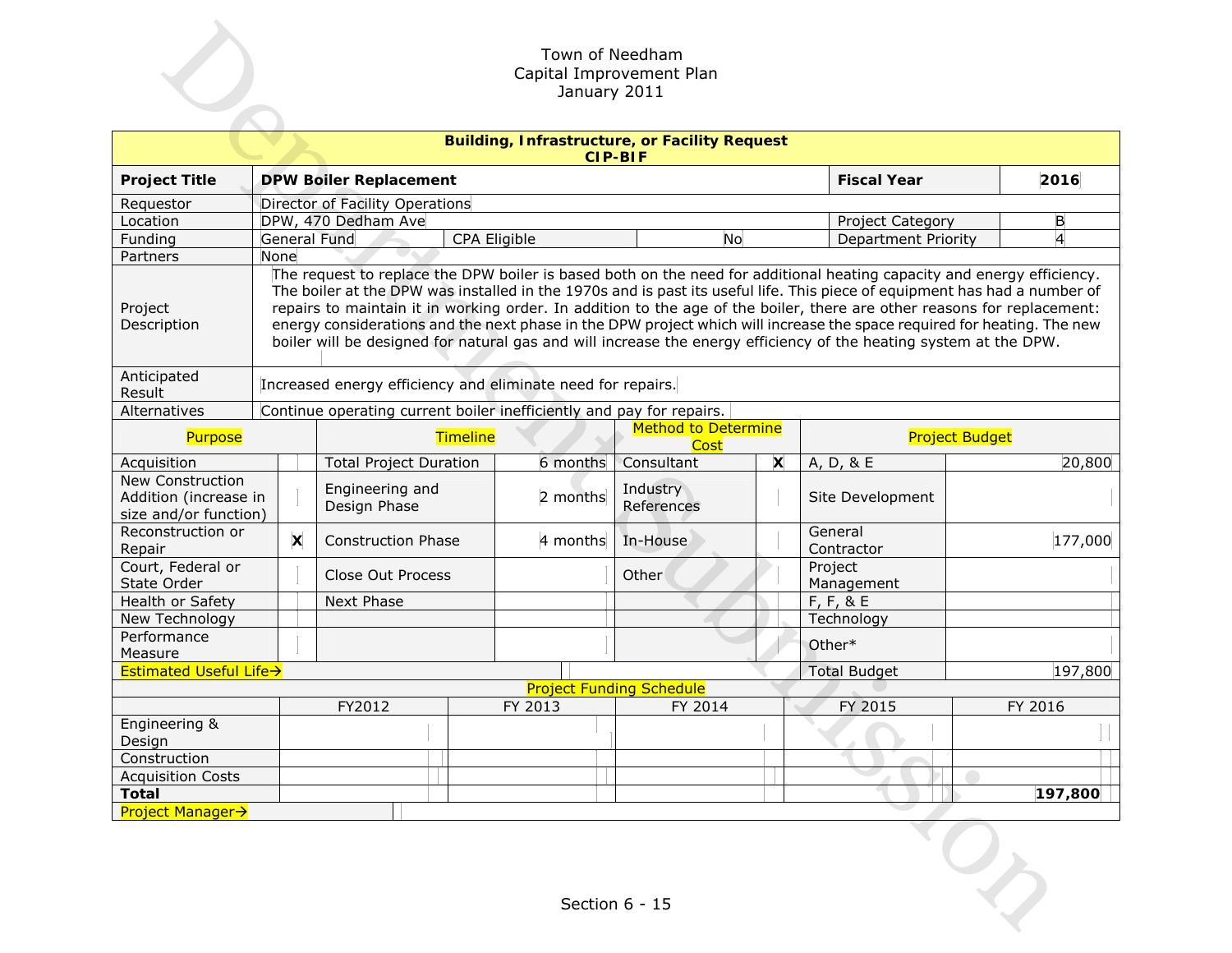| Town of Needham<br>Capital Improvement Plan<br>January 2011            |                                                                                                                                           |            |   |                           |  |  |  |  |  |  |
|------------------------------------------------------------------------|-------------------------------------------------------------------------------------------------------------------------------------------|------------|---|---------------------------|--|--|--|--|--|--|
| <b>Building, Infrastructure, or Facility Request</b><br><b>CIP-BIF</b> |                                                                                                                                           |            |   |                           |  |  |  |  |  |  |
| <b>Project Title</b>                                                   | <b>Fiscal Year</b><br><b>DPW Boiler Replacement</b>                                                                                       | 2016       |   |                           |  |  |  |  |  |  |
|                                                                        | <b>Operational Budget Considerations</b>                                                                                                  | <b>YES</b> |   | <b>NO</b>                 |  |  |  |  |  |  |
|                                                                        | Are there additional costs to bid, design, construct, complete, and/or use that are NOT included in this request?                         |            |   | X                         |  |  |  |  |  |  |
|                                                                        | If another department provides support (personnel or financial), has the department been consulted before the submission of this request? |            |   | X                         |  |  |  |  |  |  |
|                                                                        | Will the requested project require an increase in the next fiscal year operating budget for ANY department?                               |            |   | X                         |  |  |  |  |  |  |
|                                                                        | Will additional staff be required if the request is approved?                                                                             |            |   | X                         |  |  |  |  |  |  |
|                                                                        | Does the request include or require new or additional technology?                                                                         |            |   | X                         |  |  |  |  |  |  |
|                                                                        | Does the request support activities that produce revenue for the Town?                                                                    |            |   | X                         |  |  |  |  |  |  |
|                                                                        | If the request is not approved will Town revenues be negatively impacted?                                                                 |            |   | $\boldsymbol{\mathsf{x}}$ |  |  |  |  |  |  |
|                                                                        | All "YES" responses must be explained under the Additional Information section<br>Operating Budget Impact→                                |            | B |                           |  |  |  |  |  |  |
|                                                                        | <b>Additional Information</b>                                                                                                             |            |   |                           |  |  |  |  |  |  |
|                                                                        |                                                                                                                                           |            |   |                           |  |  |  |  |  |  |
|                                                                        |                                                                                                                                           |            |   |                           |  |  |  |  |  |  |
|                                                                        | $\frac{d}{d}$                                                                                                                             |            |   |                           |  |  |  |  |  |  |
|                                                                        | Section 6 - 16                                                                                                                            |            |   |                           |  |  |  |  |  |  |

| Section 6 - 16 |  |
|----------------|--|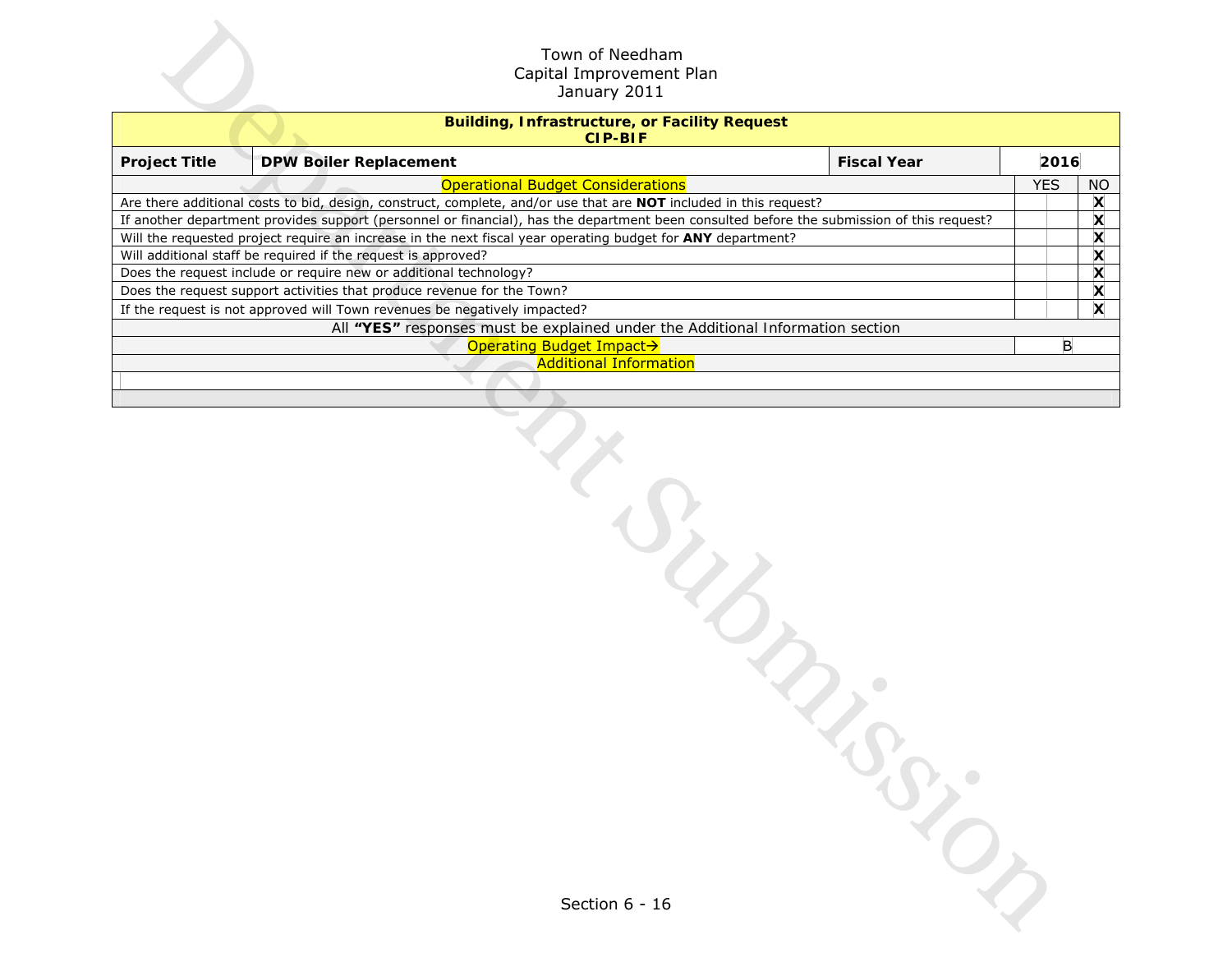| Town of Needham<br>Capital Improvement Plan<br>January 2011                                                                                                                                                                                                                                                                                                                                                                                                                                                                                                                                                                                                                                                                                                                                                                                                                                                                                                                                                                                                                                                                                                                                                                                                                                                                                                                                                                                                                                               |     |                                 |                                                       |                                                                        |                                    |                            |                       |  |  |  |
|-----------------------------------------------------------------------------------------------------------------------------------------------------------------------------------------------------------------------------------------------------------------------------------------------------------------------------------------------------------------------------------------------------------------------------------------------------------------------------------------------------------------------------------------------------------------------------------------------------------------------------------------------------------------------------------------------------------------------------------------------------------------------------------------------------------------------------------------------------------------------------------------------------------------------------------------------------------------------------------------------------------------------------------------------------------------------------------------------------------------------------------------------------------------------------------------------------------------------------------------------------------------------------------------------------------------------------------------------------------------------------------------------------------------------------------------------------------------------------------------------------------|-----|---------------------------------|-------------------------------------------------------|------------------------------------------------------------------------|------------------------------------|----------------------------|-----------------------|--|--|--|
|                                                                                                                                                                                                                                                                                                                                                                                                                                                                                                                                                                                                                                                                                                                                                                                                                                                                                                                                                                                                                                                                                                                                                                                                                                                                                                                                                                                                                                                                                                           |     |                                 |                                                       | <b>Building, Infrastructure, or Facility Request</b><br><b>CIP-BIF</b> |                                    |                            |                       |  |  |  |
| <b>Project Title</b>                                                                                                                                                                                                                                                                                                                                                                                                                                                                                                                                                                                                                                                                                                                                                                                                                                                                                                                                                                                                                                                                                                                                                                                                                                                                                                                                                                                                                                                                                      |     |                                 | <b>Public Facilities Maintenance Program</b>          |                                                                        |                                    | <b>Fiscal Year</b>         | 2012 - 2016           |  |  |  |
| Requestor                                                                                                                                                                                                                                                                                                                                                                                                                                                                                                                                                                                                                                                                                                                                                                                                                                                                                                                                                                                                                                                                                                                                                                                                                                                                                                                                                                                                                                                                                                 |     | Director of Facility Operations |                                                       |                                                                        |                                    |                            |                       |  |  |  |
| Location                                                                                                                                                                                                                                                                                                                                                                                                                                                                                                                                                                                                                                                                                                                                                                                                                                                                                                                                                                                                                                                                                                                                                                                                                                                                                                                                                                                                                                                                                                  |     | All Municipal Buildings         |                                                       |                                                                        |                                    | Project Category           | B, F                  |  |  |  |
| Funding                                                                                                                                                                                                                                                                                                                                                                                                                                                                                                                                                                                                                                                                                                                                                                                                                                                                                                                                                                                                                                                                                                                                                                                                                                                                                                                                                                                                                                                                                                   |     | <b>General Fund</b>             | CPA Eligible                                          |                                                                        | No                                 | <b>Department Priority</b> | $\mathbf{1}$          |  |  |  |
| Partners                                                                                                                                                                                                                                                                                                                                                                                                                                                                                                                                                                                                                                                                                                                                                                                                                                                                                                                                                                                                                                                                                                                                                                                                                                                                                                                                                                                                                                                                                                  |     |                                 |                                                       |                                                                        |                                    |                            |                       |  |  |  |
| Asbestos Abatement, Painting, Duct Cleaning, Building systems repair or replacement as needed.<br>In FY11, the asbestos abatement was mainly performed at the Emery Grover, and Pollard School. The abated material<br>was replaced with VCT tile. Duct cleaning was performed in the Hillside, and Broadmeadow schools. The roof at the<br>Claxton Field was replaced and missing shingles on the NHS C Building roof were replaced. HVAC work including<br>replacing an RTU and AHU and duct cleaning was conducted at the Public Safety Building. Additional work at Fire Stat 2<br>including boiler replacement and duct cleaning. The conversion from Fuel Oil #2 to Natural gas at the DPW building was<br>Project<br>partially funded by this article.<br>Description<br>In FY 12, abatement will be performed in the classrooms, hallways, and office spaces at the Pollard school, Mitchell<br>school crawl space, and the Media Center at the Hillside school. Duct Cleaning will be performed at the Eliot school and<br>Library. In addition, funding from this article will go to enhancing energy efficiency and reducing energy consumption.<br>This will include but not limited to: replacing windows with dual pane glass where possible, installing infrared and<br>motion sensors for lighting, insulating, and correcting envelope issues. Additionally this program will allow the<br>Department to address building systems determined to be in need of rebuilding or replacement. |     |                                 |                                                       |                                                                        |                                    |                            |                       |  |  |  |
| Anticipated<br>Result                                                                                                                                                                                                                                                                                                                                                                                                                                                                                                                                                                                                                                                                                                                                                                                                                                                                                                                                                                                                                                                                                                                                                                                                                                                                                                                                                                                                                                                                                     | N/A |                                 | To maintain building and building systems lifecycles. |                                                                        |                                    |                            |                       |  |  |  |
| Alternatives<br>Purpose                                                                                                                                                                                                                                                                                                                                                                                                                                                                                                                                                                                                                                                                                                                                                                                                                                                                                                                                                                                                                                                                                                                                                                                                                                                                                                                                                                                                                                                                                   |     |                                 | <b>Timeline</b>                                       |                                                                        | <b>Method to Determine</b><br>Cost |                            | <b>Project Budget</b> |  |  |  |
| Acquisition                                                                                                                                                                                                                                                                                                                                                                                                                                                                                                                                                                                                                                                                                                                                                                                                                                                                                                                                                                                                                                                                                                                                                                                                                                                                                                                                                                                                                                                                                               |     | <b>Total Project Duration</b>   |                                                       | Consultant                                                             | $\mathsf{x}$                       | A, D, & E                  | 216,654               |  |  |  |
| New Construction<br>Addition (increase in<br>size and/or function)                                                                                                                                                                                                                                                                                                                                                                                                                                                                                                                                                                                                                                                                                                                                                                                                                                                                                                                                                                                                                                                                                                                                                                                                                                                                                                                                                                                                                                        |     | Engineering and<br>Design Phase |                                                       | Industry<br>References                                                 | $\boldsymbol{\mathsf{x}}$          | Site Development           |                       |  |  |  |
| Reconstruction or<br>Repair                                                                                                                                                                                                                                                                                                                                                                                                                                                                                                                                                                                                                                                                                                                                                                                                                                                                                                                                                                                                                                                                                                                                                                                                                                                                                                                                                                                                                                                                               | X.  | <b>Construction Phase</b>       |                                                       | In-House                                                               | X                                  | General<br>Contractor      | 2,220,692             |  |  |  |
| Court, Federal or<br>State Order                                                                                                                                                                                                                                                                                                                                                                                                                                                                                                                                                                                                                                                                                                                                                                                                                                                                                                                                                                                                                                                                                                                                                                                                                                                                                                                                                                                                                                                                          |     | Close Out Process               |                                                       | Other                                                                  | $\boldsymbol{\mathsf{x}}$          | Project<br>Management      |                       |  |  |  |
| Health or Safety                                                                                                                                                                                                                                                                                                                                                                                                                                                                                                                                                                                                                                                                                                                                                                                                                                                                                                                                                                                                                                                                                                                                                                                                                                                                                                                                                                                                                                                                                          | X   | Next Phase                      |                                                       |                                                                        |                                    | F, F, & E                  | U.                    |  |  |  |
| New Technology                                                                                                                                                                                                                                                                                                                                                                                                                                                                                                                                                                                                                                                                                                                                                                                                                                                                                                                                                                                                                                                                                                                                                                                                                                                                                                                                                                                                                                                                                            |     |                                 |                                                       |                                                                        |                                    | Technology                 |                       |  |  |  |
| Performance                                                                                                                                                                                                                                                                                                                                                                                                                                                                                                                                                                                                                                                                                                                                                                                                                                                                                                                                                                                                                                                                                                                                                                                                                                                                                                                                                                                                                                                                                               |     |                                 |                                                       |                                                                        |                                    | Other*                     |                       |  |  |  |
|                                                                                                                                                                                                                                                                                                                                                                                                                                                                                                                                                                                                                                                                                                                                                                                                                                                                                                                                                                                                                                                                                                                                                                                                                                                                                                                                                                                                                                                                                                           |     |                                 |                                                       | Section 6 - 17                                                         |                                    |                            |                       |  |  |  |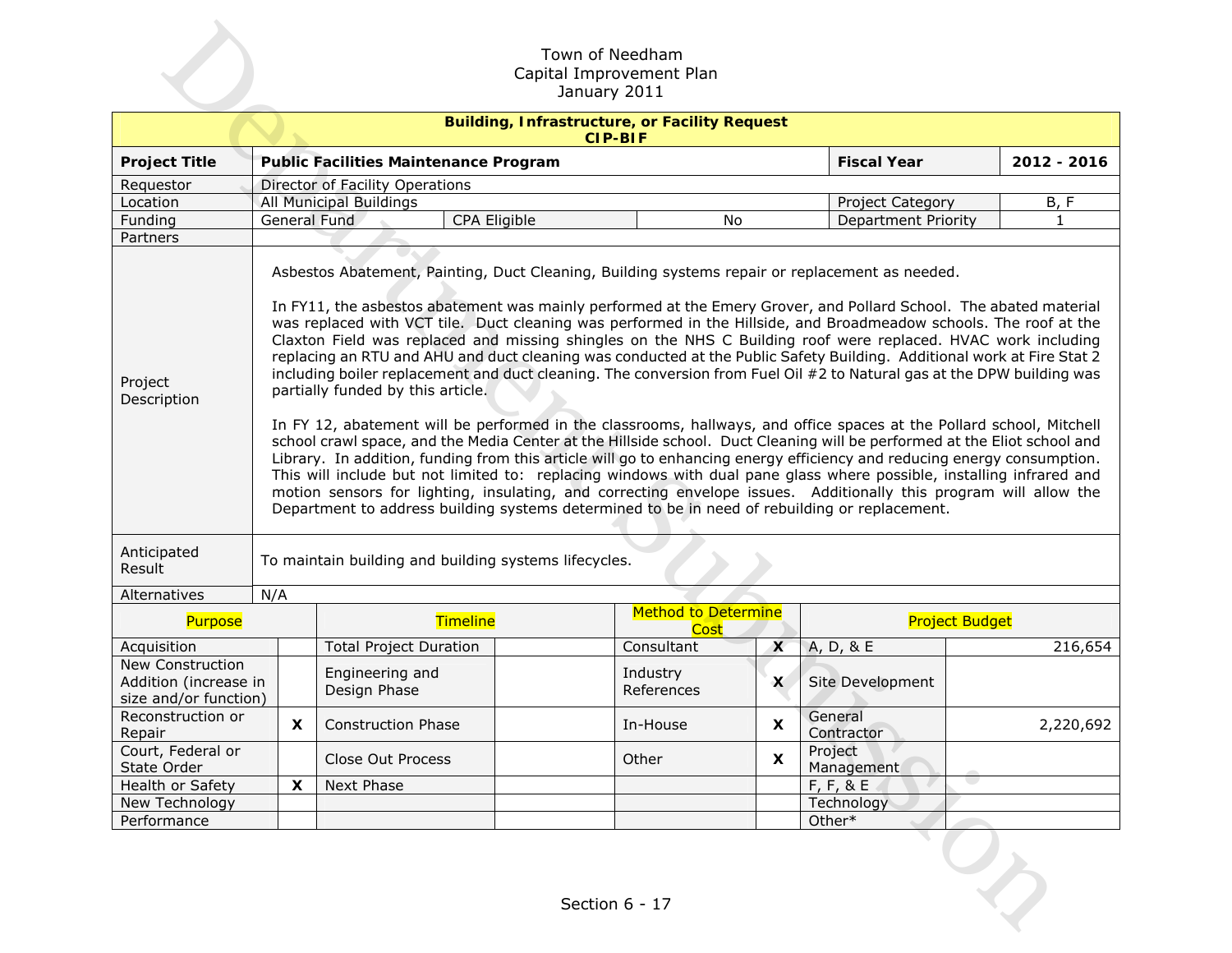| Town of Needham<br>Capital Improvement Plan<br>January 2011            |                                                                                                                                                                                                                                                                                                                                                                                                                                                                                                                                                                                                                                                                                                                                         |                                                                           |                                          |                                                                                                                   |                                                                                                                                           |  |              |                                 |  |  |
|------------------------------------------------------------------------|-----------------------------------------------------------------------------------------------------------------------------------------------------------------------------------------------------------------------------------------------------------------------------------------------------------------------------------------------------------------------------------------------------------------------------------------------------------------------------------------------------------------------------------------------------------------------------------------------------------------------------------------------------------------------------------------------------------------------------------------|---------------------------------------------------------------------------|------------------------------------------|-------------------------------------------------------------------------------------------------------------------|-------------------------------------------------------------------------------------------------------------------------------------------|--|--------------|---------------------------------|--|--|
| <b>Building, Infrastructure, or Facility Request</b><br><b>CIP-BIF</b> |                                                                                                                                                                                                                                                                                                                                                                                                                                                                                                                                                                                                                                                                                                                                         |                                                                           |                                          |                                                                                                                   |                                                                                                                                           |  |              |                                 |  |  |
| <b>Project Title</b>                                                   |                                                                                                                                                                                                                                                                                                                                                                                                                                                                                                                                                                                                                                                                                                                                         | <b>Public Facilities Maintenance Program</b>                              |                                          |                                                                                                                   | <b>Fiscal Year</b>                                                                                                                        |  | 2012 - 2016  |                                 |  |  |
| Measure                                                                |                                                                                                                                                                                                                                                                                                                                                                                                                                                                                                                                                                                                                                                                                                                                         |                                                                           |                                          |                                                                                                                   |                                                                                                                                           |  |              |                                 |  |  |
| Estimated Useful Life>                                                 |                                                                                                                                                                                                                                                                                                                                                                                                                                                                                                                                                                                                                                                                                                                                         |                                                                           |                                          | <b>Project Funding Schedule</b>                                                                                   | <b>Total Budget</b>                                                                                                                       |  |              | 2,437,346                       |  |  |
|                                                                        |                                                                                                                                                                                                                                                                                                                                                                                                                                                                                                                                                                                                                                                                                                                                         | FY2012                                                                    | FY 2013                                  | FY 2014                                                                                                           | FY 2015                                                                                                                                   |  | FY 2016      |                                 |  |  |
| Engineering &<br>Design                                                |                                                                                                                                                                                                                                                                                                                                                                                                                                                                                                                                                                                                                                                                                                                                         | 40,000                                                                    | 41,600                                   | 43,264                                                                                                            | 44,995                                                                                                                                    |  |              | 46,795                          |  |  |
| Construction                                                           |                                                                                                                                                                                                                                                                                                                                                                                                                                                                                                                                                                                                                                                                                                                                         | 410,000                                                                   | 426,400                                  | 443,456                                                                                                           | 461,194                                                                                                                                   |  |              | 479,642                         |  |  |
| <b>Total</b>                                                           |                                                                                                                                                                                                                                                                                                                                                                                                                                                                                                                                                                                                                                                                                                                                         | 450,000                                                                   | 468,000                                  | 486,720                                                                                                           | 506,189                                                                                                                                   |  |              | 526,437                         |  |  |
| <b>Project Manager→</b>                                                |                                                                                                                                                                                                                                                                                                                                                                                                                                                                                                                                                                                                                                                                                                                                         |                                                                           | Director of Public Facilities Operations |                                                                                                                   |                                                                                                                                           |  |              |                                 |  |  |
|                                                                        |                                                                                                                                                                                                                                                                                                                                                                                                                                                                                                                                                                                                                                                                                                                                         |                                                                           | <b>Operational Budget Considerations</b> | Are there additional costs to bid, design, construct, complete, and/or use that are NOT included in this request? |                                                                                                                                           |  | <b>YES</b>   | <b>NO</b><br>$\pmb{\mathsf{X}}$ |  |  |
|                                                                        |                                                                                                                                                                                                                                                                                                                                                                                                                                                                                                                                                                                                                                                                                                                                         |                                                                           |                                          |                                                                                                                   | If another department provides support (personnel or financial), has the department been consulted before the submission of this request? |  |              | $\pmb{\mathsf{X}}$              |  |  |
|                                                                        |                                                                                                                                                                                                                                                                                                                                                                                                                                                                                                                                                                                                                                                                                                                                         |                                                                           |                                          | Will the requested project require an increase in the next fiscal year operating budget for ANY department?       |                                                                                                                                           |  |              | $\pmb{\mathsf{x}}$              |  |  |
|                                                                        |                                                                                                                                                                                                                                                                                                                                                                                                                                                                                                                                                                                                                                                                                                                                         | Will additional staff be required if the request is approved?             |                                          |                                                                                                                   |                                                                                                                                           |  |              | $\boldsymbol{\mathsf{X}}$       |  |  |
|                                                                        |                                                                                                                                                                                                                                                                                                                                                                                                                                                                                                                                                                                                                                                                                                                                         |                                                                           |                                          |                                                                                                                   | As Permanent Employees?                                                                                                                   |  |              | $\overline{\mathbf{x}}$         |  |  |
|                                                                        |                                                                                                                                                                                                                                                                                                                                                                                                                                                                                                                                                                                                                                                                                                                                         |                                                                           |                                          |                                                                                                                   | Independent Contractors?                                                                                                                  |  | $\mathsf{x}$ |                                 |  |  |
| Does the request include or require new or additional technology?      |                                                                                                                                                                                                                                                                                                                                                                                                                                                                                                                                                                                                                                                                                                                                         |                                                                           |                                          |                                                                                                                   |                                                                                                                                           |  |              | $\pmb{\mathsf{X}}$              |  |  |
|                                                                        |                                                                                                                                                                                                                                                                                                                                                                                                                                                                                                                                                                                                                                                                                                                                         | Does the request support activities that produce revenue for the Town?    |                                          |                                                                                                                   |                                                                                                                                           |  |              | $\pmb{\mathsf{X}}$              |  |  |
|                                                                        |                                                                                                                                                                                                                                                                                                                                                                                                                                                                                                                                                                                                                                                                                                                                         | If the request is not approved will Town revenues be negatively impacted? |                                          |                                                                                                                   |                                                                                                                                           |  |              | X                               |  |  |
|                                                                        |                                                                                                                                                                                                                                                                                                                                                                                                                                                                                                                                                                                                                                                                                                                                         |                                                                           |                                          | All "YES" responses must be explained under the Additional Information section                                    |                                                                                                                                           |  |              |                                 |  |  |
|                                                                        |                                                                                                                                                                                                                                                                                                                                                                                                                                                                                                                                                                                                                                                                                                                                         |                                                                           | Operating Budget Impact→                 |                                                                                                                   |                                                                                                                                           |  |              |                                 |  |  |
|                                                                        | <b>Additional Information</b><br>The asbestos abatement and duct cleaning programs have been instituted to ensure and protect the health and safety in all of our Town<br>buildings. Duct cleaning is a preventative measure. Asbestos abatement protects the health and safety of Department employees and building<br>users. AHERA inspections that must be conducted in School buildings on a routine basis are also included in the article.<br>The multiple methods of calculating costs are in relation to the wide variety of projects this article includes. For asbestos abatement the Town<br>utilizes a consultant. For painting, duct cleaning, and energy related expenses in-house and industry references were utilized. |                                                                           |                                          |                                                                                                                   |                                                                                                                                           |  |              |                                 |  |  |
|                                                                        |                                                                                                                                                                                                                                                                                                                                                                                                                                                                                                                                                                                                                                                                                                                                         |                                                                           |                                          | Section 6 - 18                                                                                                    |                                                                                                                                           |  |              |                                 |  |  |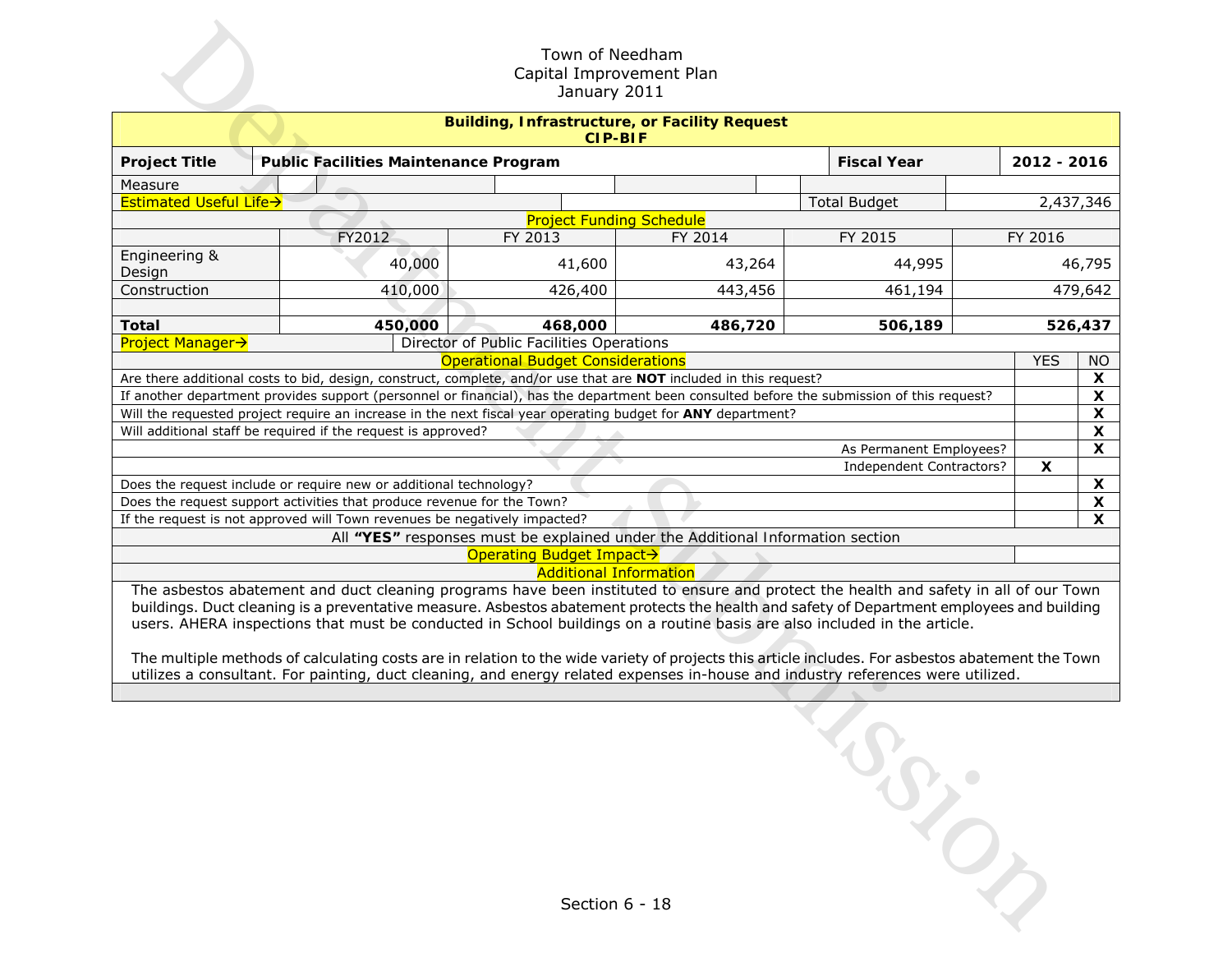| Town of Needham<br>Capital Improvement Plan<br>January 2011            |                                                                                     |                                                                                 |                                                                                                                                           |                                          |                                           |   |                       |                       |            |         |  |  |
|------------------------------------------------------------------------|-------------------------------------------------------------------------------------|---------------------------------------------------------------------------------|-------------------------------------------------------------------------------------------------------------------------------------------|------------------------------------------|-------------------------------------------|---|-----------------------|-----------------------|------------|---------|--|--|
| <b>Building, Infrastructure, or Facility Request</b><br><b>CIP-BIF</b> |                                                                                     |                                                                                 |                                                                                                                                           |                                          |                                           |   |                       |                       |            |         |  |  |
| <b>Project Title</b>                                                   |                                                                                     | <b>Fiscal Year</b><br>2013 - 2014<br>Trail Improvement Project - McCracken Camp |                                                                                                                                           |                                          |                                           |   |                       |                       |            |         |  |  |
| Requestor                                                              |                                                                                     | Conservation Commission & Park and Recreation Commission                        |                                                                                                                                           |                                          |                                           |   |                       |                       |            |         |  |  |
| Location                                                               |                                                                                     |                                                                                 | Rosemary Lake / McCracken Camp property                                                                                                   |                                          |                                           |   | Project Category      |                       | F          |         |  |  |
| Funding                                                                |                                                                                     |                                                                                 | <b>General Fund</b>                                                                                                                       | CPA Eligible                             | Possible                                  |   | Department Priority   |                       | High       |         |  |  |
| Partners                                                               |                                                                                     |                                                                                 |                                                                                                                                           |                                          |                                           |   |                       |                       |            |         |  |  |
| Project<br>Description                                                 |                                                                                     | Improve existing trails in accordance with trails master plan                   |                                                                                                                                           |                                          |                                           |   |                       |                       |            |         |  |  |
| Anticipated<br>Result                                                  |                                                                                     |                                                                                 | Better trail system through centrally located park                                                                                        |                                          |                                           |   |                       |                       |            |         |  |  |
| Alternatives                                                           |                                                                                     |                                                                                 |                                                                                                                                           |                                          |                                           |   |                       |                       |            |         |  |  |
| Purpose                                                                |                                                                                     |                                                                                 | <b>Timeline</b>                                                                                                                           |                                          | <b>Method to Determine</b><br><b>Cost</b> |   |                       | <b>Project Budget</b> |            |         |  |  |
| Acquisition                                                            |                                                                                     |                                                                                 | <b>Total Project Duration</b>                                                                                                             |                                          | Consultant                                |   | A, D, & E             |                       |            | 50,000  |  |  |
| New Construction                                                       |                                                                                     |                                                                                 | Engineering and                                                                                                                           |                                          | Industry                                  |   |                       |                       |            |         |  |  |
| Addition (increase in<br>size and/or function)                         |                                                                                     | $\mathsf{x}$                                                                    | Design Phase                                                                                                                              | 2013                                     | References                                | X | Site Development      | 100,000               |            |         |  |  |
| Reconstruction or<br>Repair                                            |                                                                                     |                                                                                 | <b>Construction Phase</b>                                                                                                                 | 2014                                     | In-House                                  |   | General<br>Contractor |                       |            |         |  |  |
| Court, Federal or<br>State Order                                       |                                                                                     |                                                                                 | Close Out Process                                                                                                                         | 2015                                     | Other                                     |   | Project<br>Management |                       |            |         |  |  |
| Health or Safety                                                       |                                                                                     |                                                                                 | Next Phase                                                                                                                                | N/A                                      |                                           |   | $F, F, 8$ E           |                       |            |         |  |  |
| New Technology                                                         |                                                                                     |                                                                                 |                                                                                                                                           |                                          |                                           |   | Technology            |                       |            |         |  |  |
| Performance                                                            |                                                                                     |                                                                                 |                                                                                                                                           |                                          |                                           |   | Other*                |                       |            |         |  |  |
| Measure                                                                |                                                                                     |                                                                                 |                                                                                                                                           |                                          |                                           |   |                       |                       |            |         |  |  |
| <b>Estimated Useful Life→</b>                                          |                                                                                     |                                                                                 |                                                                                                                                           |                                          |                                           |   | <b>Total Budget</b>   |                       |            | 150,000 |  |  |
|                                                                        |                                                                                     |                                                                                 |                                                                                                                                           |                                          | <b>Project Funding Schedule</b>           |   |                       |                       |            |         |  |  |
|                                                                        |                                                                                     |                                                                                 | FY2012                                                                                                                                    | FY 2013                                  | FY 2014                                   |   | FY 2015               |                       | FY 2015    |         |  |  |
| Engineering &<br>Design                                                |                                                                                     |                                                                                 |                                                                                                                                           | 50,000                                   |                                           |   |                       |                       |            |         |  |  |
| Construction                                                           |                                                                                     |                                                                                 |                                                                                                                                           |                                          | 100,000                                   |   |                       |                       |            |         |  |  |
|                                                                        |                                                                                     |                                                                                 |                                                                                                                                           |                                          |                                           |   | e d                   |                       |            |         |  |  |
| <b>Total</b>                                                           |                                                                                     |                                                                                 |                                                                                                                                           | 50,000                                   | 100,000                                   |   |                       |                       |            |         |  |  |
| <b>Project Manager→</b>                                                |                                                                                     |                                                                                 |                                                                                                                                           | <b>Operational Budget Considerations</b> |                                           |   |                       |                       | <b>YES</b> | NO.     |  |  |
|                                                                        |                                                                                     |                                                                                 | Are there additional costs to bid, design, construct, complete, and/or use that are NOT included in this request?                         |                                          |                                           |   |                       |                       |            | X       |  |  |
|                                                                        |                                                                                     |                                                                                 | If another department provides support (personnel or financial), has the department been consulted before the submission of this request? |                                          |                                           |   |                       |                       |            | X       |  |  |
|                                                                        |                                                                                     |                                                                                 | Will the requested project require an increase in the next fiscal year operating budget for ANY department?                               |                                          |                                           |   |                       |                       |            | X       |  |  |
|                                                                        |                                                                                     |                                                                                 | Will additional staff be required if the request is approved?                                                                             |                                          |                                           |   |                       |                       |            | X       |  |  |
|                                                                        |                                                                                     |                                                                                 |                                                                                                                                           |                                          |                                           |   |                       |                       |            | X       |  |  |
|                                                                        | Does the request include or require new or additional technology?<br>Section 6 - 19 |                                                                                 |                                                                                                                                           |                                          |                                           |   |                       |                       |            |         |  |  |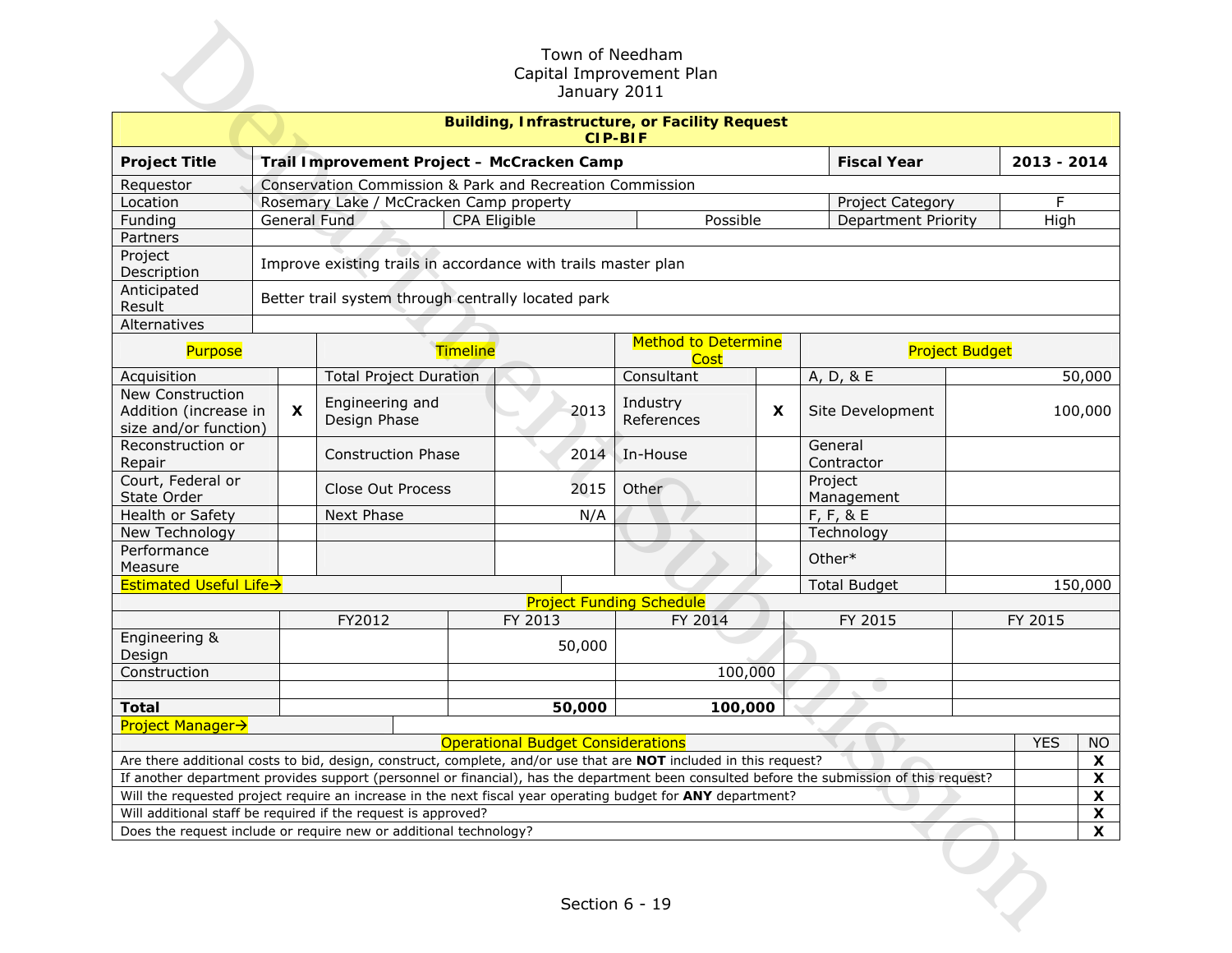|                      | Town of Needham<br>Capital Improvement Plan<br>January 2011                                                |                    |              |  |  |  |  |  |  |  |  |
|----------------------|------------------------------------------------------------------------------------------------------------|--------------------|--------------|--|--|--|--|--|--|--|--|
|                      | <b>Building, Infrastructure, or Facility Request</b><br><b>CIP-BIF</b>                                     |                    |              |  |  |  |  |  |  |  |  |
| <b>Project Title</b> | Trail Improvement Project - McCracken Camp                                                                 | <b>Fiscal Year</b> | 2013 - 2014  |  |  |  |  |  |  |  |  |
|                      | Does the request support activities that produce revenue for the Town?                                     |                    | $\mathsf{X}$ |  |  |  |  |  |  |  |  |
|                      | If the request is not approved will Town revenues be negatively impacted?                                  |                    | $\mathsf{x}$ |  |  |  |  |  |  |  |  |
|                      | All "YES" responses must be explained under the Additional Information section<br>Operating Budget Impact> |                    |              |  |  |  |  |  |  |  |  |
|                      | <b>Additional Information</b>                                                                              |                    |              |  |  |  |  |  |  |  |  |
|                      | ipy<br>$\mathcal{L}_{\mathcal{C}}$                                                                         | $\bullet$          |              |  |  |  |  |  |  |  |  |
|                      | Section 6 - 20                                                                                             |                    |              |  |  |  |  |  |  |  |  |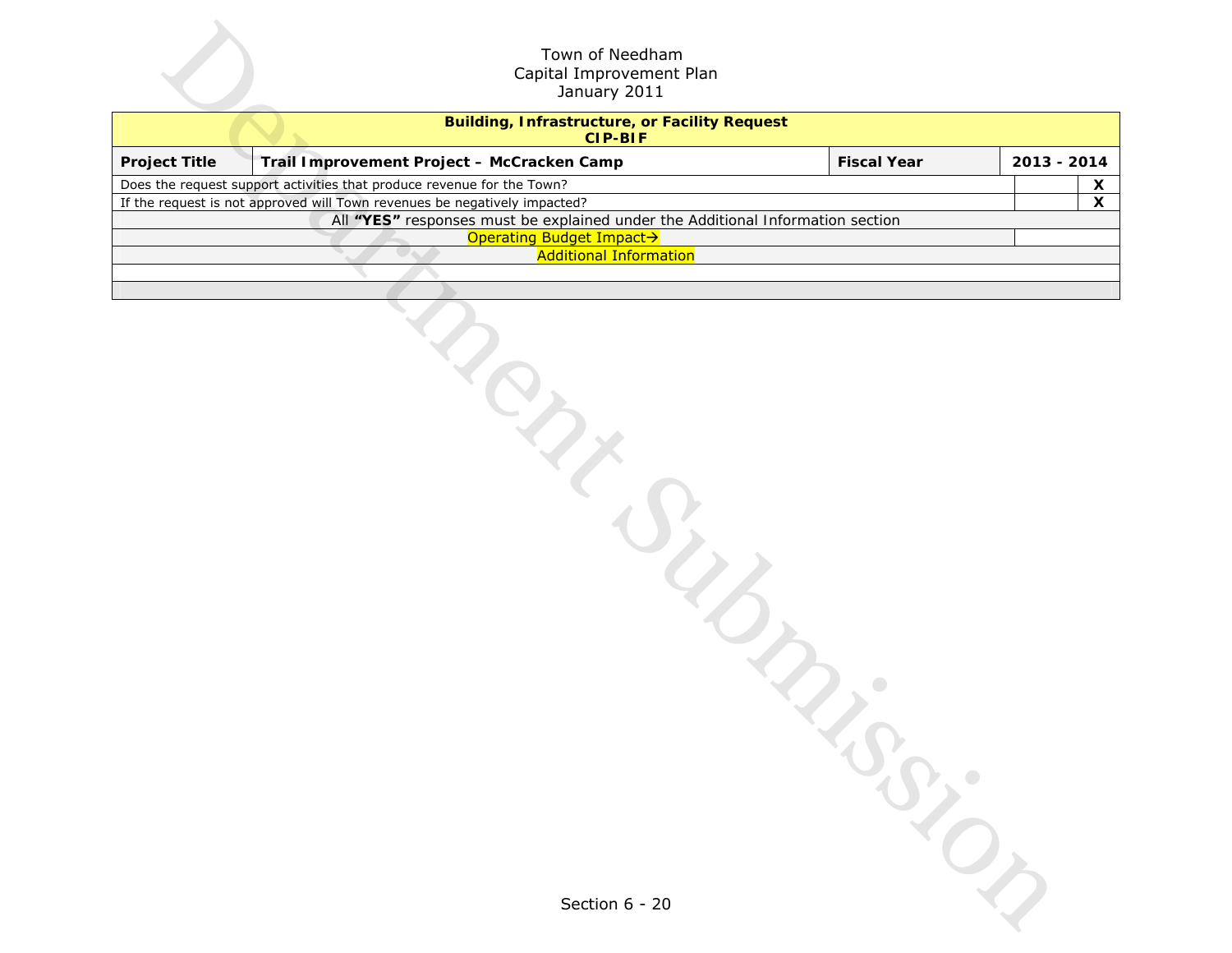|                                                                    |                                                                         |                                                          |                                           |                 |              | January 2011 | Town of Needham<br>Capital Improvement Plan                                                                       |        |                                                                                                                                           |                       |             |                    |
|--------------------------------------------------------------------|-------------------------------------------------------------------------|----------------------------------------------------------|-------------------------------------------|-----------------|--------------|--------------|-------------------------------------------------------------------------------------------------------------------|--------|-------------------------------------------------------------------------------------------------------------------------------------------|-----------------------|-------------|--------------------|
|                                                                    | <b>Building, Infrastructure, or Facility Request</b><br><b>CIP-BIF</b>  |                                                          |                                           |                 |              |              |                                                                                                                   |        |                                                                                                                                           |                       |             |                    |
| <b>Project Title</b>                                               |                                                                         |                                                          | Trail Improvement Project - Newman School |                 |              |              |                                                                                                                   |        | <b>Fiscal Year</b>                                                                                                                        |                       | 2014 - 2015 |                    |
| Requestor                                                          |                                                                         | Conservation Commission & Park and Recreation Commission |                                           |                 |              |              |                                                                                                                   |        |                                                                                                                                           |                       |             |                    |
| Location                                                           |                                                                         |                                                          | Newman School / Eastman Conservation Area |                 |              |              |                                                                                                                   |        | Project Category                                                                                                                          |                       | F           |                    |
| Funding                                                            |                                                                         |                                                          | General Fund                              |                 | CPA Eligible |              | Possible                                                                                                          |        | <b>Department Priority</b>                                                                                                                |                       | High        |                    |
| Partners                                                           |                                                                         | School Department / Science Center                       |                                           |                 |              |              |                                                                                                                   |        |                                                                                                                                           |                       |             |                    |
| Project<br>Description                                             | Improve existing trails and replace dock in "Eastman Conservation Area" |                                                          |                                           |                 |              |              |                                                                                                                   |        |                                                                                                                                           |                       |             |                    |
| Anticipated<br>Result                                              |                                                                         |                                                          |                                           |                 |              |              | Better trail system and usable dock for public use and use by school programs                                     |        |                                                                                                                                           |                       |             |                    |
| Alternatives                                                       |                                                                         |                                                          |                                           |                 |              |              |                                                                                                                   |        |                                                                                                                                           |                       |             |                    |
| Purpose                                                            |                                                                         |                                                          |                                           | <b>Timeline</b> |              |              | <b>Method to Determine</b><br><b>Cost</b>                                                                         |        |                                                                                                                                           | <b>Project Budget</b> |             |                    |
| Acquisition                                                        |                                                                         |                                                          | <b>Total Project Duration</b>             |                 |              |              | Consultant                                                                                                        |        | A, D, & E                                                                                                                                 |                       |             | 50,000             |
| New Construction<br>Addition (increase in<br>size and/or function) |                                                                         | $\boldsymbol{\mathsf{x}}$                                | Engineering and<br>Design Phase           |                 |              | 2014         | Industry<br>References                                                                                            | X      | Site Development                                                                                                                          |                       |             | 100,000            |
| Reconstruction or<br>Repair                                        |                                                                         |                                                          | <b>Construction Phase</b>                 |                 |              | 2015         | In-House                                                                                                          |        | General<br>Contractor                                                                                                                     |                       |             |                    |
| Court, Federal or<br>State Order                                   |                                                                         |                                                          | Close Out Process                         |                 |              | 2016         | Other                                                                                                             |        | Project<br>Management                                                                                                                     |                       |             |                    |
| Health or Safety                                                   |                                                                         |                                                          | Next Phase                                |                 |              | N/A          |                                                                                                                   |        | $F, F, 8$ E                                                                                                                               |                       |             |                    |
| New Technology                                                     |                                                                         |                                                          |                                           |                 |              |              |                                                                                                                   |        | Technology                                                                                                                                |                       |             |                    |
| Performance                                                        |                                                                         |                                                          |                                           |                 |              |              |                                                                                                                   |        | Other*                                                                                                                                    |                       |             |                    |
| Measure                                                            |                                                                         |                                                          |                                           |                 |              |              |                                                                                                                   |        |                                                                                                                                           |                       |             |                    |
| Estimated Useful Life->                                            |                                                                         |                                                          |                                           |                 |              |              |                                                                                                                   |        | <b>Total Budget</b>                                                                                                                       |                       |             | 150,000            |
|                                                                    |                                                                         |                                                          | FY2012                                    |                 | FY 2013      |              | <b>Project Funding Schedule</b><br>FY 2014                                                                        |        | FY 2015                                                                                                                                   |                       | FY 2016     |                    |
| Engineering &                                                      |                                                                         |                                                          |                                           |                 |              |              |                                                                                                                   |        |                                                                                                                                           |                       |             |                    |
| Design                                                             |                                                                         |                                                          |                                           |                 |              |              |                                                                                                                   | 50,000 |                                                                                                                                           |                       |             |                    |
| Construction                                                       |                                                                         |                                                          |                                           |                 |              |              |                                                                                                                   |        | 100,000                                                                                                                                   |                       |             |                    |
|                                                                    |                                                                         |                                                          |                                           |                 |              |              |                                                                                                                   |        |                                                                                                                                           |                       |             |                    |
| <b>Total</b>                                                       |                                                                         |                                                          |                                           |                 |              |              | 50,000                                                                                                            |        | 100,000                                                                                                                                   |                       |             |                    |
| <b>Project Manager→</b>                                            |                                                                         |                                                          |                                           |                 |              |              |                                                                                                                   |        |                                                                                                                                           |                       |             |                    |
|                                                                    |                                                                         |                                                          |                                           |                 |              |              | <b>Operational Budget Considerations</b>                                                                          |        |                                                                                                                                           |                       | <b>YES</b>  | NO                 |
|                                                                    |                                                                         |                                                          |                                           |                 |              |              | Are there additional costs to bid, design, construct, complete, and/or use that are NOT included in this request? |        |                                                                                                                                           |                       |             | X                  |
|                                                                    |                                                                         |                                                          |                                           |                 |              |              |                                                                                                                   |        | If another department provides support (personnel or financial), has the department been consulted before the submission of this request? |                       | X           |                    |
|                                                                    |                                                                         |                                                          |                                           |                 |              |              | Will the requested project require an increase in the next fiscal year operating budget for ANY department?       |        |                                                                                                                                           |                       |             | X                  |
| Will additional staff be required if the request is approved?      |                                                                         |                                                          |                                           |                 |              |              |                                                                                                                   |        |                                                                                                                                           |                       |             | $\pmb{\mathsf{X}}$ |
| Does the request include or require new or additional technology?  |                                                                         |                                                          |                                           |                 |              |              |                                                                                                                   |        |                                                                                                                                           |                       |             | X                  |
|                                                                    | Section 6 - 21                                                          |                                                          |                                           |                 |              |              |                                                                                                                   |        |                                                                                                                                           |                       |             |                    |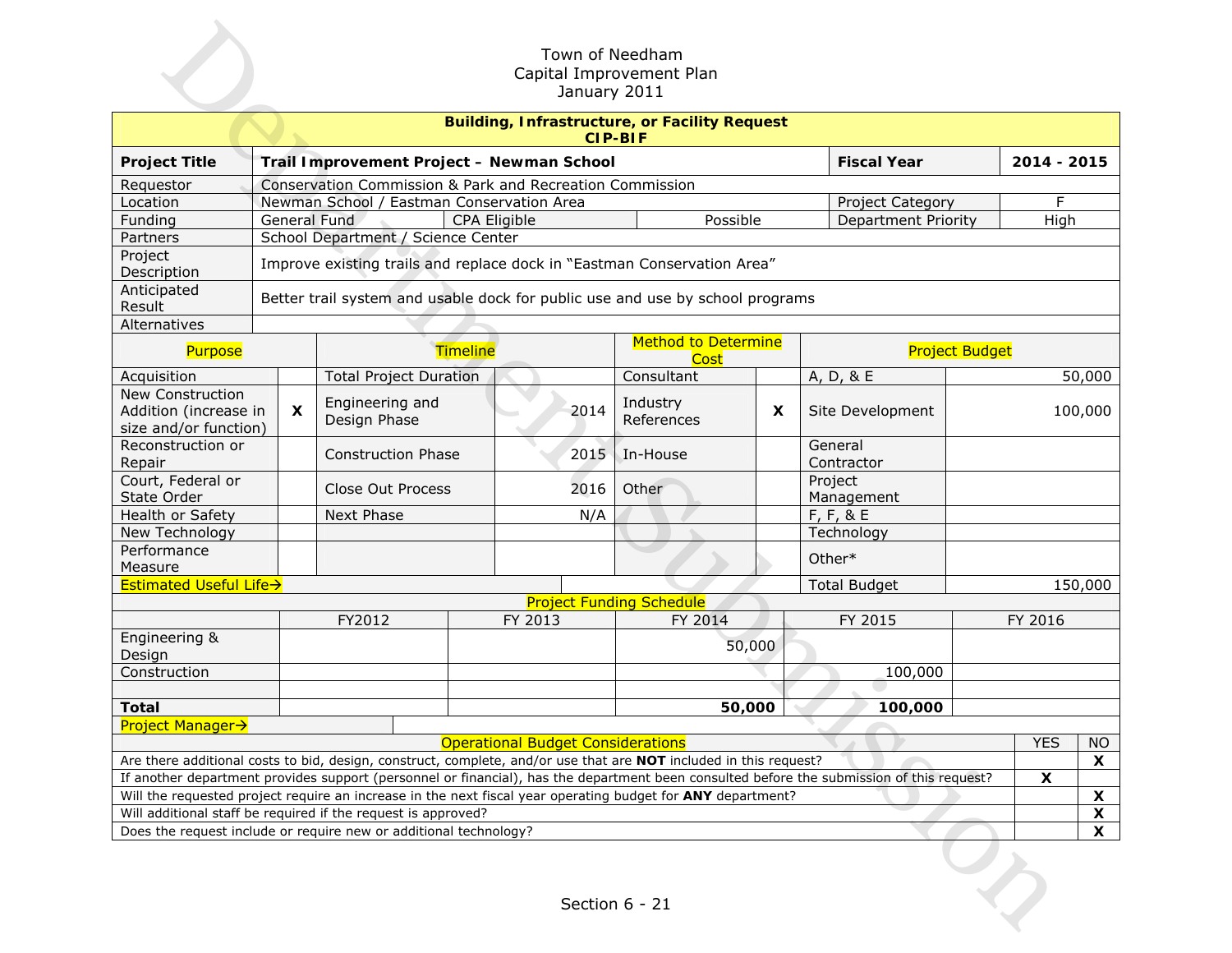|                      | Town of Needham<br>Capital Improvement Plan<br>January 2011                                                                                                 |                    |              |
|----------------------|-------------------------------------------------------------------------------------------------------------------------------------------------------------|--------------------|--------------|
|                      | <b>Building, Infrastructure, or Facility Request</b><br><b>CIP-BIF</b>                                                                                      |                    |              |
| <b>Project Title</b> | Trail Improvement Project - Newman School                                                                                                                   | <b>Fiscal Year</b> | 2014 - 2015  |
|                      | Does the request support activities that produce revenue for the Town?                                                                                      |                    | X            |
|                      | If the request is not approved will Town revenues be negatively impacted?<br>All "YES" responses must be explained under the Additional Information section |                    | $\mathsf{x}$ |
|                      | Operating Budget Impact>                                                                                                                                    |                    |              |
|                      | <b>Additional Information</b>                                                                                                                               |                    |              |
|                      |                                                                                                                                                             |                    |              |
|                      |                                                                                                                                                             |                    |              |
|                      |                                                                                                                                                             |                    |              |
|                      | ipy                                                                                                                                                         |                    |              |
|                      |                                                                                                                                                             |                    |              |
|                      |                                                                                                                                                             |                    |              |
|                      |                                                                                                                                                             |                    |              |
|                      |                                                                                                                                                             |                    |              |
|                      |                                                                                                                                                             |                    |              |
|                      |                                                                                                                                                             |                    |              |
|                      | $\mathcal{L}_{\mathcal{L}}$                                                                                                                                 |                    |              |
|                      |                                                                                                                                                             | $\bullet$          |              |
|                      |                                                                                                                                                             |                    |              |
|                      |                                                                                                                                                             |                    |              |
|                      |                                                                                                                                                             |                    |              |
|                      |                                                                                                                                                             |                    |              |
|                      |                                                                                                                                                             |                    |              |
|                      |                                                                                                                                                             |                    |              |
|                      |                                                                                                                                                             |                    |              |
|                      |                                                                                                                                                             |                    |              |
|                      |                                                                                                                                                             |                    |              |
|                      |                                                                                                                                                             |                    |              |
|                      | Section 6 - 22                                                                                                                                              |                    |              |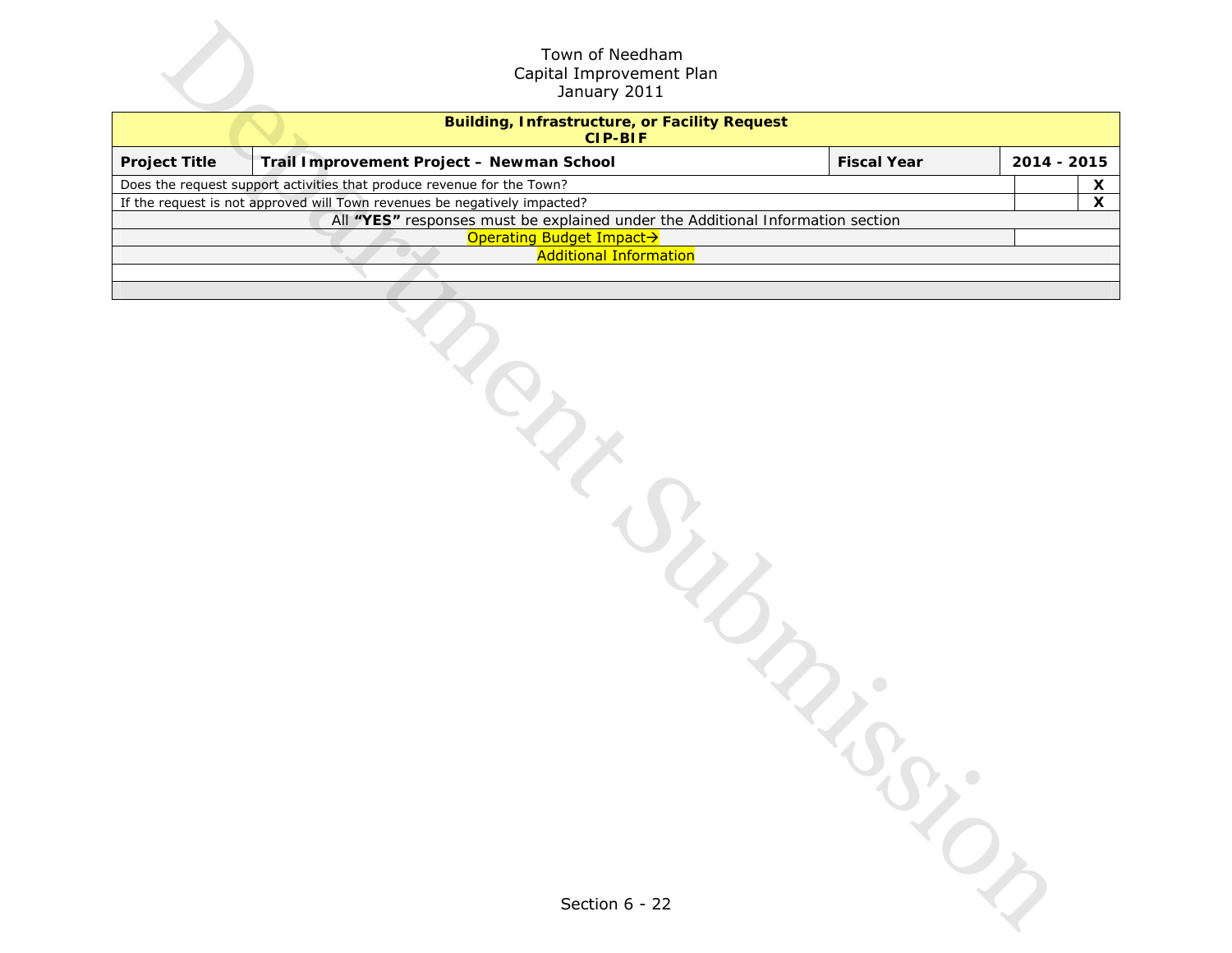| Town of Needham<br>Capital Improvement Plan<br>January 2011 |                                                                        |              |                                                                                                                          |                 |                                          |                                 |                            |                                                                                                                                           |                       |             |         |
|-------------------------------------------------------------|------------------------------------------------------------------------|--------------|--------------------------------------------------------------------------------------------------------------------------|-----------------|------------------------------------------|---------------------------------|----------------------------|-------------------------------------------------------------------------------------------------------------------------------------------|-----------------------|-------------|---------|
|                                                             | <b>Building, Infrastructure, or Facility Request</b><br><b>CIP-BIF</b> |              |                                                                                                                          |                 |                                          |                                 |                            |                                                                                                                                           |                       |             |         |
| <b>Project Title</b>                                        |                                                                        |              | Trail Improvement Project - Needham Reservoir                                                                            |                 |                                          |                                 |                            | <b>Fiscal Year</b>                                                                                                                        |                       | 2015 - 2016 |         |
| Requestor                                                   |                                                                        |              | Conservation Commission & Park and Recreation Commission                                                                 |                 |                                          |                                 |                            |                                                                                                                                           |                       |             |         |
| Location                                                    |                                                                        |              | Needham Reservoir                                                                                                        |                 |                                          |                                 |                            | Project Category                                                                                                                          |                       | F           |         |
| Funding                                                     |                                                                        |              | General Fund                                                                                                             | CPA Eligible    |                                          | Possible                        |                            | <b>Department Priority</b>                                                                                                                |                       | Moderate    |         |
| Partners                                                    |                                                                        |              | Park & Recreation                                                                                                        |                 |                                          |                                 |                            |                                                                                                                                           |                       |             |         |
| Project<br>Description                                      |                                                                        |              | All-persons trail around reservoir                                                                                       |                 |                                          |                                 |                            |                                                                                                                                           |                       |             |         |
| Anticipated<br>Result                                       |                                                                        |              | All-persons trail around reservoir                                                                                       |                 |                                          |                                 |                            |                                                                                                                                           |                       |             |         |
| Alternatives                                                |                                                                        |              |                                                                                                                          |                 |                                          |                                 |                            |                                                                                                                                           |                       |             |         |
| Purpose                                                     |                                                                        |              |                                                                                                                          | <b>Timeline</b> |                                          |                                 | <b>Method to Determine</b> |                                                                                                                                           | <b>Project Budget</b> |             |         |
| Acquisition                                                 |                                                                        |              | <b>Total Project Duration</b>                                                                                            |                 |                                          | Consultant                      |                            | A, D, & E                                                                                                                                 |                       |             | 50,000  |
| New Construction                                            |                                                                        |              | Engineering and                                                                                                          |                 |                                          | Industry                        |                            |                                                                                                                                           |                       |             |         |
| Addition (increase in<br>size and/or function)              |                                                                        | $\mathsf{x}$ | Design Phase                                                                                                             |                 | 2015                                     | References                      | $\boldsymbol{\mathsf{x}}$  | Site Development                                                                                                                          |                       |             | 150,000 |
| Reconstruction or<br>Repair                                 |                                                                        |              | <b>Construction Phase</b>                                                                                                |                 | 2016                                     | In-House                        |                            | General<br>Contractor                                                                                                                     |                       |             |         |
| Court, Federal or<br>State Order                            |                                                                        |              | Close Out Process                                                                                                        |                 | 2017                                     | Other                           |                            | Project<br>Management                                                                                                                     |                       |             |         |
| Health or Safety                                            |                                                                        |              | Next Phase                                                                                                               |                 | N/A                                      |                                 |                            | $F, F, 8$ E                                                                                                                               |                       |             |         |
| New Technology                                              |                                                                        |              |                                                                                                                          |                 |                                          |                                 |                            | Technology                                                                                                                                |                       |             |         |
| Performance                                                 |                                                                        |              |                                                                                                                          |                 |                                          |                                 |                            | Other*                                                                                                                                    |                       |             |         |
| Measure                                                     |                                                                        |              |                                                                                                                          |                 |                                          |                                 |                            |                                                                                                                                           |                       |             |         |
| Estimated Useful Life->                                     |                                                                        |              |                                                                                                                          |                 |                                          |                                 |                            | <b>Total Budget</b>                                                                                                                       |                       |             | 200,000 |
|                                                             |                                                                        |              |                                                                                                                          |                 |                                          | <b>Project Funding Schedule</b> |                            |                                                                                                                                           |                       |             |         |
|                                                             |                                                                        |              | FY2012                                                                                                                   |                 | FY 2013                                  | FY 2014                         |                            | FY 2015                                                                                                                                   |                       | FY 2016     |         |
| Engineering &<br>Design                                     |                                                                        |              |                                                                                                                          |                 |                                          |                                 |                            | 50,000                                                                                                                                    |                       |             |         |
| Construction                                                |                                                                        |              |                                                                                                                          |                 |                                          |                                 |                            |                                                                                                                                           |                       |             | 150,000 |
| <b>Total</b>                                                |                                                                        |              |                                                                                                                          |                 |                                          |                                 |                            | 50,000                                                                                                                                    |                       |             | 150,000 |
| <b>Project Manager→</b>                                     |                                                                        |              |                                                                                                                          |                 |                                          |                                 |                            |                                                                                                                                           |                       |             |         |
|                                                             |                                                                        |              |                                                                                                                          |                 | <b>Operational Budget Considerations</b> |                                 |                            |                                                                                                                                           |                       | <b>YES</b>  | NO      |
|                                                             |                                                                        |              | Are there additional costs to bid, design, construct, complete, and/or use that are <b>NOT</b> included in this request? |                 |                                          |                                 |                            |                                                                                                                                           |                       |             | X       |
|                                                             |                                                                        |              |                                                                                                                          |                 |                                          |                                 |                            | If another department provides support (personnel or financial), has the department been consulted before the submission of this request? |                       |             | X       |
|                                                             |                                                                        |              | Will the requested project require an increase in the next fiscal year operating budget for ANY department?              |                 |                                          |                                 |                            |                                                                                                                                           |                       |             | X       |
|                                                             |                                                                        |              | Will additional staff be required if the request is approved?                                                            |                 |                                          |                                 |                            |                                                                                                                                           |                       |             | X       |
|                                                             |                                                                        |              | Does the request include or require new or additional technology?                                                        |                 |                                          |                                 |                            |                                                                                                                                           |                       |             | X       |
|                                                             |                                                                        |              | Does the request support activities that produce revenue for the Town?                                                   |                 |                                          |                                 |                            |                                                                                                                                           |                       |             | X       |
|                                                             |                                                                        |              |                                                                                                                          |                 |                                          | Section 6 - 23                  |                            |                                                                                                                                           |                       |             |         |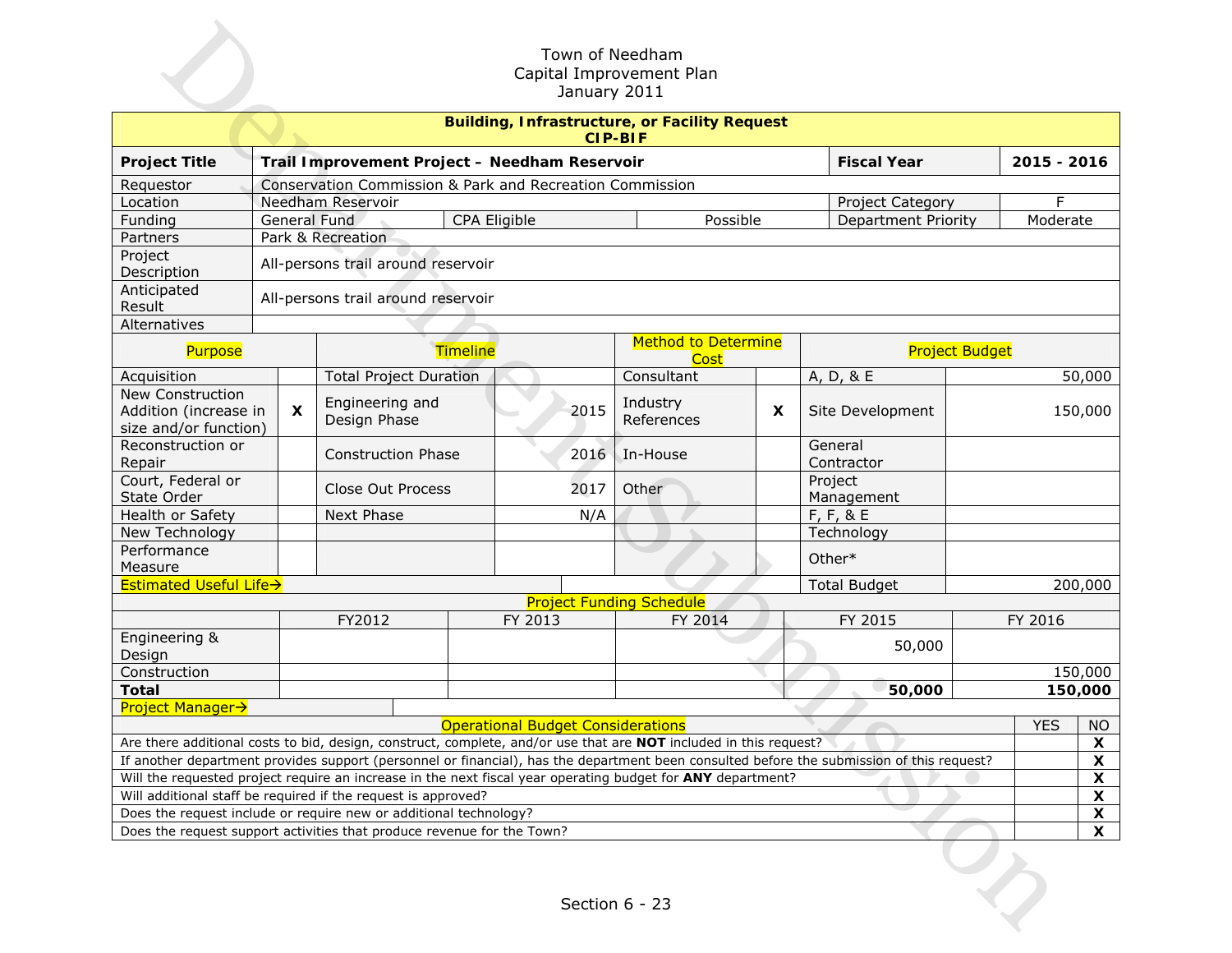|                      | Town of Needham<br>Capital Improvement Plan<br>January 2011                                                |                    |              |
|----------------------|------------------------------------------------------------------------------------------------------------|--------------------|--------------|
|                      | <b>Building, Infrastructure, or Facility Request</b><br><b>CIP-BIF</b>                                     |                    |              |
| <b>Project Title</b> | Trail Improvement Project - Needham Reservoir                                                              | <b>Fiscal Year</b> | 2015 - 2016  |
|                      | If the request is not approved will Town revenues be negatively impacted?                                  |                    | $\mathsf{x}$ |
|                      | All "YES" responses must be explained under the Additional Information section<br>Operating Budget Impact> |                    |              |
|                      | <b>Additional Information</b>                                                                              |                    |              |
|                      |                                                                                                            |                    |              |
|                      | LIFE<br>$\mathcal{L}_{\mathcal{L}}$                                                                        |                    |              |
|                      | Section 6 - 24                                                                                             |                    |              |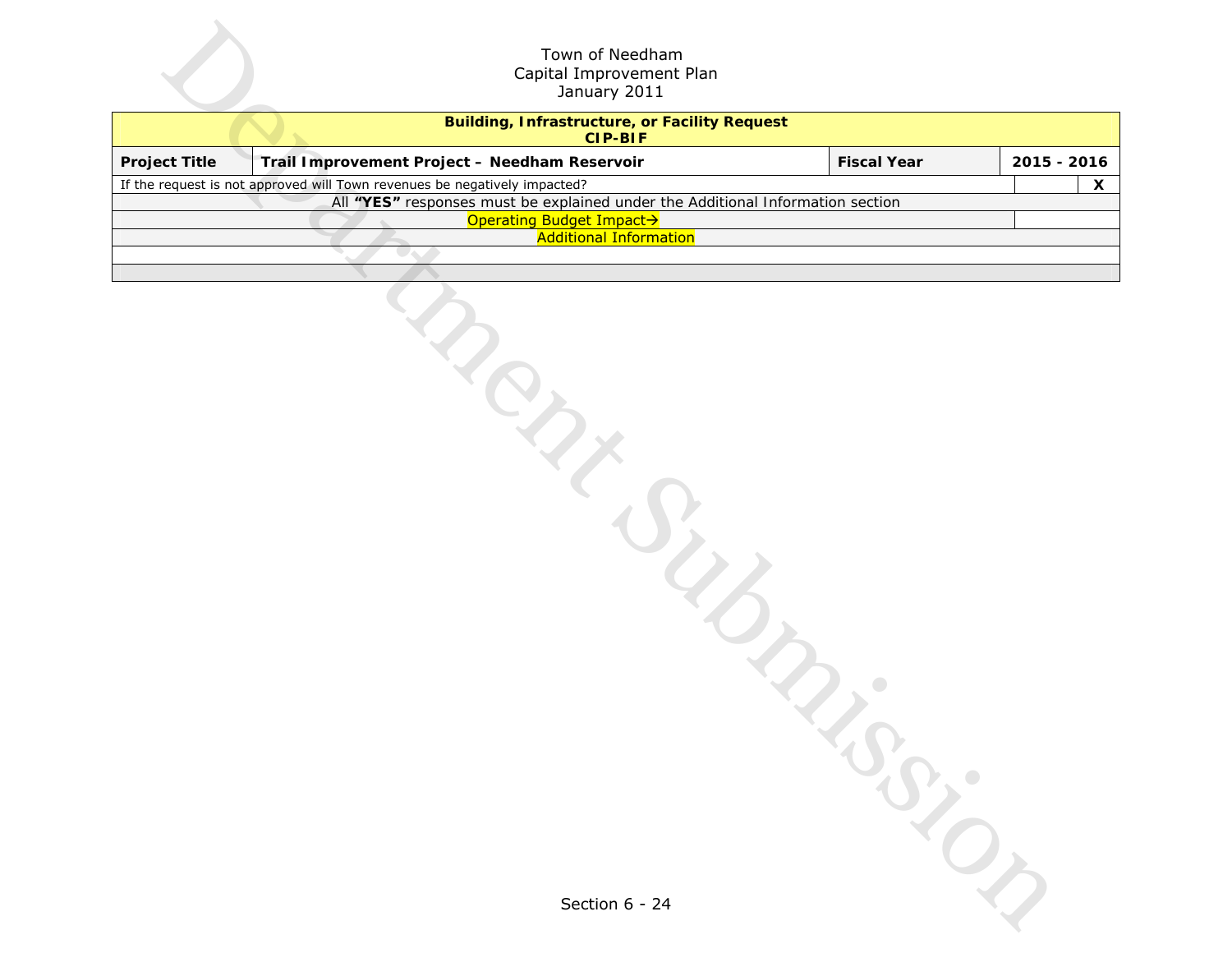| Town of Needham<br>Capital Improvement Plan<br>January 2011                         |                                                                        |              |                                                                                                                   |                                               |                                          |                                 |     |                                                                                                                                           |                       |             |          |
|-------------------------------------------------------------------------------------|------------------------------------------------------------------------|--------------|-------------------------------------------------------------------------------------------------------------------|-----------------------------------------------|------------------------------------------|---------------------------------|-----|-------------------------------------------------------------------------------------------------------------------------------------------|-----------------------|-------------|----------|
|                                                                                     | <b>Building, Infrastructure, or Facility Request</b><br><b>CIP-BIF</b> |              |                                                                                                                   |                                               |                                          |                                 |     |                                                                                                                                           |                       |             |          |
| <b>Project Title</b>                                                                |                                                                        |              | Trail Improvement Project - Ridge Hill                                                                            |                                               |                                          |                                 |     | <b>Fiscal Year</b>                                                                                                                        |                       | 2015 - 2016 |          |
| Requestor                                                                           |                                                                        |              | <b>Conservation Commission</b>                                                                                    |                                               |                                          |                                 |     |                                                                                                                                           |                       |             |          |
| Location                                                                            |                                                                        | Ridge Hill   |                                                                                                                   | F<br>Project Category                         |                                          |                                 |     |                                                                                                                                           |                       |             |          |
| Funding                                                                             |                                                                        |              | General Fund                                                                                                      |                                               | CPA Eligible                             |                                 | Yes | <b>Department Priority</b>                                                                                                                |                       | High        |          |
| Partners                                                                            |                                                                        |              |                                                                                                                   |                                               |                                          |                                 |     |                                                                                                                                           |                       |             |          |
| Project<br>Description                                                              |                                                                        |              | Construct Loop Trail at end of Esker Trail in accordance with Master Trails Plan                                  |                                               |                                          |                                 |     |                                                                                                                                           |                       |             |          |
| Anticipated<br>Result                                                               |                                                                        |              | Better passive recreational opportunities for users of Ridge Hill                                                 |                                               |                                          |                                 |     |                                                                                                                                           |                       |             |          |
| Alternatives                                                                        |                                                                        |              |                                                                                                                   |                                               |                                          |                                 |     |                                                                                                                                           |                       |             |          |
| Purpose                                                                             |                                                                        |              |                                                                                                                   | <b>Method to Determine</b><br><b>Timeline</b> |                                          |                                 |     |                                                                                                                                           | <b>Project Budget</b> |             |          |
| Acquisition                                                                         |                                                                        |              | <b>Total Project Duration</b>                                                                                     |                                               |                                          | Consultant                      |     | A, D, & E                                                                                                                                 |                       |             | 50,000   |
| New Construction                                                                    |                                                                        |              | Engineering and                                                                                                   |                                               |                                          | Industry                        |     |                                                                                                                                           |                       |             |          |
| Addition (increase in<br>size and/or function)                                      |                                                                        | $\mathsf{x}$ | Design Phase                                                                                                      |                                               | 2015                                     | References                      | X   | Site Development                                                                                                                          |                       |             | 100,000  |
| Reconstruction or<br>Repair                                                         |                                                                        |              | <b>Construction Phase</b>                                                                                         |                                               | 2016                                     | In-House                        |     | General<br>Contractor                                                                                                                     |                       |             |          |
| Court, Federal or<br>State Order                                                    |                                                                        |              | Close Out Process                                                                                                 |                                               | 2017                                     | Other                           |     | Project<br>Management                                                                                                                     |                       |             |          |
| Health or Safety                                                                    |                                                                        |              | Next Phase                                                                                                        |                                               | N/A                                      |                                 |     | $F, F, 8$ E                                                                                                                               |                       |             |          |
| New Technology                                                                      |                                                                        |              |                                                                                                                   |                                               |                                          |                                 |     | Technology                                                                                                                                |                       |             |          |
| Performance                                                                         |                                                                        |              |                                                                                                                   |                                               |                                          |                                 |     | Other*                                                                                                                                    |                       |             |          |
| Measure                                                                             |                                                                        |              |                                                                                                                   |                                               |                                          |                                 |     |                                                                                                                                           |                       |             |          |
| Estimated Useful Life->                                                             |                                                                        |              |                                                                                                                   |                                               |                                          |                                 |     | <b>Total Budget</b>                                                                                                                       |                       |             | 150,000  |
|                                                                                     |                                                                        |              |                                                                                                                   |                                               |                                          | <b>Project Funding Schedule</b> |     |                                                                                                                                           |                       |             |          |
|                                                                                     |                                                                        |              | FY2012                                                                                                            |                                               | FY 2013                                  | FY 2014                         |     | FY 2015                                                                                                                                   |                       | FY 2016     |          |
| Engineering &<br>Design                                                             |                                                                        |              |                                                                                                                   |                                               |                                          |                                 |     | 50,000                                                                                                                                    |                       |             |          |
| Construction                                                                        |                                                                        |              |                                                                                                                   |                                               |                                          |                                 |     |                                                                                                                                           |                       |             | 100,000  |
|                                                                                     |                                                                        |              |                                                                                                                   |                                               |                                          |                                 |     |                                                                                                                                           |                       |             |          |
| <b>Total</b>                                                                        |                                                                        |              |                                                                                                                   |                                               |                                          |                                 |     | 50,000                                                                                                                                    |                       |             | 100,000  |
| Project Manager→Patricia Barry                                                      |                                                                        |              |                                                                                                                   |                                               |                                          |                                 |     |                                                                                                                                           |                       | <b>YES</b>  |          |
|                                                                                     |                                                                        |              | Are there additional costs to bid, design, construct, complete, and/or use that are NOT included in this request? |                                               | <b>Operational Budget Considerations</b> |                                 |     |                                                                                                                                           |                       |             | NO.<br>X |
|                                                                                     |                                                                        |              |                                                                                                                   |                                               |                                          |                                 |     | If another department provides support (personnel or financial), has the department been consulted before the submission of this request? |                       |             | X        |
|                                                                                     |                                                                        |              | Will the requested project require an increase in the next fiscal year operating budget for ANY department?       |                                               |                                          |                                 |     |                                                                                                                                           |                       |             | X        |
|                                                                                     |                                                                        |              | Will additional staff be required if the request is approved?                                                     |                                               |                                          |                                 |     |                                                                                                                                           |                       |             | X        |
|                                                                                     |                                                                        |              |                                                                                                                   |                                               |                                          |                                 |     |                                                                                                                                           |                       |             | X        |
| Does the request include or require new or additional technology?<br>Section 6 - 25 |                                                                        |              |                                                                                                                   |                                               |                                          |                                 |     |                                                                                                                                           |                       |             |          |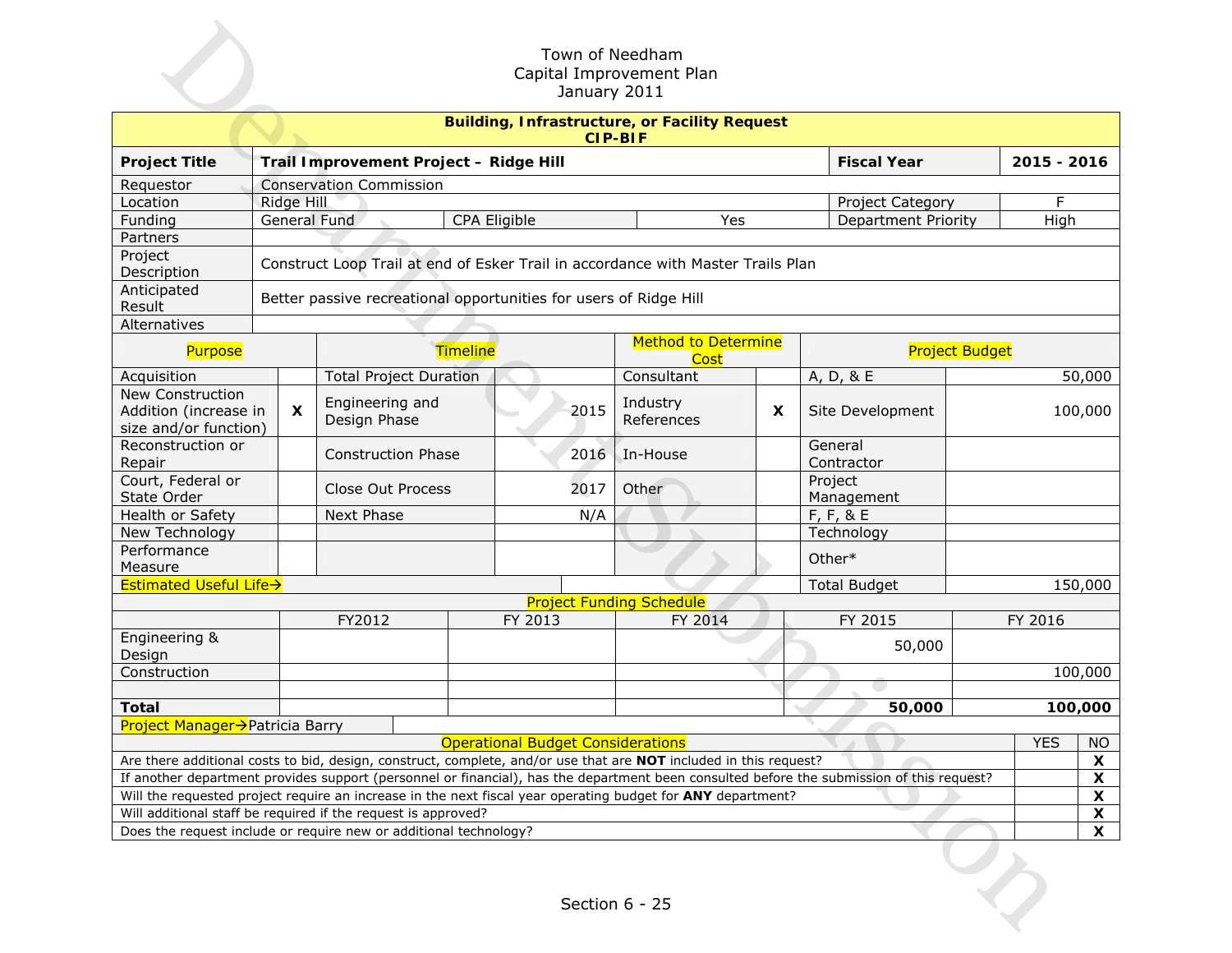|                                                                           | Town of Needham<br>Capital Improvement Plan<br>January 2011                                                                                                                                                                                                                                                                                                                                                                                                                                                                                                                                                                                                                                        |                    |                   |  |  |  |  |
|---------------------------------------------------------------------------|----------------------------------------------------------------------------------------------------------------------------------------------------------------------------------------------------------------------------------------------------------------------------------------------------------------------------------------------------------------------------------------------------------------------------------------------------------------------------------------------------------------------------------------------------------------------------------------------------------------------------------------------------------------------------------------------------|--------------------|-------------------|--|--|--|--|
|                                                                           | <b>Building, Infrastructure, or Facility Request</b><br><b>CIP-BIF</b>                                                                                                                                                                                                                                                                                                                                                                                                                                                                                                                                                                                                                             |                    |                   |  |  |  |  |
| <b>Project Title</b>                                                      | Trail Improvement Project - Ridge Hill                                                                                                                                                                                                                                                                                                                                                                                                                                                                                                                                                                                                                                                             | <b>Fiscal Year</b> | 2015 - 2016       |  |  |  |  |
|                                                                           | Does the request support activities that produce revenue for the Town?                                                                                                                                                                                                                                                                                                                                                                                                                                                                                                                                                                                                                             |                    | X<br>$\mathsf{x}$ |  |  |  |  |
| If the request is not approved will Town revenues be negatively impacted? |                                                                                                                                                                                                                                                                                                                                                                                                                                                                                                                                                                                                                                                                                                    |                    |                   |  |  |  |  |
|                                                                           | All "YES" responses must be explained under the Additional Information section<br>Operating Budget Impact→                                                                                                                                                                                                                                                                                                                                                                                                                                                                                                                                                                                         |                    |                   |  |  |  |  |
|                                                                           | <b>Additional Information</b>                                                                                                                                                                                                                                                                                                                                                                                                                                                                                                                                                                                                                                                                      |                    |                   |  |  |  |  |
|                                                                           | turnaround for the northernmost extension of the Esker Trail. Currently, the maintained portion of the Esker Trail ends at a three-way fork<br>with two branching trails terminating at abutting private properties. The Ridge Hill Loop would connect the two branching trails which will be<br>imperative for the future use and expansion of this trail system. The trail would require significant vegetation removal along with one<br>intermittent stream bridge crossing. The proposed Ridge Hill Loop trail is a high priority for the new trails to connect the circuit at the end of<br>the Esker Trail and will provide better passive recreational opportunities for Ridge Hill users. |                    |                   |  |  |  |  |
|                                                                           |                                                                                                                                                                                                                                                                                                                                                                                                                                                                                                                                                                                                                                                                                                    |                    |                   |  |  |  |  |
|                                                                           | $\overline{z}$                                                                                                                                                                                                                                                                                                                                                                                                                                                                                                                                                                                                                                                                                     |                    |                   |  |  |  |  |
|                                                                           | Section 6 - 26                                                                                                                                                                                                                                                                                                                                                                                                                                                                                                                                                                                                                                                                                     |                    |                   |  |  |  |  |

| Section 6 - 26 |  |
|----------------|--|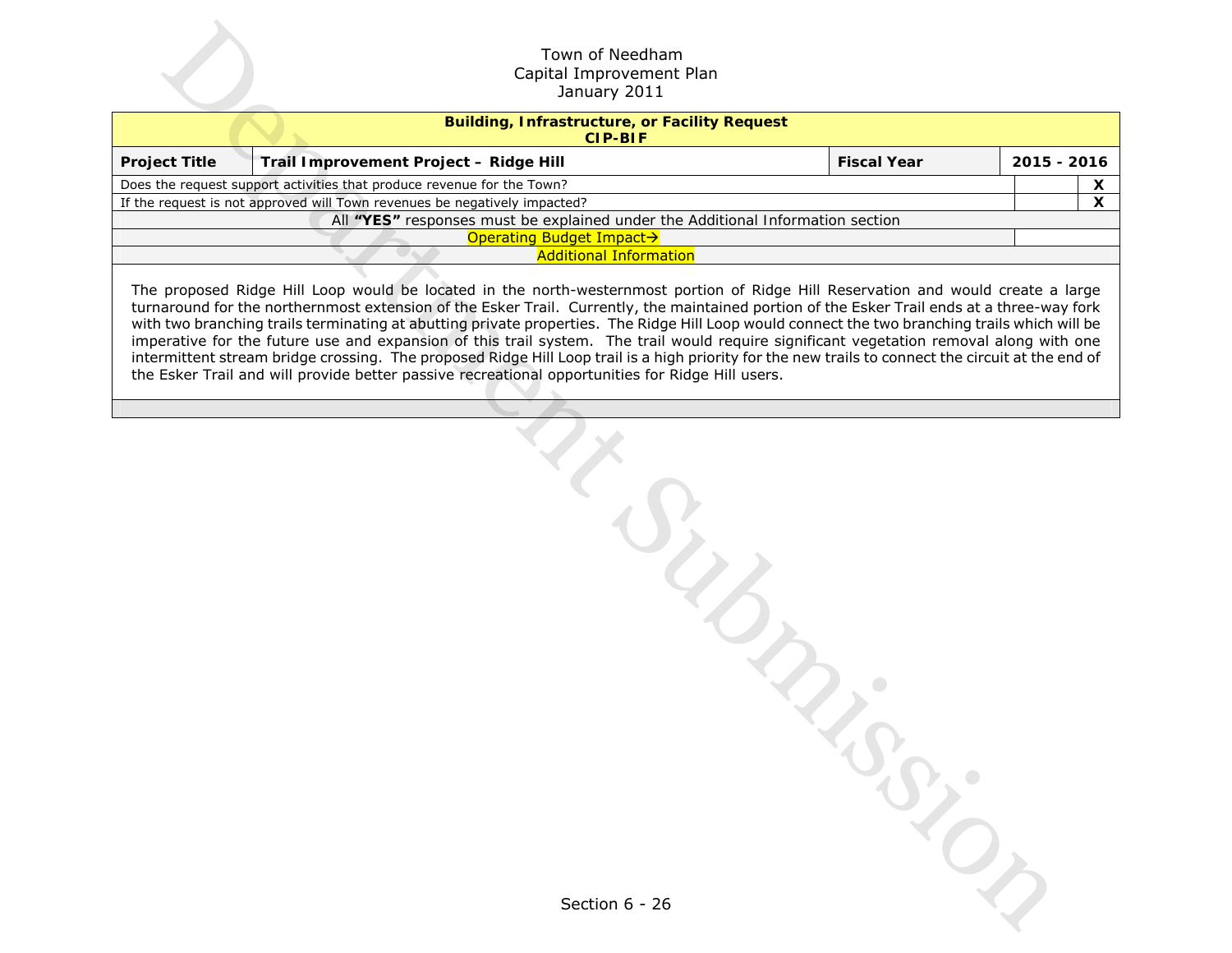|                                           | Town of Needham<br>Capital Improvement Plan<br>January 2011 |                                                                                                                                                                |                                                     |                                                                        |                                                                                                                                                                                                                                                                                                                                                                                                                                                                                                                                                                                                                                                                                                                                                                                                                                                                                                                                                                                                                                                                                                                                                                                                                                                                                                                                                                                                                                                                                                                                                                                                                                                                                                                                                                                                                                                                       |                |  |  |
|-------------------------------------------|-------------------------------------------------------------|----------------------------------------------------------------------------------------------------------------------------------------------------------------|-----------------------------------------------------|------------------------------------------------------------------------|-----------------------------------------------------------------------------------------------------------------------------------------------------------------------------------------------------------------------------------------------------------------------------------------------------------------------------------------------------------------------------------------------------------------------------------------------------------------------------------------------------------------------------------------------------------------------------------------------------------------------------------------------------------------------------------------------------------------------------------------------------------------------------------------------------------------------------------------------------------------------------------------------------------------------------------------------------------------------------------------------------------------------------------------------------------------------------------------------------------------------------------------------------------------------------------------------------------------------------------------------------------------------------------------------------------------------------------------------------------------------------------------------------------------------------------------------------------------------------------------------------------------------------------------------------------------------------------------------------------------------------------------------------------------------------------------------------------------------------------------------------------------------------------------------------------------------------------------------------------------------|----------------|--|--|
|                                           |                                                             |                                                                                                                                                                |                                                     | <b>Building, Infrastructure, or Facility Request</b><br><b>CIP-BIF</b> |                                                                                                                                                                                                                                                                                                                                                                                                                                                                                                                                                                                                                                                                                                                                                                                                                                                                                                                                                                                                                                                                                                                                                                                                                                                                                                                                                                                                                                                                                                                                                                                                                                                                                                                                                                                                                                                                       |                |  |  |
| <b>Project Title</b>                      |                                                             | <b>Cricket Field Building Renovations</b>                                                                                                                      |                                                     |                                                                        | <b>Fiscal Year</b>                                                                                                                                                                                                                                                                                                                                                                                                                                                                                                                                                                                                                                                                                                                                                                                                                                                                                                                                                                                                                                                                                                                                                                                                                                                                                                                                                                                                                                                                                                                                                                                                                                                                                                                                                                                                                                                    | 2013           |  |  |
| Requestor                                 |                                                             |                                                                                                                                                                | Park and Recreation with Department of Public Works |                                                                        |                                                                                                                                                                                                                                                                                                                                                                                                                                                                                                                                                                                                                                                                                                                                                                                                                                                                                                                                                                                                                                                                                                                                                                                                                                                                                                                                                                                                                                                                                                                                                                                                                                                                                                                                                                                                                                                                       |                |  |  |
| Location                                  |                                                             | Cricket Field - Hillside Avenue                                                                                                                                |                                                     |                                                                        | Project Category                                                                                                                                                                                                                                                                                                                                                                                                                                                                                                                                                                                                                                                                                                                                                                                                                                                                                                                                                                                                                                                                                                                                                                                                                                                                                                                                                                                                                                                                                                                                                                                                                                                                                                                                                                                                                                                      | F              |  |  |
| Funding                                   | General Fund                                                | CPA Eligible                                                                                                                                                   |                                                     | No                                                                     | <b>Department Priority</b>                                                                                                                                                                                                                                                                                                                                                                                                                                                                                                                                                                                                                                                                                                                                                                                                                                                                                                                                                                                                                                                                                                                                                                                                                                                                                                                                                                                                                                                                                                                                                                                                                                                                                                                                                                                                                                            | $\overline{2}$ |  |  |
| Partners                                  |                                                             |                                                                                                                                                                |                                                     |                                                                        |                                                                                                                                                                                                                                                                                                                                                                                                                                                                                                                                                                                                                                                                                                                                                                                                                                                                                                                                                                                                                                                                                                                                                                                                                                                                                                                                                                                                                                                                                                                                                                                                                                                                                                                                                                                                                                                                       |                |  |  |
| Project<br>Description                    | building.                                                   | are behind the storage area.<br>is included in the estimate.<br>saving the Town more than \$200,000, and reducing the costs of some of the yearly maintenance. |                                                     |                                                                        | The Cricket Field building is used throughout the year: (1) a Park and Recreation summer program; (2) home site for<br>Needham High Girls Soccer and Girls Lacrosse; and (3) year-round storage for Park & Recreation as well as for DPW<br>Parks & Forestry. Though other park users, including those visiting the playground, would like to have access to<br>bathrooms, they are not left open to the public. The bathrooms can only be accessed through the main entrance and<br>Park and Recreation is working with Public Facilities-Operations to develop a phased-in process to complete work, but<br>need the assistance of an architect to develop those plans. Some project aspects may be completed by Public Facilities-<br>Operations or by the Department of Public Works. Previous input has been received from Public Facilities-Construction.<br>The goals of Park and Recreation are to (a) keep the building in use for years to come; (b) improve health and safety of<br>the building; (c) develop handicap accessible access to the site and building; (d) provide public restrooms to all park<br>users; (e) create more effective storage system; (f) enable the department to get more use of the building for revenue-<br>generating programs. The wood frame structure is approximately 1,250 square feet. The architect can advise on<br>replacing the structure, but due to other uses of the park, there is no other location within the parcel to place a<br>With Public Facilities-Operations, an estimate of \$500,000 for construction of the building and grounds has been<br>developed, if all work was contracted out. The need to create accessibility to the building and create accessible parking<br>The athletic fields, the playground, and the garden area with bubbler have all been updated through private donations, |                |  |  |
| Anticipated<br>Result                     | department                                                  |                                                                                                                                                                |                                                     |                                                                        | ADA compliant building and parking; safer facility for users; improved programming space; improved storage for                                                                                                                                                                                                                                                                                                                                                                                                                                                                                                                                                                                                                                                                                                                                                                                                                                                                                                                                                                                                                                                                                                                                                                                                                                                                                                                                                                                                                                                                                                                                                                                                                                                                                                                                                        |                |  |  |
| Alternatives                              |                                                             | Continue short-term repairs with assistance from Public Facilities and Public Works.                                                                           |                                                     |                                                                        |                                                                                                                                                                                                                                                                                                                                                                                                                                                                                                                                                                                                                                                                                                                                                                                                                                                                                                                                                                                                                                                                                                                                                                                                                                                                                                                                                                                                                                                                                                                                                                                                                                                                                                                                                                                                                                                                       |                |  |  |
| Purpose                                   |                                                             | Timeline                                                                                                                                                       |                                                     | <b>Method to Determine</b><br>Cost                                     | <b>Project Budget</b>                                                                                                                                                                                                                                                                                                                                                                                                                                                                                                                                                                                                                                                                                                                                                                                                                                                                                                                                                                                                                                                                                                                                                                                                                                                                                                                                                                                                                                                                                                                                                                                                                                                                                                                                                                                                                                                 |                |  |  |
| Acquisition                               |                                                             | <b>Total Project Duration</b>                                                                                                                                  | 3 years                                             | Consultant                                                             | $A, D, 8$ E                                                                                                                                                                                                                                                                                                                                                                                                                                                                                                                                                                                                                                                                                                                                                                                                                                                                                                                                                                                                                                                                                                                                                                                                                                                                                                                                                                                                                                                                                                                                                                                                                                                                                                                                                                                                                                                           | \$75,000       |  |  |
| New Construction<br>Addition (increase in |                                                             | Engineering and<br>Design Phase                                                                                                                                | Summer 2012                                         | Industry<br>References                                                 | Site Development                                                                                                                                                                                                                                                                                                                                                                                                                                                                                                                                                                                                                                                                                                                                                                                                                                                                                                                                                                                                                                                                                                                                                                                                                                                                                                                                                                                                                                                                                                                                                                                                                                                                                                                                                                                                                                                      | \$150,000      |  |  |
|                                           |                                                             |                                                                                                                                                                |                                                     | Section 6 - 27                                                         |                                                                                                                                                                                                                                                                                                                                                                                                                                                                                                                                                                                                                                                                                                                                                                                                                                                                                                                                                                                                                                                                                                                                                                                                                                                                                                                                                                                                                                                                                                                                                                                                                                                                                                                                                                                                                                                                       |                |  |  |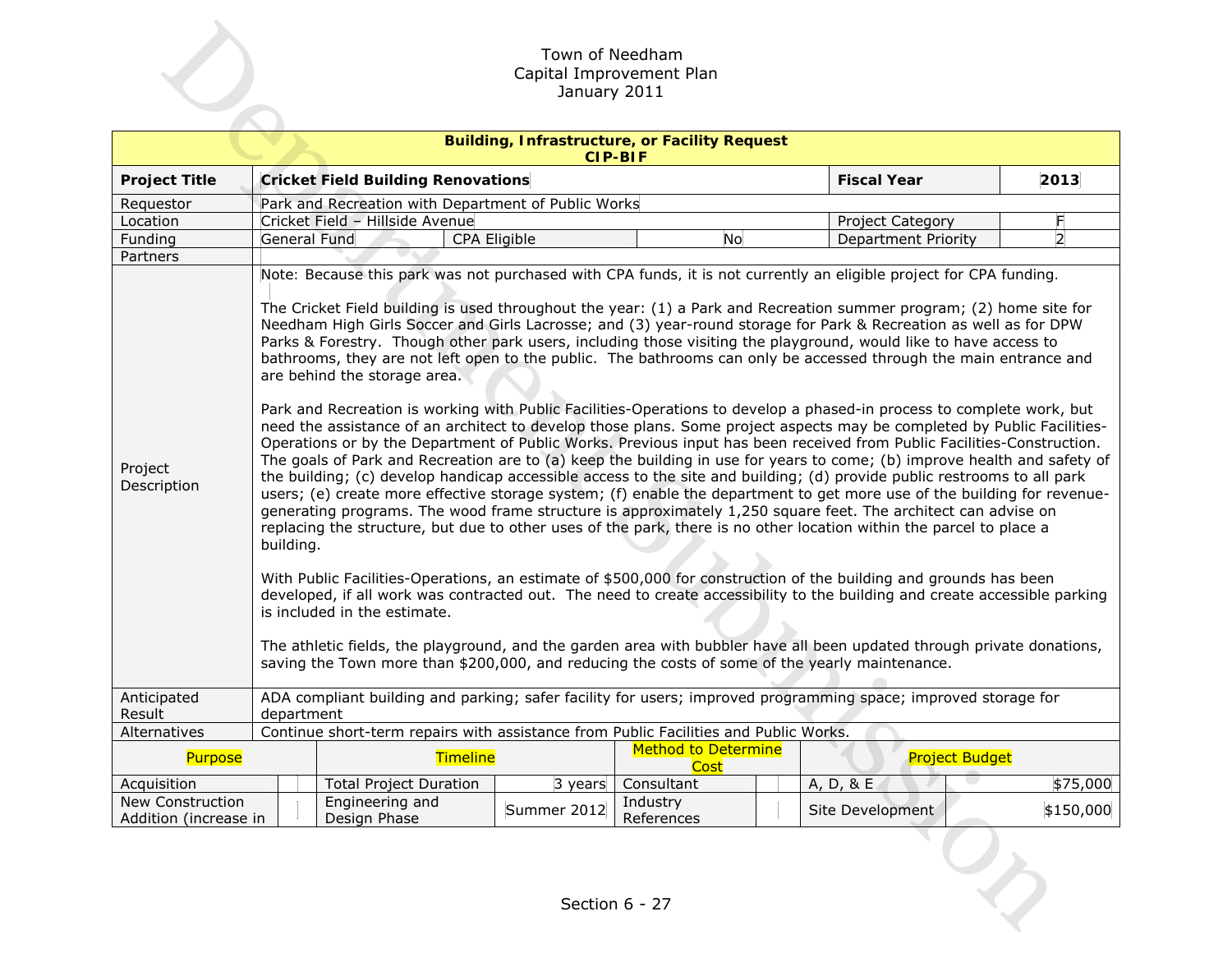|                                                                                                                                                                                                                                                                                                                                                                                                                                                                                                                                                                                                                                     |                                                                        |   |                                                                                                                   |  | Town of Needham<br>January 2011          | Capital Improvement Plan                                                       |                           |                                                                                                                                           |  |              |                           |
|-------------------------------------------------------------------------------------------------------------------------------------------------------------------------------------------------------------------------------------------------------------------------------------------------------------------------------------------------------------------------------------------------------------------------------------------------------------------------------------------------------------------------------------------------------------------------------------------------------------------------------------|------------------------------------------------------------------------|---|-------------------------------------------------------------------------------------------------------------------|--|------------------------------------------|--------------------------------------------------------------------------------|---------------------------|-------------------------------------------------------------------------------------------------------------------------------------------|--|--------------|---------------------------|
|                                                                                                                                                                                                                                                                                                                                                                                                                                                                                                                                                                                                                                     | <b>Building, Infrastructure, or Facility Request</b><br><b>CIP-BIF</b> |   |                                                                                                                   |  |                                          |                                                                                |                           |                                                                                                                                           |  |              |                           |
| <b>Project Title</b>                                                                                                                                                                                                                                                                                                                                                                                                                                                                                                                                                                                                                |                                                                        |   | <b>Cricket Field Building Renovations</b>                                                                         |  |                                          |                                                                                |                           | <b>Fiscal Year</b>                                                                                                                        |  | 2013         |                           |
| size and/or function)                                                                                                                                                                                                                                                                                                                                                                                                                                                                                                                                                                                                               |                                                                        |   |                                                                                                                   |  |                                          |                                                                                |                           |                                                                                                                                           |  |              |                           |
| Reconstruction or<br>Repair                                                                                                                                                                                                                                                                                                                                                                                                                                                                                                                                                                                                         |                                                                        | X | <b>Construction Phase</b>                                                                                         |  | <b>Fall 2013</b>                         | In-House                                                                       | $\boldsymbol{\mathsf{x}}$ | General<br>Contractor                                                                                                                     |  | \$350,000    |                           |
| Court, Federal or<br>State Order                                                                                                                                                                                                                                                                                                                                                                                                                                                                                                                                                                                                    |                                                                        |   | <b>Close Out Process</b>                                                                                          |  |                                          | Other                                                                          |                           | Project<br>Management                                                                                                                     |  |              |                           |
| Health or Safety                                                                                                                                                                                                                                                                                                                                                                                                                                                                                                                                                                                                                    |                                                                        |   | <b>Next Phase</b>                                                                                                 |  |                                          |                                                                                |                           | $F, F, 8$ E                                                                                                                               |  |              |                           |
| New Technology                                                                                                                                                                                                                                                                                                                                                                                                                                                                                                                                                                                                                      |                                                                        |   |                                                                                                                   |  |                                          |                                                                                |                           | Technology                                                                                                                                |  |              |                           |
| Performance<br>Measure                                                                                                                                                                                                                                                                                                                                                                                                                                                                                                                                                                                                              |                                                                        |   |                                                                                                                   |  |                                          |                                                                                |                           | Other*                                                                                                                                    |  |              |                           |
| Estimated Useful Life->                                                                                                                                                                                                                                                                                                                                                                                                                                                                                                                                                                                                             |                                                                        |   |                                                                                                                   |  | 20 years                                 |                                                                                |                           | <b>Total Budget</b>                                                                                                                       |  |              | \$575,000                 |
| <b>Project Funding Schedule</b>                                                                                                                                                                                                                                                                                                                                                                                                                                                                                                                                                                                                     |                                                                        |   |                                                                                                                   |  |                                          |                                                                                |                           |                                                                                                                                           |  |              |                           |
|                                                                                                                                                                                                                                                                                                                                                                                                                                                                                                                                                                                                                                     |                                                                        |   | FY2012                                                                                                            |  | FY 2013                                  | FY 2014                                                                        |                           | FY 2015                                                                                                                                   |  | FY 2016      |                           |
| Engineering &                                                                                                                                                                                                                                                                                                                                                                                                                                                                                                                                                                                                                       |                                                                        |   |                                                                                                                   |  | 75,000                                   |                                                                                |                           |                                                                                                                                           |  |              |                           |
| Design<br>Construction                                                                                                                                                                                                                                                                                                                                                                                                                                                                                                                                                                                                              |                                                                        |   |                                                                                                                   |  | 500,000                                  |                                                                                |                           |                                                                                                                                           |  |              |                           |
| <b>Acquisition Costs</b>                                                                                                                                                                                                                                                                                                                                                                                                                                                                                                                                                                                                            |                                                                        |   |                                                                                                                   |  |                                          |                                                                                |                           |                                                                                                                                           |  |              |                           |
| <b>Total</b>                                                                                                                                                                                                                                                                                                                                                                                                                                                                                                                                                                                                                        |                                                                        |   |                                                                                                                   |  | 575,000                                  |                                                                                |                           |                                                                                                                                           |  |              |                           |
| <b>Project Manager→</b>                                                                                                                                                                                                                                                                                                                                                                                                                                                                                                                                                                                                             |                                                                        |   |                                                                                                                   |  |                                          | Park & Recreation Director and Director of Public Facilities-Operations        |                           |                                                                                                                                           |  |              |                           |
|                                                                                                                                                                                                                                                                                                                                                                                                                                                                                                                                                                                                                                     |                                                                        |   |                                                                                                                   |  | <b>Operational Budget Considerations</b> |                                                                                |                           |                                                                                                                                           |  | <b>YES</b>   | <b>NO</b>                 |
|                                                                                                                                                                                                                                                                                                                                                                                                                                                                                                                                                                                                                                     |                                                                        |   | Are there additional costs to bid, design, construct, complete, and/or use that are NOT included in this request? |  |                                          |                                                                                |                           |                                                                                                                                           |  |              | X                         |
|                                                                                                                                                                                                                                                                                                                                                                                                                                                                                                                                                                                                                                     |                                                                        |   |                                                                                                                   |  |                                          |                                                                                |                           | If another department provides support (personnel or financial), has the department been consulted before the submission of this request? |  | X            |                           |
|                                                                                                                                                                                                                                                                                                                                                                                                                                                                                                                                                                                                                                     |                                                                        |   | Will the requested project require an increase in the next fiscal year operating budget for ANY department?       |  |                                          |                                                                                |                           |                                                                                                                                           |  | $\mathbf{x}$ |                           |
|                                                                                                                                                                                                                                                                                                                                                                                                                                                                                                                                                                                                                                     |                                                                        |   | Will additional staff be required if the request is approved?                                                     |  |                                          |                                                                                |                           |                                                                                                                                           |  |              | $\boldsymbol{\mathsf{x}}$ |
|                                                                                                                                                                                                                                                                                                                                                                                                                                                                                                                                                                                                                                     |                                                                        |   | Does the request include or require new or additional technology?                                                 |  |                                          |                                                                                |                           |                                                                                                                                           |  |              | X                         |
|                                                                                                                                                                                                                                                                                                                                                                                                                                                                                                                                                                                                                                     |                                                                        |   | Does the request support activities that produce revenue for the Town?                                            |  |                                          |                                                                                |                           |                                                                                                                                           |  | X            |                           |
|                                                                                                                                                                                                                                                                                                                                                                                                                                                                                                                                                                                                                                     |                                                                        |   | If the request is not approved will Town revenues be negatively impacted?                                         |  |                                          | All "YES" responses must be explained under the Additional Information section |                           |                                                                                                                                           |  | X            |                           |
|                                                                                                                                                                                                                                                                                                                                                                                                                                                                                                                                                                                                                                     |                                                                        |   |                                                                                                                   |  | Operating Budget Impact→                 |                                                                                |                           |                                                                                                                                           |  | C            |                           |
|                                                                                                                                                                                                                                                                                                                                                                                                                                                                                                                                                                                                                                     |                                                                        |   |                                                                                                                   |  |                                          | <b>Additional Information</b>                                                  |                           |                                                                                                                                           |  |              |                           |
| Increased use of the building would require additional operational costs, though any programs held at the building would help cover some of<br>those costs. If the decision was made to heat the building that would increase costs, but improved lighting and bathroom fixtures would<br>reduce costs. The new parking area would be added to the snow removal routes. Allowing the building to decline will lead towards the<br>cancellation of a popular summer program and the loss of a major storage area for Park & Recreation. Replacing the location and storage<br>capacity would be an increased cost to the department. |                                                                        |   |                                                                                                                   |  |                                          |                                                                                |                           |                                                                                                                                           |  |              |                           |
| Section 6 - 28                                                                                                                                                                                                                                                                                                                                                                                                                                                                                                                                                                                                                      |                                                                        |   |                                                                                                                   |  |                                          |                                                                                |                           |                                                                                                                                           |  |              |                           |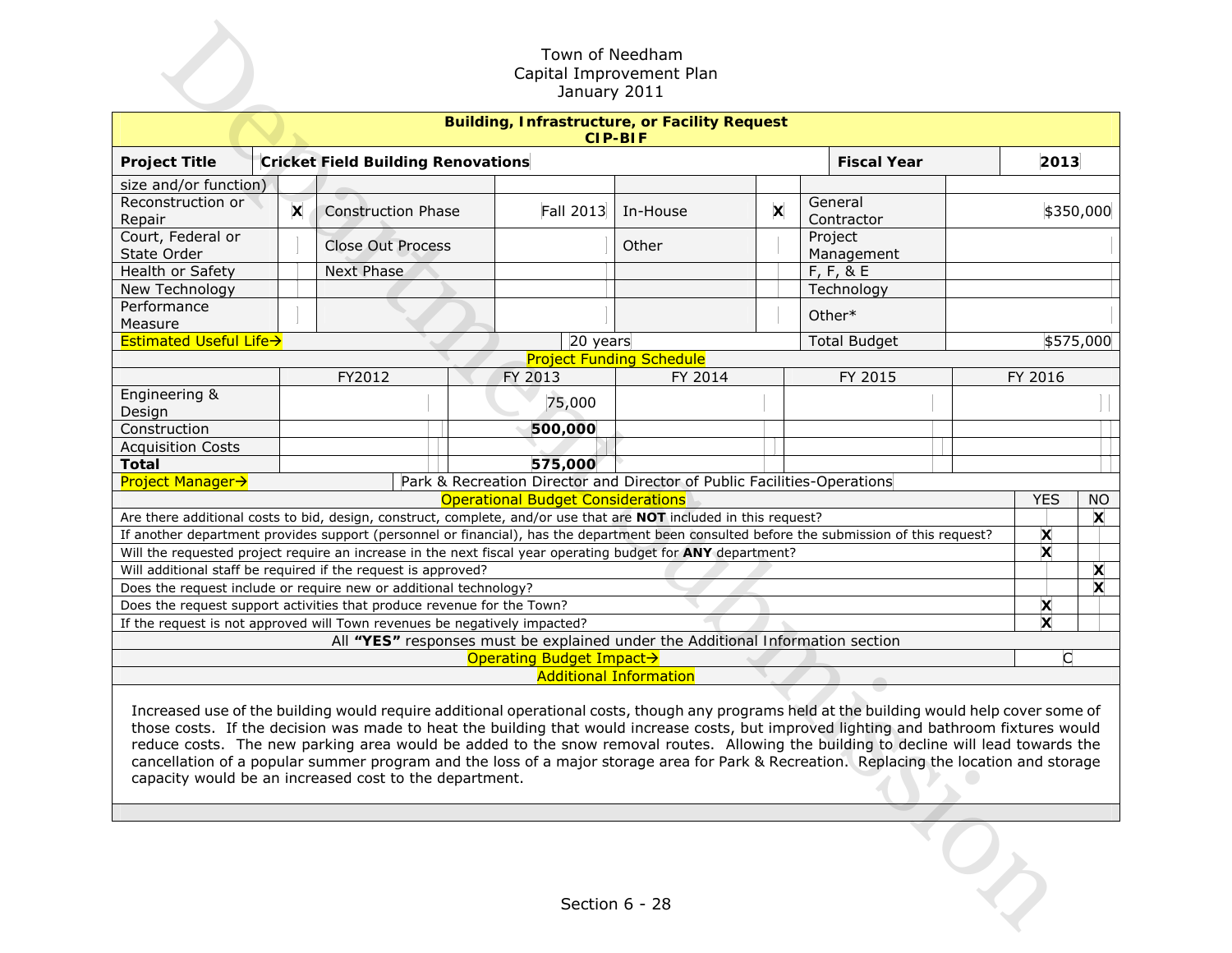|                                                                    | Town of Needham<br>Capital Improvement Plan<br>January 2011                            |                                                                                                                                                                                                                                                                                                                                                                                                                                                                                                                                                                                                                                                                                                                                                                                                                                                                                                                                                                                                                                                                                                                                                                                                                                                                                                                                                                                          |                  |                                                                        |   |                            |                       |
|--------------------------------------------------------------------|----------------------------------------------------------------------------------------|------------------------------------------------------------------------------------------------------------------------------------------------------------------------------------------------------------------------------------------------------------------------------------------------------------------------------------------------------------------------------------------------------------------------------------------------------------------------------------------------------------------------------------------------------------------------------------------------------------------------------------------------------------------------------------------------------------------------------------------------------------------------------------------------------------------------------------------------------------------------------------------------------------------------------------------------------------------------------------------------------------------------------------------------------------------------------------------------------------------------------------------------------------------------------------------------------------------------------------------------------------------------------------------------------------------------------------------------------------------------------------------|------------------|------------------------------------------------------------------------|---|----------------------------|-----------------------|
|                                                                    |                                                                                        |                                                                                                                                                                                                                                                                                                                                                                                                                                                                                                                                                                                                                                                                                                                                                                                                                                                                                                                                                                                                                                                                                                                                                                                                                                                                                                                                                                                          |                  | <b>Building, Infrastructure, or Facility Request</b><br><b>CIP-BIF</b> |   |                            |                       |
| <b>Project Title</b>                                               |                                                                                        | <b>Mills Field Improvements</b>                                                                                                                                                                                                                                                                                                                                                                                                                                                                                                                                                                                                                                                                                                                                                                                                                                                                                                                                                                                                                                                                                                                                                                                                                                                                                                                                                          |                  |                                                                        |   | <b>Fiscal Year</b>         | 2014                  |
| Requestor                                                          |                                                                                        | Park and Recreation with Department of Public Works                                                                                                                                                                                                                                                                                                                                                                                                                                                                                                                                                                                                                                                                                                                                                                                                                                                                                                                                                                                                                                                                                                                                                                                                                                                                                                                                      |                  |                                                                        |   |                            |                       |
| Location                                                           |                                                                                        | Mills Field - Gould Street                                                                                                                                                                                                                                                                                                                                                                                                                                                                                                                                                                                                                                                                                                                                                                                                                                                                                                                                                                                                                                                                                                                                                                                                                                                                                                                                                               |                  |                                                                        |   | Project Category           | F                     |
| Funding                                                            | <b>General Fund</b>                                                                    | CPA Eligible                                                                                                                                                                                                                                                                                                                                                                                                                                                                                                                                                                                                                                                                                                                                                                                                                                                                                                                                                                                                                                                                                                                                                                                                                                                                                                                                                                             |                  | No                                                                     |   | <b>Department Priority</b> | 3                     |
| Partners                                                           |                                                                                        |                                                                                                                                                                                                                                                                                                                                                                                                                                                                                                                                                                                                                                                                                                                                                                                                                                                                                                                                                                                                                                                                                                                                                                                                                                                                                                                                                                                          |                  |                                                                        |   |                            |                       |
| Project<br>Description                                             | ➤<br>➤<br>➤<br>➤<br>➤<br>$\blacktriangleright$<br>≻<br>$\blacktriangleright$<br>➤<br>➤ | Note: Because this park was not purchased with CPA funds, it is not currently an eligible project for CPA funding.<br>Mills Field has been the location of several park improvements or pending improvements in the past three years. The<br>Open Space and Recreation Plan lists park improvement goals.<br>New playground equipment installed - COMPLETED<br>Renovation of bathroom building - PENDING<br>Addition of higher fence barrier between baseball and tennis courts - COMPLETED<br>Replace fencing at playground, enclosing area - COMPLETED<br>Rebuilding of tennis courts - COMPLETED<br>New park sign - COMPLETED<br>Replacement of backstop and outfield fencing - PENDING<br>The purpose of this request is to fund the final projects that would enhance the safety and aesthetics of the park.<br>Create new parking areas at circular drive (24 spaces) and along Hampton Avenue (10-12 spaces), to improve ability to<br>park; improve emergency vehicle access; and to decrease the amount of vehicles blocking neighbor access to homes.<br>Overlay basketball court and stripe.<br>Add Xeriscape gardens in appropriate locations.<br>Replace picnic tables and basketball poles/hoops.<br>Park and Recreation is working with DPW Highway Division to create the plan for parking improvements and to<br>coordinate with other roadwork being done in the area. |                  |                                                                        |   |                            |                       |
| Anticipated                                                        |                                                                                        | The primary purpose of this project is to improve parking, which in turn provides safer access to the park and provides                                                                                                                                                                                                                                                                                                                                                                                                                                                                                                                                                                                                                                                                                                                                                                                                                                                                                                                                                                                                                                                                                                                                                                                                                                                                  |                  |                                                                        |   |                            |                       |
| Result<br>Alternatives                                             |                                                                                        | more appropriate access for the neighbors' to their homes.<br>We have removed a perimeter fence along the Hampton Avenue side of the park, so cars can pull further off the road,<br>but in doing that, the sidewalk is blocked. DPW also plans to increase the length of the parking spaces along Ellis Street<br>adjacent to the tennis courts. Those parking spaces have been marked as "3 hour parking" to discourage nearby<br>companies from using spaces.                                                                                                                                                                                                                                                                                                                                                                                                                                                                                                                                                                                                                                                                                                                                                                                                                                                                                                                         |                  |                                                                        |   |                            |                       |
| Purpose                                                            |                                                                                        | <b>Timeline</b>                                                                                                                                                                                                                                                                                                                                                                                                                                                                                                                                                                                                                                                                                                                                                                                                                                                                                                                                                                                                                                                                                                                                                                                                                                                                                                                                                                          |                  | Method to Determine<br>Cost                                            |   |                            | <b>Project Budget</b> |
| Acquisition                                                        |                                                                                        | <b>Total Project Duration</b>                                                                                                                                                                                                                                                                                                                                                                                                                                                                                                                                                                                                                                                                                                                                                                                                                                                                                                                                                                                                                                                                                                                                                                                                                                                                                                                                                            | 1 year           | Consultant                                                             |   | A, D, 8E                   | \$30,000              |
| New Construction<br>Addition (increase in<br>size and/or function) |                                                                                        | Engineering and<br>Design Phase                                                                                                                                                                                                                                                                                                                                                                                                                                                                                                                                                                                                                                                                                                                                                                                                                                                                                                                                                                                                                                                                                                                                                                                                                                                                                                                                                          | Summer 2013      | Industry<br>References                                                 |   | Site Development           |                       |
| Reconstruction or                                                  | $\boldsymbol{\mathsf{x}}$                                                              | <b>Construction Phase</b>                                                                                                                                                                                                                                                                                                                                                                                                                                                                                                                                                                                                                                                                                                                                                                                                                                                                                                                                                                                                                                                                                                                                                                                                                                                                                                                                                                | <b>Fall 2013</b> | In-House                                                               | X | General                    | \$160,000             |
|                                                                    |                                                                                        |                                                                                                                                                                                                                                                                                                                                                                                                                                                                                                                                                                                                                                                                                                                                                                                                                                                                                                                                                                                                                                                                                                                                                                                                                                                                                                                                                                                          |                  | Section 6 - 29                                                         |   |                            |                       |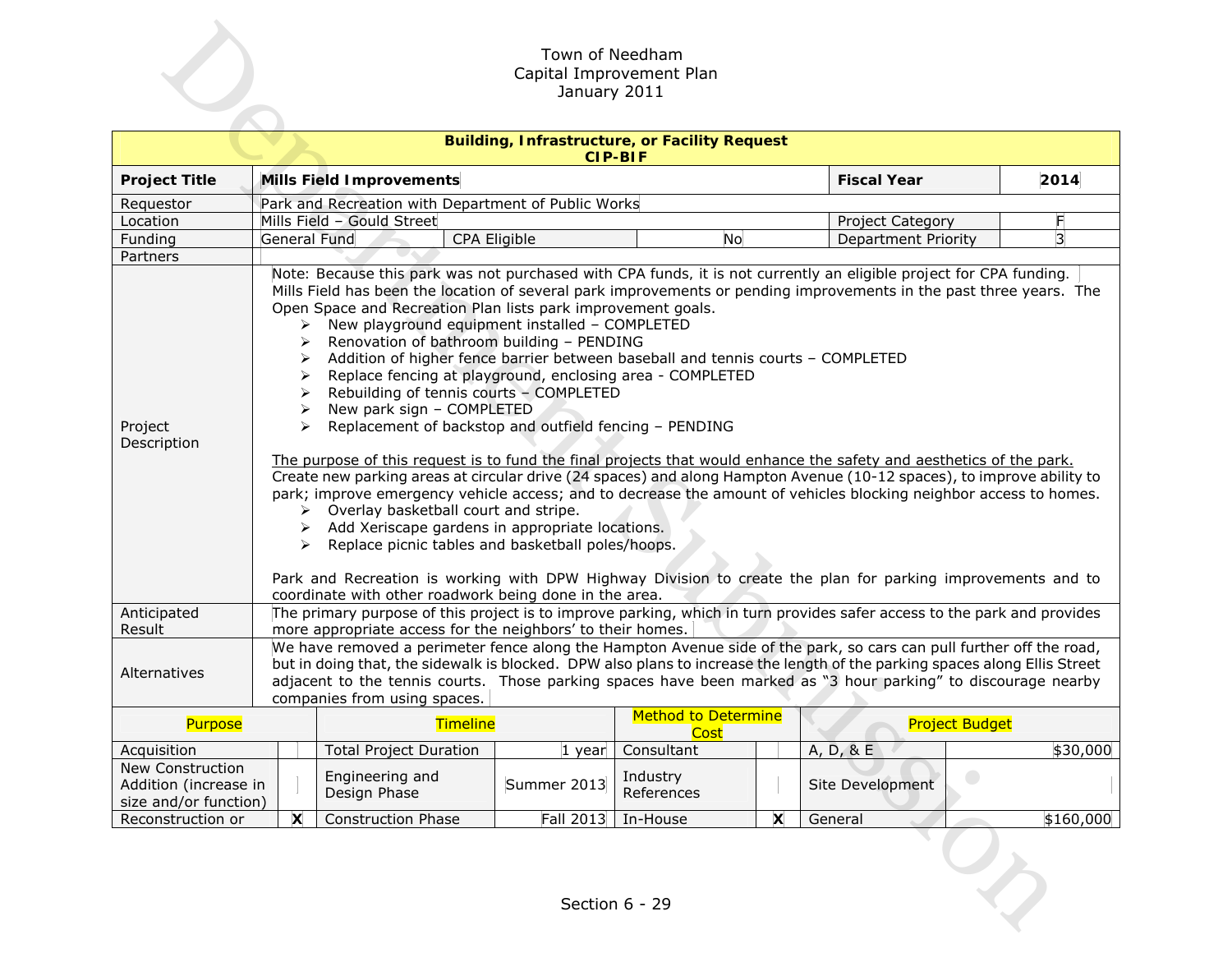|                                  |  |                                                                           |                                          | Town of Needham<br>Capital Improvement Plan<br>January 2011                                                                               |  |                       |  |            |           |
|----------------------------------|--|---------------------------------------------------------------------------|------------------------------------------|-------------------------------------------------------------------------------------------------------------------------------------------|--|-----------------------|--|------------|-----------|
|                                  |  |                                                                           |                                          | <b>Building, Infrastructure, or Facility Request</b><br><b>CIP-BIF</b>                                                                    |  |                       |  |            |           |
| <b>Project Title</b>             |  | <b>Mills Field Improvements</b>                                           |                                          |                                                                                                                                           |  | <b>Fiscal Year</b>    |  | 2014       |           |
| Repair                           |  |                                                                           |                                          |                                                                                                                                           |  | Contractor            |  |            |           |
| Court, Federal or<br>State Order |  | <b>Close Out Process</b>                                                  |                                          | Other                                                                                                                                     |  | Project<br>Management |  |            |           |
| Health or Safety                 |  | <b>Next Phase</b>                                                         |                                          |                                                                                                                                           |  | F, F, 8E              |  |            |           |
| New Technology                   |  |                                                                           |                                          |                                                                                                                                           |  | Technology            |  |            |           |
| Performance<br>Measure           |  |                                                                           |                                          |                                                                                                                                           |  | Other*                |  |            |           |
| Estimated Useful Life->          |  |                                                                           |                                          | 20 years                                                                                                                                  |  | <b>Total Budget</b>   |  |            | \$190,000 |
|                                  |  |                                                                           |                                          | <b>Project Funding Schedule</b>                                                                                                           |  |                       |  |            |           |
|                                  |  | FY2012                                                                    | FY 2013                                  | FY 2014                                                                                                                                   |  | FY 2015               |  | FY 2016    |           |
| Engineering &<br>Design          |  |                                                                           |                                          | 30,000                                                                                                                                    |  |                       |  |            |           |
| Construction                     |  |                                                                           |                                          | 160,000                                                                                                                                   |  |                       |  |            |           |
| <b>Acquisition Costs</b>         |  |                                                                           |                                          |                                                                                                                                           |  |                       |  |            |           |
| <b>Total</b>                     |  |                                                                           |                                          | 190,000                                                                                                                                   |  |                       |  |            |           |
| <b>Project Manager→</b>          |  |                                                                           | <b>Operational Budget Considerations</b> | Park & Recreation Director and Highway Superintendent                                                                                     |  |                       |  | <b>YES</b> | <b>NO</b> |
|                                  |  |                                                                           |                                          | Are there additional costs to bid, design, construct, complete, and/or use that are NOT included in this request?                         |  |                       |  |            | X         |
|                                  |  |                                                                           |                                          | If another department provides support (personnel or financial), has the department been consulted before the submission of this request? |  |                       |  | X          |           |
|                                  |  |                                                                           |                                          | Will the requested project require an increase in the next fiscal year operating budget for ANY department?                               |  |                       |  |            | X         |
|                                  |  | Will additional staff be required if the request is approved?             |                                          |                                                                                                                                           |  |                       |  |            | X         |
|                                  |  | Does the request include or require new or additional technology?         |                                          |                                                                                                                                           |  |                       |  |            | X         |
|                                  |  | Does the request support activities that produce revenue for the Town?    |                                          |                                                                                                                                           |  |                       |  | X          |           |
|                                  |  | If the request is not approved will Town revenues be negatively impacted? |                                          |                                                                                                                                           |  |                       |  |            | X         |
|                                  |  |                                                                           |                                          | All "YES" responses must be explained under the Additional Information section                                                            |  |                       |  |            |           |
|                                  |  |                                                                           | Operating Budget Impact→                 | <b>Additional Information</b>                                                                                                             |  |                       |  | C          |           |
|                                  |  |                                                                           |                                          | The DPW calculated the estimate based on known rates, with a 10% contingency. The parking areas will primarily be used by residents using |  |                       |  |            |           |
| generated through this project.  |  |                                                                           |                                          | the baseball diamond. Field Administration and Maintenance fees are charged to user groups, but additional revenue would not likely be    |  |                       |  |            |           |
|                                  |  |                                                                           |                                          |                                                                                                                                           |  |                       |  |            |           |
|                                  |  |                                                                           |                                          |                                                                                                                                           |  |                       |  |            |           |
|                                  |  |                                                                           |                                          |                                                                                                                                           |  |                       |  |            |           |
|                                  |  |                                                                           |                                          |                                                                                                                                           |  |                       |  |            |           |
|                                  |  |                                                                           |                                          | Section 6 - 30                                                                                                                            |  |                       |  |            |           |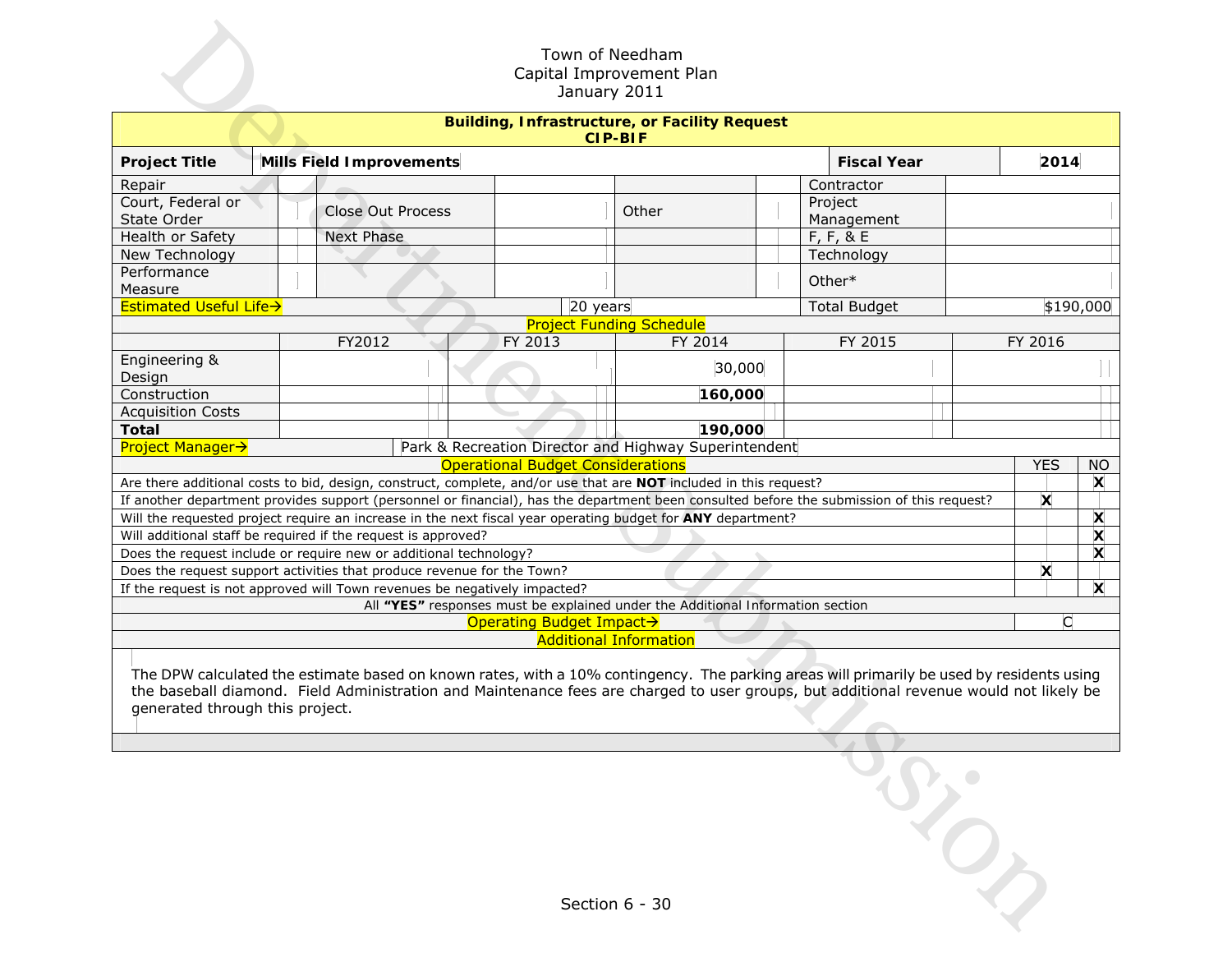| Town of Needham<br>Capital Improvement Plan<br>January 2011 |                                                                                                                                                                                                                                                                                                                                                                                                                                                                                                                                            |                                                     |                     |                                              |              |                         |  |
|-------------------------------------------------------------|--------------------------------------------------------------------------------------------------------------------------------------------------------------------------------------------------------------------------------------------------------------------------------------------------------------------------------------------------------------------------------------------------------------------------------------------------------------------------------------------------------------------------------------------|-----------------------------------------------------|---------------------|----------------------------------------------|--------------|-------------------------|--|
|                                                             |                                                                                                                                                                                                                                                                                                                                                                                                                                                                                                                                            | <b>Department Capital Request</b><br><b>CIP-DCR</b> |                     |                                              |              |                         |  |
| Title                                                       | <b>Playground Structure Replacements</b>                                                                                                                                                                                                                                                                                                                                                                                                                                                                                                   |                                                     |                     |                                              |              |                         |  |
| Year                                                        | Column A                                                                                                                                                                                                                                                                                                                                                                                                                                                                                                                                   | Type                                                | Column B            | Other Cost                                   | Column C     |                         |  |
|                                                             | Funding for FY2012<br>25,000<br>Purchase Cost<br>70,000                                                                                                                                                                                                                                                                                                                                                                                                                                                                                    |                                                     |                     |                                              |              |                         |  |
| Funding for FY2013                                          | 100,000                                                                                                                                                                                                                                                                                                                                                                                                                                                                                                                                    | Equipment Cost (aka<br>F, F, 8, E)                  |                     |                                              |              |                         |  |
| Funding for FY2014                                          |                                                                                                                                                                                                                                                                                                                                                                                                                                                                                                                                            | Design Cost                                         |                     |                                              |              |                         |  |
| Funding for FY2015                                          |                                                                                                                                                                                                                                                                                                                                                                                                                                                                                                                                            | <b>Construction Cost</b>                            | $\overline{5}5,000$ |                                              |              |                         |  |
| Funding for FY2016                                          |                                                                                                                                                                                                                                                                                                                                                                                                                                                                                                                                            | Other Cost*                                         |                     |                                              |              |                         |  |
| Total (must equal<br>column B total)                        | \$125,000                                                                                                                                                                                                                                                                                                                                                                                                                                                                                                                                  | Total (must equal<br>column A total)                | \$125,000           | Total (must equal Other<br>Cost in column B) | \$           |                         |  |
|                                                             |                                                                                                                                                                                                                                                                                                                                                                                                                                                                                                                                            |                                                     |                     |                                              | <b>YES</b>   | <b>NO</b>               |  |
|                                                             | Is this a stand alone request (meaning it is not dependent on passage of any other project or part of a multi-year<br>capital improvement plan e.g., core vehicle replacements)?                                                                                                                                                                                                                                                                                                                                                           |                                                     |                     |                                              | $\mathsf{X}$ |                         |  |
|                                                             | Is this a request to acquire by purchase or lease real property (land, buildings, modular, facilities)                                                                                                                                                                                                                                                                                                                                                                                                                                     |                                                     |                     |                                              |              | X                       |  |
|                                                             | Is this a request to purchase equipment (other than vehicles or technology)?                                                                                                                                                                                                                                                                                                                                                                                                                                                               |                                                     |                     |                                              | X            |                         |  |
|                                                             | Is this a request to purchase rolling stock?                                                                                                                                                                                                                                                                                                                                                                                                                                                                                               |                                                     |                     |                                              |              | X                       |  |
|                                                             | Is this a request for purchase technology?                                                                                                                                                                                                                                                                                                                                                                                                                                                                                                 |                                                     |                     |                                              |              | X                       |  |
|                                                             | Is this a request for an extraordinary repair or improvement to a building?                                                                                                                                                                                                                                                                                                                                                                                                                                                                |                                                     |                     |                                              |              | X                       |  |
|                                                             | Is this a request for an extraordinary repair or improvement to a bridge, road, intersection, or sidewalk?                                                                                                                                                                                                                                                                                                                                                                                                                                 |                                                     |                     |                                              |              | $\overline{\mathsf{x}}$ |  |
|                                                             | Is this a request for an extraordinary repair or improvement to the Town's sewer system infrastructure?                                                                                                                                                                                                                                                                                                                                                                                                                                    |                                                     |                     |                                              |              | X                       |  |
|                                                             | Is this a request for an extraordinary repair or improvement to the Town's water system infrastructure?                                                                                                                                                                                                                                                                                                                                                                                                                                    |                                                     |                     |                                              |              | Χ                       |  |
|                                                             | Are there additional costs to bid, design, construct, complete, and/or use that are NOT included in this request?                                                                                                                                                                                                                                                                                                                                                                                                                          |                                                     |                     |                                              |              | X                       |  |
|                                                             | Will another department be required to provide support (personnel and/or financial), at any point during the                                                                                                                                                                                                                                                                                                                                                                                                                               |                                                     |                     |                                              |              | X                       |  |
|                                                             | process in order to complete the project?                                                                                                                                                                                                                                                                                                                                                                                                                                                                                                  |                                                     |                     |                                              |              |                         |  |
|                                                             | Has the department been consulted before the submission of this request?                                                                                                                                                                                                                                                                                                                                                                                                                                                                   |                                                     |                     |                                              |              | N.A.                    |  |
|                                                             | Will the requested project if approved require an increase in the operating budget for ANY department?                                                                                                                                                                                                                                                                                                                                                                                                                                     |                                                     |                     |                                              |              | X                       |  |
|                                                             | Will additional permanent staff be required if the request is approved?                                                                                                                                                                                                                                                                                                                                                                                                                                                                    |                                                     |                     |                                              |              | Χ                       |  |
|                                                             | Does the request support activities that produce revenue for the Town?                                                                                                                                                                                                                                                                                                                                                                                                                                                                     |                                                     |                     |                                              |              | $\overline{X}$          |  |
|                                                             | If the request is not approved will Town revenues be negatively impacted?                                                                                                                                                                                                                                                                                                                                                                                                                                                                  |                                                     |                     |                                              |              | $\mathsf{X}$            |  |
|                                                             | Most Town playgrounds have been upgraded in recent years, through donations: DeFazio and Claxton (Exchange Club); Cricket, Perry, Mills                                                                                                                                                                                                                                                                                                                                                                                                    | <b>Description of the Project</b>                   |                     |                                              |              |                         |  |
|                                                             | (Parent Talk); Riverside (Hanover Company) and Rosemary Pool (The Masons). Walker-Gordon has a small playground area that is in need<br>of some additional playground features. The second year of this replacement program would be the installation of a new playground at<br>Greene's Field. The original 20+ year wooden structure was removed in August 2010. As Greene's Field has been a "finalist" for the location<br>of a senior center, a new playground plan is not currently in place, but will be developed over the winter. |                                                     |                     |                                              |              |                         |  |
|                                                             | The School playgrounds are maintained by Park and Recreation with assistance from DPW, but funding typically is raised by each PTC. Park<br>and Recreation is working with the Newman School to replace a wooden structure.                                                                                                                                                                                                                                                                                                                |                                                     |                     |                                              |              |                         |  |
| Section 6 - 31                                              |                                                                                                                                                                                                                                                                                                                                                                                                                                                                                                                                            |                                                     |                     |                                              |              |                         |  |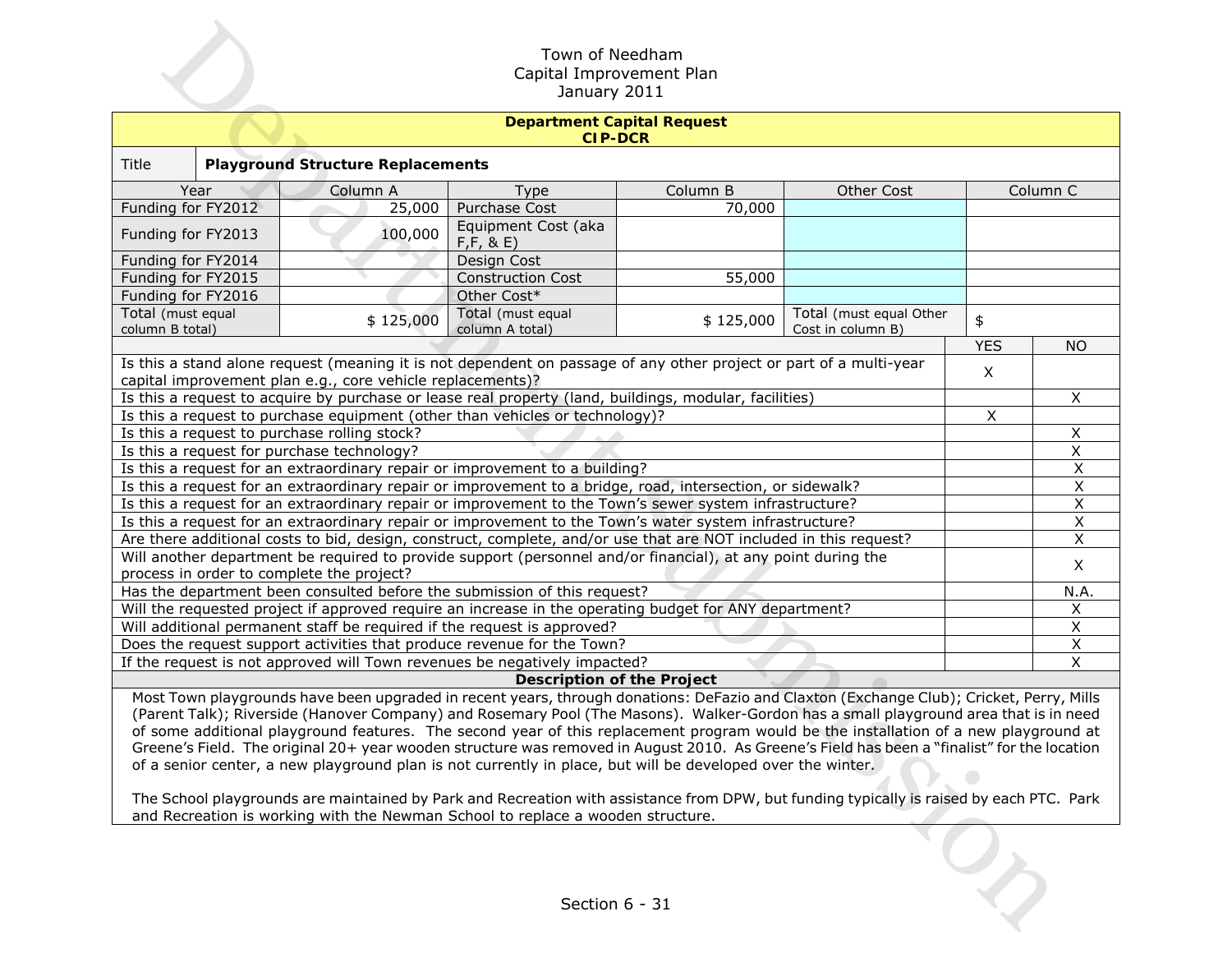| Town of Needham<br>Capital Improvement Plan<br>January 2011 |                                                                                                                                                                                                                                                                                                                                                                                                                                                                                                                                                                                                                                                                         |                                                                  |                |                   |              |              |  |    |
|-------------------------------------------------------------|-------------------------------------------------------------------------------------------------------------------------------------------------------------------------------------------------------------------------------------------------------------------------------------------------------------------------------------------------------------------------------------------------------------------------------------------------------------------------------------------------------------------------------------------------------------------------------------------------------------------------------------------------------------------------|------------------------------------------------------------------|----------------|-------------------|--------------|--------------|--|----|
|                                                             | <b>Future Project Request</b><br>CIP-F                                                                                                                                                                                                                                                                                                                                                                                                                                                                                                                                                                                                                                  |                                                                  |                |                   |              |              |  |    |
| <b>Project Title</b>                                        |                                                                                                                                                                                                                                                                                                                                                                                                                                                                                                                                                                                                                                                                         | <b>Athletic Fields Master Plan</b><br><b>Fiscal Year</b><br>2015 |                |                   |              |              |  |    |
| Department                                                  | Park and Recreation Commission                                                                                                                                                                                                                                                                                                                                                                                                                                                                                                                                                                                                                                          |                                                                  |                |                   |              |              |  |    |
| Location                                                    | Various                                                                                                                                                                                                                                                                                                                                                                                                                                                                                                                                                                                                                                                                 |                                                                  |                |                   |              |              |  |    |
| <b>Estimated Project Cost</b>                               | 75,000                                                                                                                                                                                                                                                                                                                                                                                                                                                                                                                                                                                                                                                                  | Operating<br><b>Budget</b><br>Impact                             | C              | Funding<br>Source | General Fund | CPA Eligible |  | No |
| Project Manager                                             |                                                                                                                                                                                                                                                                                                                                                                                                                                                                                                                                                                                                                                                                         |                                                                  |                |                   |              |              |  |    |
|                                                             |                                                                                                                                                                                                                                                                                                                                                                                                                                                                                                                                                                                                                                                                         |                                                                  |                |                   |              |              |  |    |
| for new athletic fields.                                    | Park & Recreation Director and Parks & Forestry Superintendent<br><b>Project Summary</b><br>The Park and Recreation Commission plans to work with user groups to determine how athletic fields are being used and how best the<br>athletic fields can be scheduled to provide optimal use without jeopardizing the maintenance plan. The study would then help the<br>Commission determine whether new athletic fields are needed to accommodate the need and provide feasibility studies on possible locations<br>The ability for the Town to maintain current athletic facilities, along with any possible new facilities, would be included within the study.<br>RO, |                                                                  |                |                   |              |              |  |    |
|                                                             |                                                                                                                                                                                                                                                                                                                                                                                                                                                                                                                                                                                                                                                                         |                                                                  | Section 6 - 32 |                   |              |              |  |    |

| Section 6 - 32 |  |
|----------------|--|